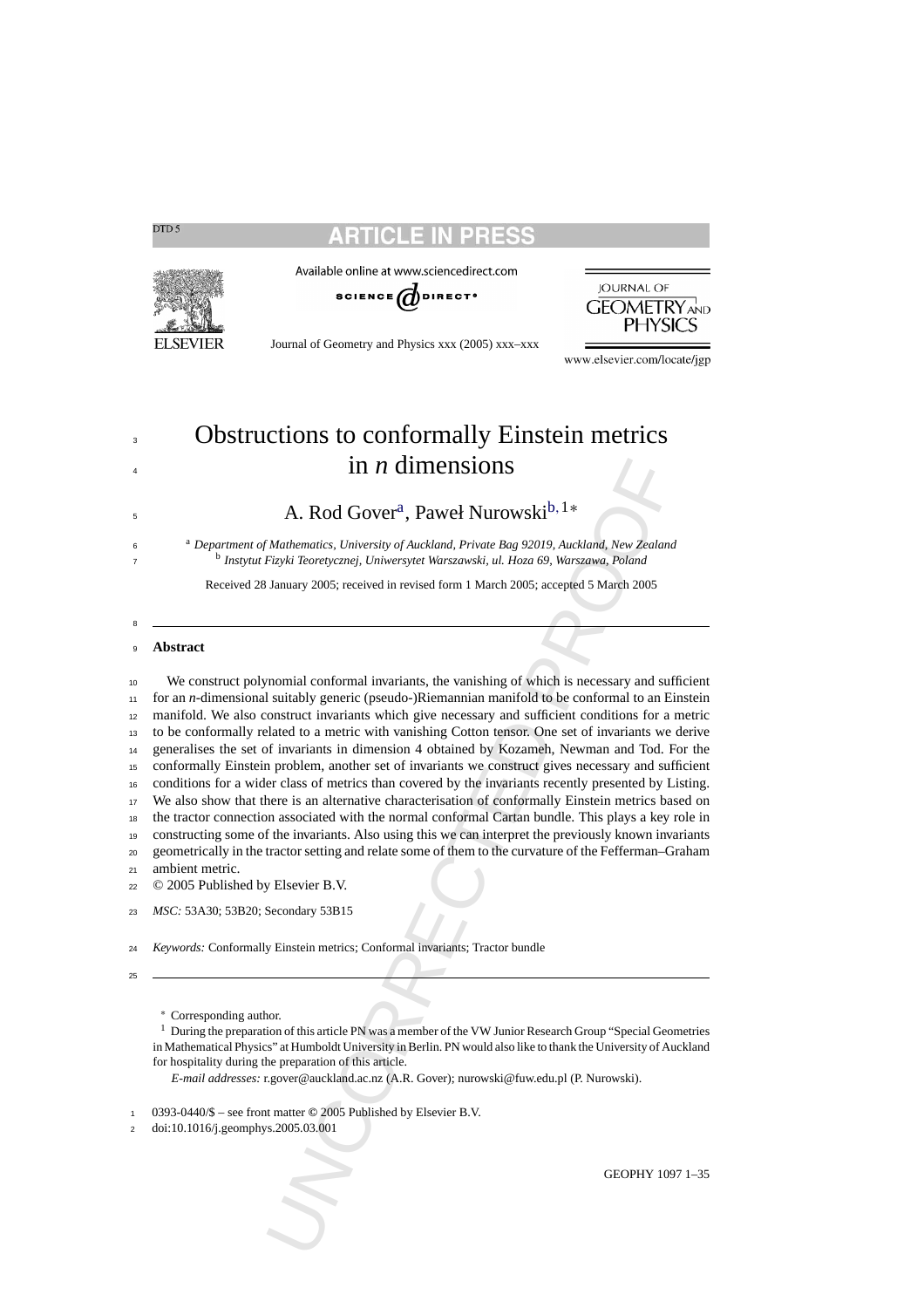*A.R. Gover, P. Nurowski / Journal of Geometry and Physics xxx (2005) xxx–xxx*

# **1. Introduction**

It this protocon is solved by the Count letters of which is a certain terminal and this probability of the [R](#page-33-0)icci tensor. So 3-manifolds are conforminated private or in the state of the Ricci tensor. So 3-manifolds are conf The central focus of this article is the problem of finding necessary and sufficient con- ditions for a Riemannian or pseudo-Riemannian manifold, of any signature and dimension  $29 \text{ } n \geq 3$ , to be locally conformally related to an Einstein metric. In particular we seek invari- ants, polynomial in the Riemannian curvature and its covariant derivatives, that give a sharp 31 obstruction to conformally Einstein metrics in the sense that they vanish if and only if the metric concerned is conformally related to an Einstein metric. For example in dimension 3 it is well known that this problem is solved by the Cotton tensor, which is a certain tensor <sup>34</sup> part of the first covariant derivative of the Ricci tensor. So 3-manifolds are conformally Einstein if and only if they are conformally flat. The situation is significantly more com- plicated in higher dimensions. Our main result is that we are able to solve this problem <sup>37</sup> in all dimensions and for metrics of any signature, except that the metrics are required to be non-degenerate in the sense that they are, what we term, weakly generic. This means that, viewed as a bundle map  $TM \to \otimes^3 TM$ , the Weyl curvature is injective. The results are most striking for Riemannian *n*-manifolds where we obtain a single trace-free rank two tensor-valued conformal invariant that gives a sharp obstruction. Setting this invariant to zero gives a quasi-linear equation on the metric. Returning to the setting of arbitrary signature, we also show that a manifold is conformally Einstein if and only if a certain vec- tor bundle, the so-called standard tractor bundle, admits a parallel section. This powerful characterisation of conformally Einstein metrics is used to obtain the sharp obstructions for conformally Einstein metrics in the general weakly generic pseudo-Riemannian and Riemannian setting. It also yields a simple geometric derivation, and unifying framework, for all the main theorems in the paper.

 The study of conditions for a metric to be conformally Einstein has a long history that dates back to the work of Brinkman [4,5] and Schouten [29]. Substantial progress was made by Szekeres in 1963 [30]. He solved the problem on 4-manifolds, of signature −2, by explicitly describing invariants that provide a sharp obstruction. However his approach is based on a spinor formalism and is difficult to analyse when translated into the equivalent tensorial picture. In the 1980s Kozameh, Newman and Tod (KNT) [19] found a simpler set of conditions. While their construction was based on Lorentzian 4-manifolds the invariants obtained provide obstructions in any signature. However these invariants only give a sharp obstruction to conformally Einstein metrics if a special class of metrics is excluded (see also [\[20\]](#page-34-0) for the reformulation of the KNT result in terms of the Cartan normal conformal connection). Baston and Mason [3] proposed another pair of conformally invariant obstruc- tion invariants for 4-manifolds. However these give a sharp obstruction for a smaller class of metrics than the KNT system (see [1]).

 One of the invariants in the KNT system is the conformally invariant Bach tensor. In <sup>63</sup> higher even dimensions there is an interesting higher order analogue of this trace-free sym- metric 2-tensor due to Fefferman and Graham and this is also an obstruction to conformally Einstein metrics [\[11,1](#page-34-0)7,18]. This tensor arises as an obstruction to their ambient metric construction. It has a close relationship to some of the constructions in this article, but this is described in [\[17\].](#page-34-0) Here we focus on invariants which exist in all dimensions. Recently Listing [\[21\]](#page-34-0) made a substantial advance. He described a trace-free 2-tensor that gives, in 69 dimensions  $n \geq 4$ , a sharp obstruction for conformally Einstein metrics, subject to the re-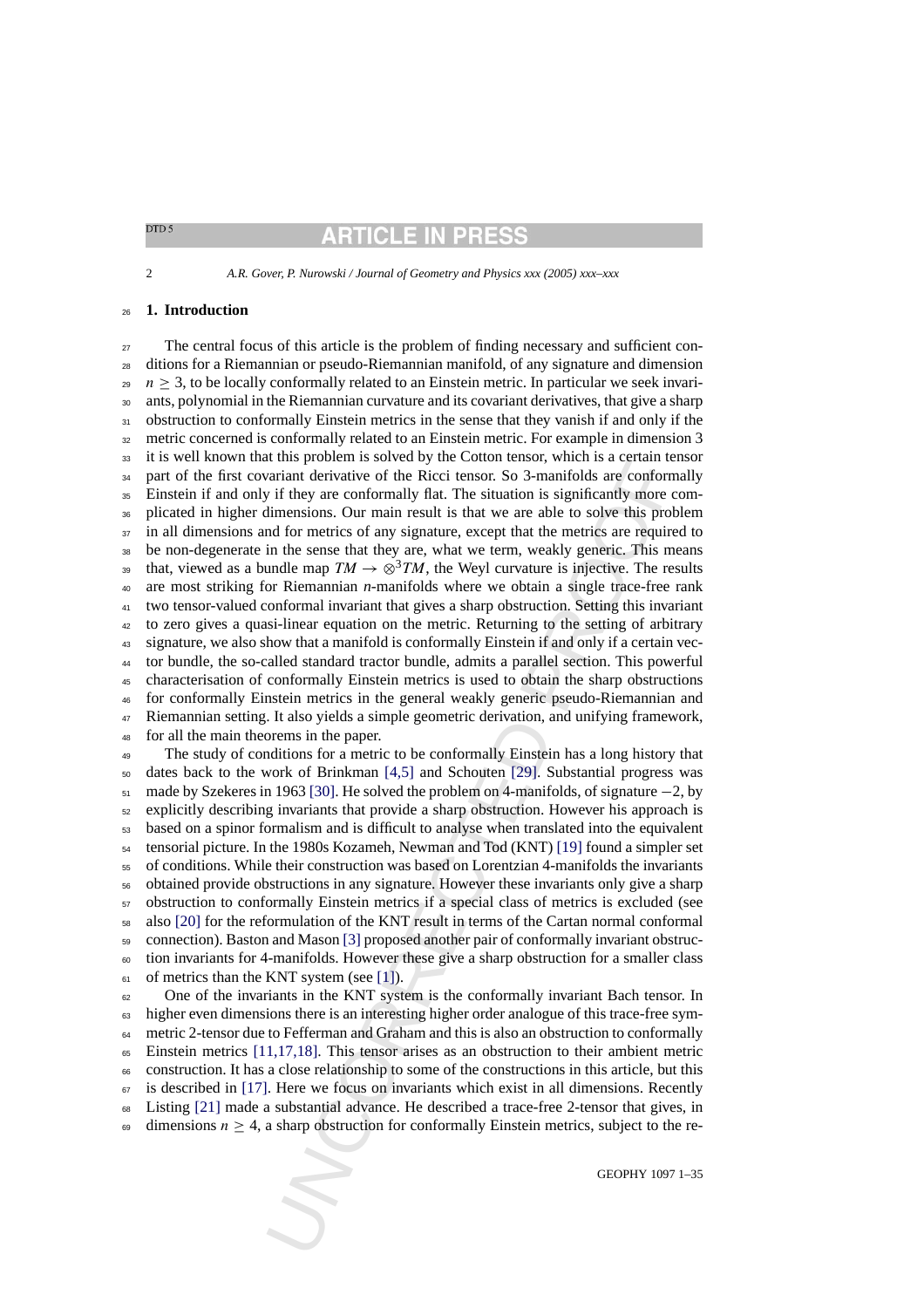# **ARTICLE IN PRESS**

*A.R. Gover, P. Nurowski / Journal of Geometry and Physics xxx (2005) xxx–xxx* 3

<sup>70</sup> striction that the metrics are what he terms "non-degenerate". This means that the Weyl  $\tau_1$  curvature is maximal rank as a map  $\Lambda^2TM \to \Lambda^2TM$ . In this paper metrics satisfying this  $\pi$  non-degeneracy condition are instead termed  $\Lambda^2$ -generic.

<sup>73</sup> Following some general background, we show in Sections [2.3 and 2.4](#page-5-0) that it is possible  $74$  to generalise to arbitrary dimension  $n > 4$  the development of KNT. This culminates in the <sup>75</sup> construction of a pair of (pseudo-)Riemannian invariants  $F_{abc}^1$  and  $F_{ab}^2$  whose vanishing is <sup>76</sup> necessary and sufficient for the manifold to be conformally Einstein provided we exclude  $\pi$  a small class of metrics (but the class is larger than the class failing to be  $\Lambda^2$ -generic) <sup>78</sup> (see [Theorem 2.3\).](#page-10-0) These invariants are *natural* in the sense that they are given by a metric partial contraction polynomial in the Riemannian curvature and its covariant derivatives.  $F<sup>1</sup>$ <sup>80</sup> is conformally covariant and  $F^2$  is conformally covariant on metrics for which  $F^2$  vanishes. 81 Thus together they form a conformally covariant system.

These morarants are *naturel* in the sense that they are given by a report to the some that the polynomial in the Riemannian curvature and its covariant derivative are and the polynomial in the Riemannian curvature and it <sup>82</sup> In Section [2.5](#page-11-0) we show that very simple ideas reveal new conformal invariants that are as more effective than the system  $F^1$  and  $F^2$  in the sense that they give sharp obstructions <sup>84</sup> to conformal Einstein metrics on a wider class of metrics. Here the broad treatment is <sup>85</sup> based on the assumption that the metrics are weakly generic as defined earlier. This is a <sup>86</sup> strictly weaker restriction than requiring metrics to be  $\Lambda^2$ -generic; any  $\Lambda^2$ -generic metric <sup>87</sup> is weakly generic but in general the converse fails to be true. One of the main results of the <sup>88</sup> paper is [Theorem 2.8](#page-14-0) which gives a natural conformally invariant trace-free 2-tensor which <sup>89</sup> gives a sharp obstruction for conformally Einstein metrics on weakly generic Riemannian <sup>90</sup> manifolds. Thus in the Riemannian setting this improves Listing's results. In Riemannian 91 dimension 4 there is an even simpler obstruction, see Theorem 2.9, but an equivalent result <sup>92</sup> is in [\[21\].](#page-34-0) In [Theorem 2.10](#page-15-0) we also recover Listing's main results for  $\Lambda^2$ -generic metrics <sup>93</sup> as special case of the general setup. In all cases the invariants give quasi-linear equations. <sup>94</sup> The results mentioned are derived from the general result in Proposition 2.7. We should <sup>95</sup> point out that while this proposition does not in general lead to natural obstructions, in <sup>96</sup> many practical situations, for example if a metric is given explicitly in terms of a basis field, <sup>97</sup> this would still provide an effective route to testing whether or not a metric is conformally <sup>98</sup> Einstein, since a choice of tensor  $\tilde{D}$  can easily be described. (See the final remark at the end 99 of Section [2.5.\)](#page-11-0)

 In Section [2.5](#page-11-0) we also pause, in Proposition 2.5 and Theorem 2.6, to observe some sharp obstructions to metrics being conformal to a metric with vanishing Cotton tensor. We believe these should be of independent interest. Since the vanishing of the Cotton tensor is necessary but not sufficient for a metric to be Einstein, it seems that the Cotton tensor could play a role in setting up problems where one seeks metrics suitably "close" to being Einstein or conformally Einstein.

 In Section [3, f](#page-16-0)ollowing some background on tractor calculus, we give the characterisation of conformally Einstein metrics as exactly those for which the standard tractor bundle admits a (suitably generic) parallel section. The standard (conformal) tractor bundle is an associated structure to the normal Cartan conformal connection. The derivations in Section [2](#page-3-0) are quite simple and use just elementary tensor analysis and Riemannian differential geometry. However they also appear ad hoc. We show in Section 3 that the constructions and invariants of Section 2 have a natural and unifying geometric interpretation in the tractor/Cartan framework. This easily adapts to yield new characterisations of conformally Einstein metrics, see Theorem 3.4. From this we obtain, in Corollary 3.5, obstructions for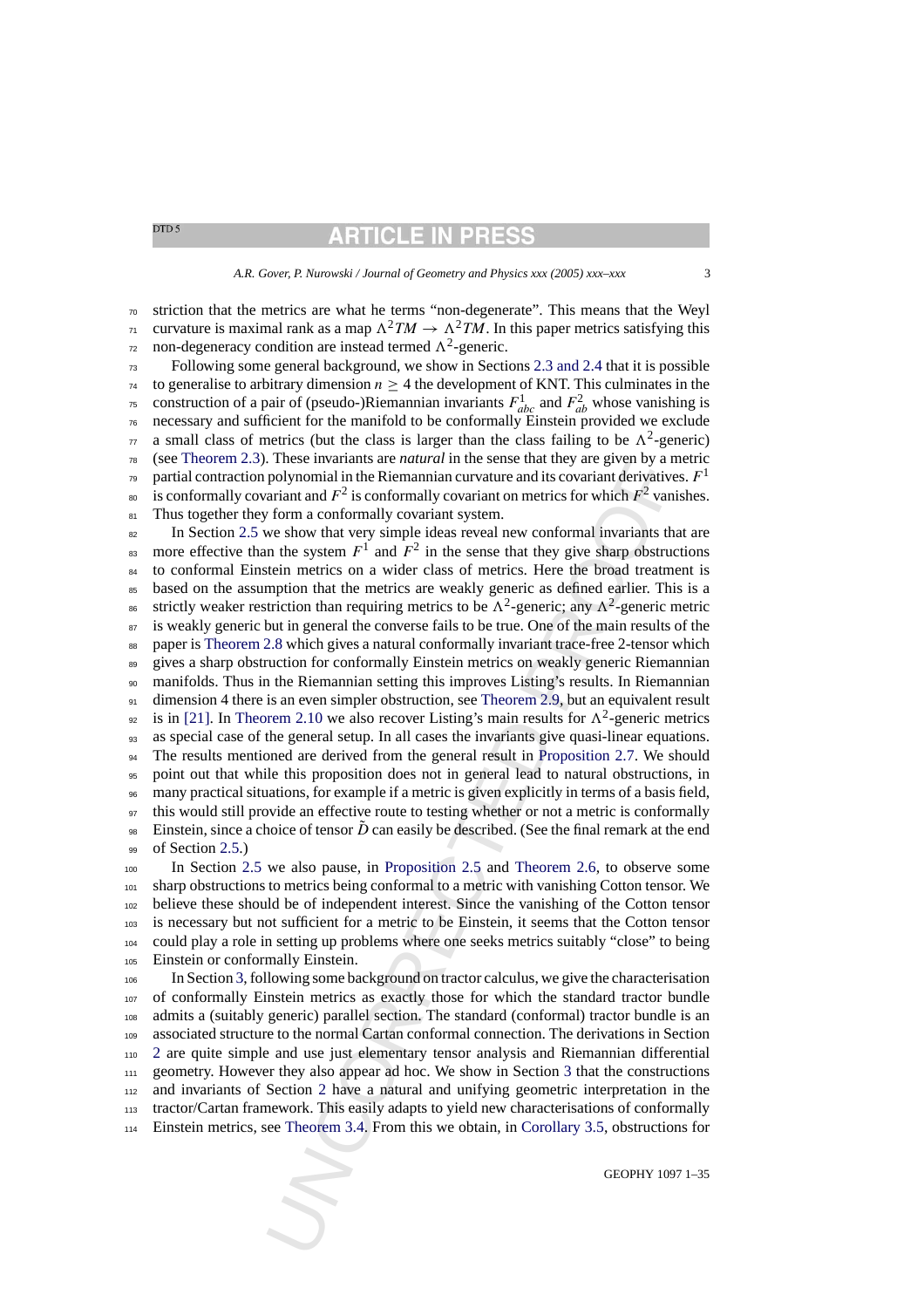# **ARTICLE IN PRE**

<span id="page-3-0"></span>4 *A.R. Gover, P. Nurowski / Journal of Geometry and Physics xxx (2005) xxx–xxx*

<sup>115</sup> conformally Einstein metrics that are sharp for weakly generic metrics of any signature. 116 Thus these also improve on the results in [\[21\].](#page-34-0)

<sup>117</sup> We believe the development in Section [3](#page-16-0) should have an important role in suggesting <sup>118</sup> how an analogous programme could be carried out for related conformal problems as well <sup>119</sup> as analogues on, for example, CR structures where the structure and tractor calculus is very similar. We also use this machinery to show that the system  $F^1$ ,  $F^2$  has a simple <sup>121</sup> interpretation in terms of the curvature of the Fefferman–Graham ambient metric.

<sup>122</sup> Finally in Section [4](#page-28-0) we discuss explicit metrics to shed light on the invariants constructed <sup>123</sup> and their applicability. This includes examples of classes metrics which are weakly generic <sup>124</sup> but not  $\Lambda^2$ -generic. Also here, as an example use of the machinery on explicit metrics, <sup>125</sup> we identify the conformally Einstein metrics among a special class of Robinson–Trautman <sup>126</sup> metrics.

<sup>127</sup> The authors wish to thank Ruibin Zhang, Paul-Andi Nagy and Michael Eastwood for <sup>128</sup> very helpful discussions. Finally the authors are grateful to the referee for several helpful <sup>129</sup> suggestions.

# <sup>130</sup> **2. Conformal characterisations via tensors**

<sup>131</sup> In this section we use standard tensor analysis on (pseudo-)Riemannian manifolds to <sup>132</sup> derive sharp obstructions to conformally Einstein metrics.

### <sup>133</sup> *2.1. Basic (pseudo-)Riemannian objects*

IV: This includes examples or classes metrics which are weakly getty.<br>
The Michaeles examples or classes metrics which are weaking the<br>
L. Also here, as an example use of the machinery on explicit met<br>
formally Einstein m 134 Let *M* be a smooth manifold, of dimension  $n \geq 3$ , equipped with a Riemannian or 135 pseudo-Riemannian metric  $g_{ab}$ . We employ Penrose's abstract index notation [27] and is indices should be assumed abstract unless otherwise indicated. We write  $\mathcal{E}^a$  to denote the 137 space of smooth sections of the tangent bundle on *M*, and  $\mathcal{E}_a$  for the space of smooth sections <sup>138</sup> of the cotangent bundle. (In fact we will often use the same symbols for the corresponding <sup>139</sup> bundles, and also in other situations we will often use the same symbol for a given bundle 140 and its space of smooth sections, since the meaning will be clear by context.) We write  $\mathcal E$  for <sup>141</sup> the space of smooth functions and all tensors considered will be assumed smooth without <sup>142</sup> further comment. An index which appears twice, once raised and once lowered, indicates <sup>143</sup> a contraction. The metric  $g_{ab}$  and its inverse  $g^{ab}$  enable the identification of  $\mathcal{E}^a$  and  $\mathcal{E}_a$  and <sup>144</sup> we indicate this by raising and lowering indices in the usual way.

The metric  $g_{ab}$  defines the Levi–Civita connection  $\nabla_a$  with the curvature tensor  $R^a_{bcd}$ <sup>146</sup> given by

$$
\text{(}\nabla_a \nabla_b - \nabla_b \nabla_a) V^c = R^c_{abd} V^d, \text{ where } V^c \in \mathcal{E}^c.
$$

148 This can be decomposed into the totally trace-free *Weyl curvature*  $C_{abcd}$  and the symmetric <sup>149</sup> *Schouten tensor* Pab according to

$$
R_{abcd} = C_{abcd} + 2g_{c[a}P_{b]d} + 2g_{d[b}P_{a]c}.
$$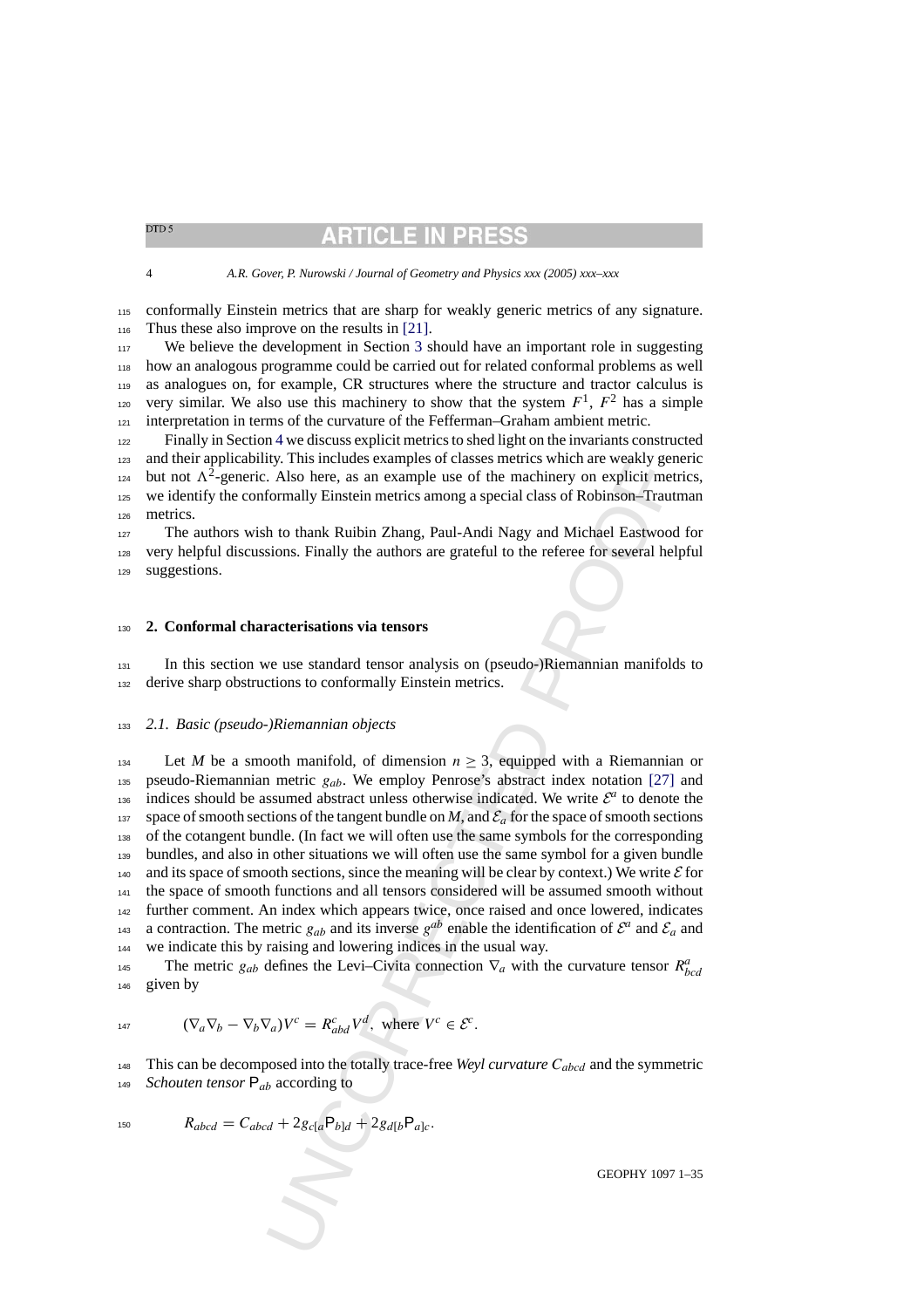# **RTICLE IN PRE**

*A.R. Gover, P. Nurowski / Journal of Geometry and Physics xxx (2005) xxx–xxx* 5

<span id="page-4-0"></span><sup>151</sup> Thus P<sub>ab</sub> is a trace modification of the Ricci tensor  $R_{ab} = R_{ca}{}^c{}_b$ :

$$
R_{ab} = (n-2)P_{ab} + Jg_{ab}, \quad J := P_a^a.
$$

<sup>153</sup> Note that the Weyl tensor has the symmetries

$$
C_{abcd} = C_{[ab][cd]} = C_{cdab}, \quad C_{[abc]d} = 0,
$$

<sup>155</sup> where we have used the square brackets to denote the antisymmetrisation of the indices. <sup>156</sup> We recall that the metric  $g_{ab}$  is an Einstein metric if the trace-free part of the Ricci tensor <sup>157</sup> vanishes. This condition, when written in terms of the Schouten tensor, is given by

$$
P_{ab} - \frac{1}{n}Jg_{ab} = 0.
$$

159 In the following we will also need the Cotton tensor  $A_{abc}$  and the Bach tensor  $B_{ab}$ . These <sup>160</sup> are defined by

161  $A_{abc} := 2 \nabla_{b} P_{c}$ a (2.1)

<sup>162</sup> and

$$
B_{ab} := \nabla^c A_{acb} + \mathsf{P}^{dc} C_{dacb}.
$$
\n
$$
(2.2)
$$

ed the square brackets to denote the antisymmetrisation of the indi-<br>
enertric  $g_{ab}$  is an Einstein metric if the trace-free part of the Ricci t<br>
dition, when written in terms of the Schouten tensor, is given by<br>  $b = 0$ . <sup>164</sup> It is straightforward to verify that the Bach tensor is symmetric. From the contracted Bianchi <sup>165</sup> identity  $\nabla^a \mathsf{P}_{ab} = \nabla_b \mathsf{J}$  it follows that the Cotton tensor is totally trace-free. Using this, and <sup>166</sup> that the Weyl tensor is trace-free, it follows that the Bach tensor is also trace-free.

<sup>167</sup> Let us adopt the convention that sequentially labelled indices are implicitly skewed over. <sup>168</sup> For example with this notation the Bianchi symmetry is simply  $R_{a_1a_2a_3b} = 0$ . Using this 169 symmetry and the definition (2.1) of  $A_{ba_1a_2}$  we obtain a useful identity

$$
\nabla_{a_1} A_{ba_2 a_3} = \mathsf{P}_{a_1}^c C_{a_2 a_3 b c}.
$$
\n(2.3)

171 Further important identities arise from the Bianchi identity  $\nabla_{a_1} R_{a_2 a_3 de} = 0$ :

$$
\nabla_{a_1} C_{a_2 a_3 c d} = g_{c a_1} A_{d a_2 a_3} - g_{d a_1} A_{c a_2 a_3},\tag{2.4}
$$

$$
u_1 = (n-3)A_{abc} = \nabla^d C_{dabc},\tag{2.5}
$$

$$
\nabla^a \mathsf{P}_{ab} = \nabla_b \mathsf{J},\tag{2.6}
$$

 $\nabla^a A_{abc} = 0.$  (2.7)

### <sup>176</sup> *2.2. Conformal properties and naturality*

### 177 Metrics  $g_{ab}$  and  $\hat{g}_{ab}$  are said to be conformally related if

$$
\hat{g}_{ab} = e^{2\Upsilon} g_{ab}, \quad \Upsilon \in \mathcal{E}, \tag{2.8}
$$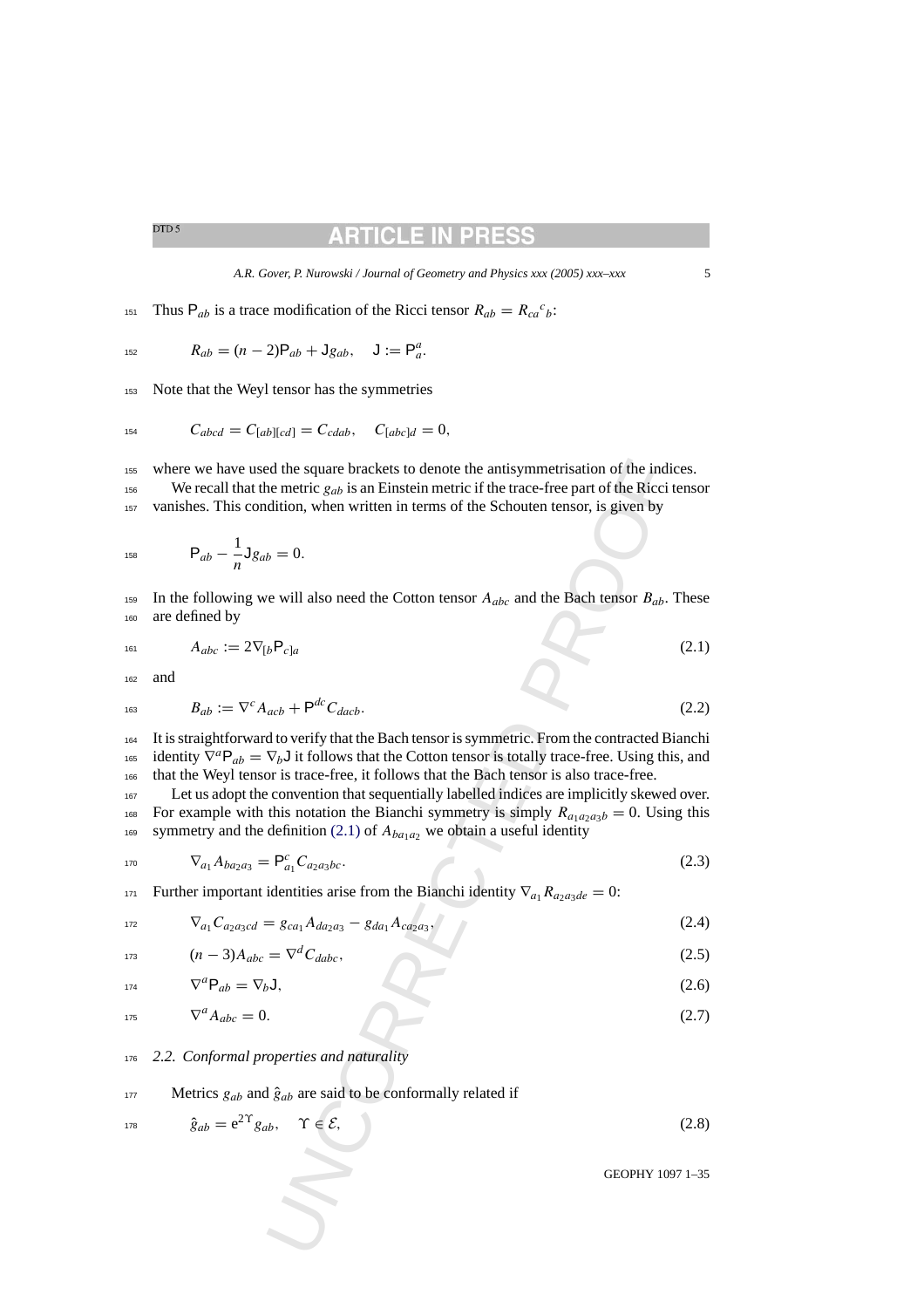# **ARTICLE IN PRI**

<span id="page-5-0"></span> $179$  and the replacement of  $g_{ab}$  with  $\hat{g}_{ab}$  is termed a *conformal rescaling*. Conformal rescaling <sup>180</sup> in this way results in a conformal transformation of the Levi–Civita connection. This is <sup>181</sup> given by

$$
\widehat{\nabla_a u_b} = \nabla_a u_b - \Upsilon_a u_b - \Upsilon_b u_a + g_{ab} \Upsilon^c u_c \tag{2.9}
$$

<sup>183</sup> for a 1-form  $u<sub>b</sub>$ . The conformal transformation of the Levi–Civita connection on other <sup>184</sup> tensors is determined by this, the duality between 1-forms and tangent fields, and the Leibniz <sup>185</sup> rule.

<sup>186</sup> A tensor *T* (with any number of covariant and contravariant indices) is said to be *con-*<sup>187</sup> *formally covariant* (of *weight* w) if, under a conformal rescaling (2.8) of the metric, it <sup>188</sup> transforms according to

$$
T \mapsto \hat{T} = e^{w\Upsilon} T,
$$

190 for some  $w \in \mathbb{R}$ . We will say *T* is conformally *invariant* if  $w = 0$ . We are particularly interested in natural tensors with this property. A tensor *T* is *natural* if there is an expression for *T* which is a metric partial contraction, polynomial in the metric, the inverse metric, the Riemannian curvature and its covariant derivatives.

a any number of covariant and contravariant indices) is said to be<br>a any number of covariant and contravariant indices) is said to be<br>10 (of *weight w*) if, under a conformal rescaling (2.8) of the metric<br>growth say *T* i <sup>194</sup> The weight of a conformally covariant depends on the placement of indices. It is well 195 known that the Cotton tensor in dimension  $n = 3$  and the Weyl tensor in dimension  $n \geq 3$ are conformally invariant with their natural placement of indices, i.e.  $\hat{A}_{abc} = A_{abc}$  and <sup>197</sup>  $\hat{C}_{ab}{}^c{}_d = C_{ab}{}^c{}_d$ . In dimension  $n \geq 4$ , vanishing of the Weyl tensor is equivalent to the existence of a scale  $\Upsilon$  such that the transformed metric  $\hat{g}_{ab} = e^{2\Upsilon} g_{ab}$  is flat (and so if the 199 Weyl tensor vanishes we say the metric is *conformally flat*). In dimension  $n = 3$  the Weyl 200 tensor vanishes identically. In this dimension  $g_{ab}$  is conformally flat if and only if the Cotton <sup>201</sup> tensor vanishes.

<sup>202</sup> An example of tensor which fails to be conformally covariant is the Schouten tensor. We <sup>203</sup> have

$$
P_{ab} \qquad \qquad \mathsf{P}_{ab}
$$

$$
P_{ab} \rightarrow \hat{P}_{ab} = P_{ab} - \nabla_a \Upsilon_b + \Upsilon_a \Upsilon_b - \frac{1}{2} \Upsilon_c \Upsilon^c g_{ab}, \qquad (2.10)
$$

<sup>205</sup> where

$$
206 \qquad \qquad \Upsilon_a = \nabla_a \Upsilon.
$$

 $_{207}$  Thus the property of the metric being Einstein is not conformally invariant. A metric  $g_{ab}$  is <sup>208</sup> said to be *conformally Einstein* if there exists a conformal scale  $\Upsilon$  such that  $\hat{g}_{ab} = e^{2\Upsilon} g_{ab}$ <sup>209</sup> is Einstein.

<sup>210</sup> For natural tensors the property of being conformally covariant or invariant may depend  $_{211}$  on dimension. For example it is well known that the Bach tensor is conformally covariant <sup>212</sup> in dimension 4. In other dimensions the Bach tensor fails to be conformally covariant.

# <sup>213</sup> *2.3. Necessary conditions for conformally Einstein metrics*

 $214$  Suppose that  $g_{ab}$  is conformally Einstein. As mentioned above this means that there exists 215 a scale  $\Upsilon$  such that the Ricci tensor, or equivalently the Schouten tensor for  $\hat{g}_{ab} := e^{2\Upsilon} g_{ab}$ ,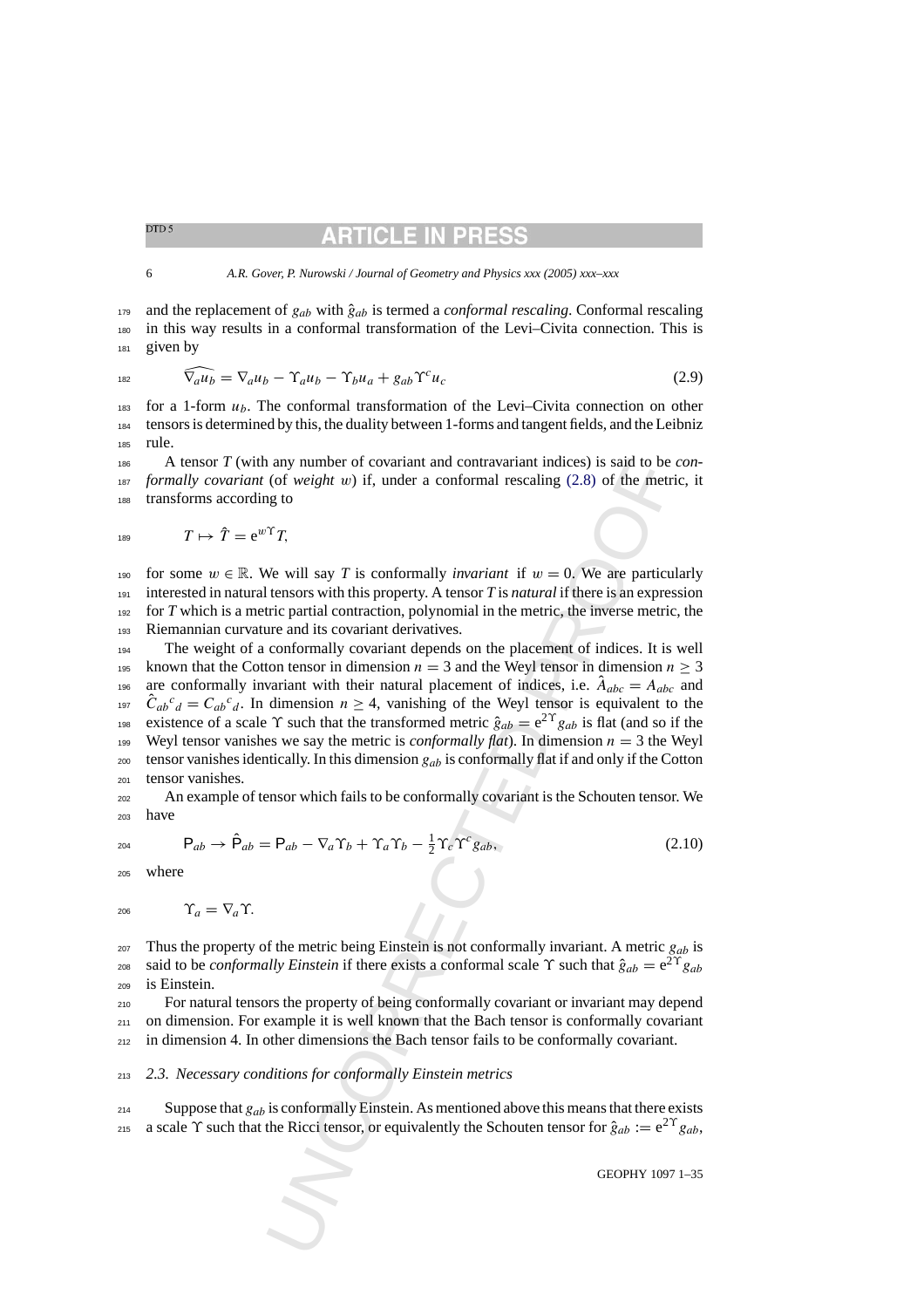# RTICLE IN

<span id="page-6-0"></span><sup>216</sup> is pure trace. That is

<sub>217</sub>  $\hat{P}_{ab} - \frac{1}{n} \hat{J} \hat{g}_{ab} = 0.$ 

218 This equation, when written in terms of Levi–Civita connection  $\nabla$  and Schouten tensor  $P_{ab}$ 219 associated with  $g_{ab}$  reads,

$$
P_{ab} - \nabla_a \Upsilon_b + \Upsilon_a \Upsilon_b - \frac{1}{n} T g_{ab} = 0, \qquad (2.11)
$$

<sup>221</sup> where

$$
T = J - \nabla^a \Upsilon_a + \Upsilon^a \Upsilon_a.
$$

 $V_1 + T a^T b = \frac{1}{n} I g_{ab} = 0,$ <br>  $T_a + T^a T_a$ .<br>
The result of  $\chi_a = \nabla_a T$  satisfying (2.11) then  $g_{ab} := e^{2T} g_{ab}$ <br>
thus, with the understanding that  $T_a = \nabla_a T$ , (2.11) will be term<br> *equations*. There exists a smooth functio conversely if there is a gradient  $\Upsilon_a = \nabla_a \Upsilon$  satisfying (2.11) then  $\hat{g}_{ab} := e^{2\Upsilon} g_{ab}$  is an <sup>224</sup> Einstein metric. Thus, with the understanding that  $\Upsilon_a = \nabla_a \Upsilon$ , (2.11) will be termed the <sup>225</sup> *conformal Einstein equations*. There exists a smooth function ϒ solving these if and only  $226$  if the metric *g* is conformally Einstein.

227 To find consequences of these equations we apply  $\nabla_c$  to both sides of (2.11) and then 228 antisymmetrise the result over the  ${ca}$  index pair. Using that the both the Weyl tensor and <sup>229</sup> the Cotton tensor are completely trace-free this leads to the first integrability condition <sup>230</sup> which is

$$
A_{abc} + \Upsilon^d C_{dabc} = 0.
$$

Now taking  $\nabla^c$  of this equation, using the definition of the Bach tensor (2.2), the identity <sup>233</sup> [\(2.5\), a](#page-4-0)nd again this last displayed equation, we get

$$
B_{ab} + \mathsf{P}^{dc} C_{dabc} - (\nabla^c \Upsilon^d - (n-3) \Upsilon^d \Upsilon^c) C_{dabc} = 0.
$$

 $235$  Eliminating  $\nabla^c \Upsilon^d$  by means of the Einstein condition (2.11) yields a second integrability <sup>236</sup> condition:

$$
B_{ab} + (n-4)\Upsilon^d \Upsilon^c C_{dabc} = 0.
$$

<sup>238</sup> Summarising we have the following proposition.

<sup>239</sup> **Proposition 2.1.** *If* gab *is a conformally Einstein metric then the corresponding Cotton* <sup>240</sup> *tensor* Aabc *and the Bach tensor* Bab *satisfy the following conditions*

$$
A_{abc} + \Upsilon^d C_{dabc} = 0,\tag{2.12}
$$

<sup>242</sup> *and*

$$
B_{ab} + (n-4)\Upsilon^d \Upsilon^c C_{dabc} = 0.
$$
 (2.13)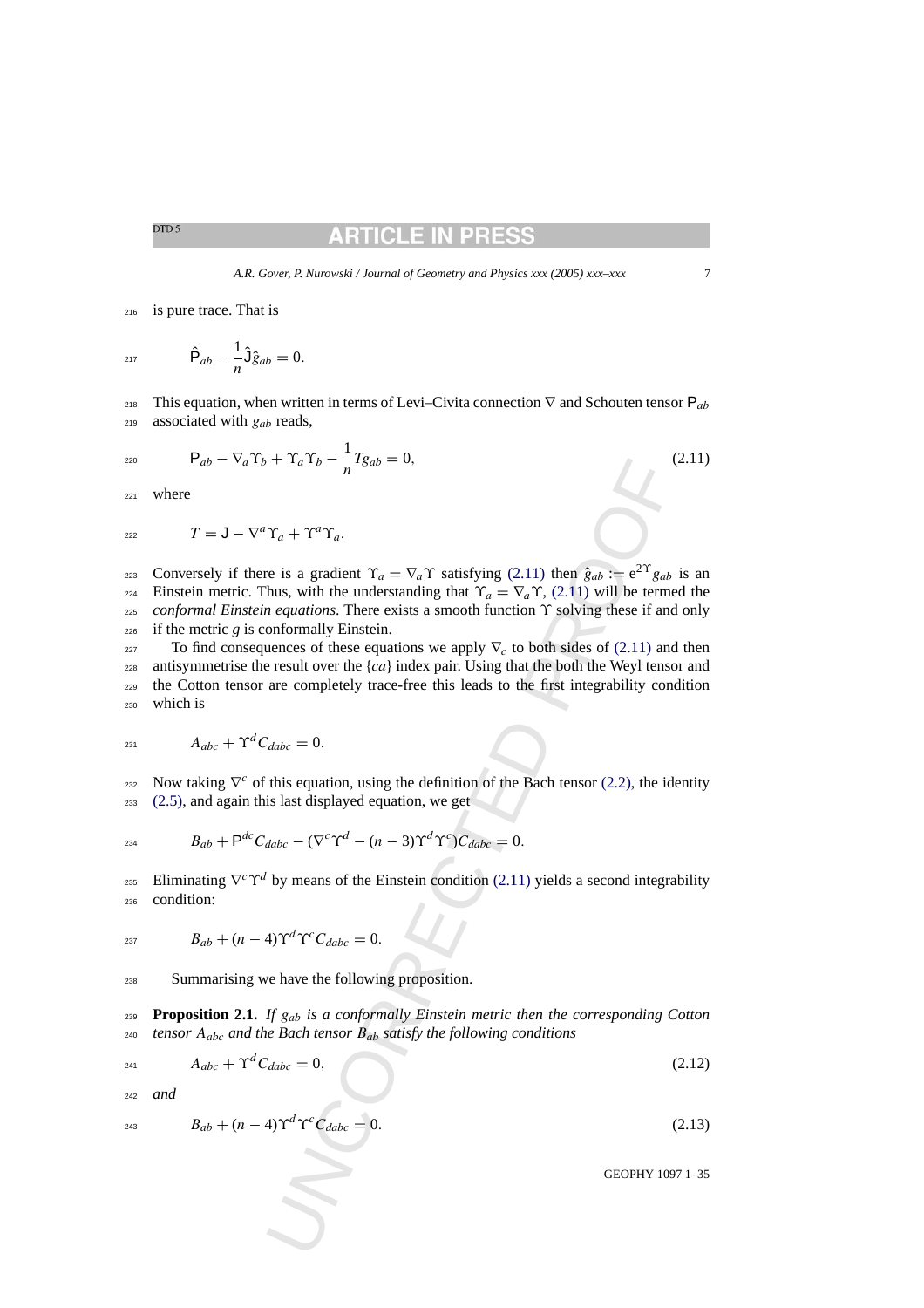# TICLE IN

<span id="page-7-0"></span>8 *A.R. Gover, P. Nurowski / Journal of Geometry and Physics xxx (2005) xxx–xxx*

<sup>244</sup> *for some gradient*

245  $\Upsilon_d = \nabla_d \Upsilon$ .

<sup>246</sup> Here  $\Upsilon$  is a function which conformally rescales the metric  $g_{ab}$  to an Einstein metric 247  $\hat{g}_{ab} = e^{2\Upsilon} g_{ab}$ .

<sup>248</sup> *Remarks*:

ension  $n = 3$  the first integrability condition (2.12) reduces to  $A_{abc}$ <br>variate variaties. Thus, in dimension  $n = 3$ , if  $(2.12)$  bolds then (2.1<br>tistical and the conformally Einstein metrics are exactly the conformal<br>va • Note that in dimension  $n = 3$  the first integrability condition (2.12) reduces to  $A_{abc} = 0$ 250 and the Weyl curvature vanishes. Thus, in dimension  $n = 3$ , if (2.12) holds then [\(2.13\)](#page-6-0) is <sup>251</sup> automatically satisfied and the conformally Einstein metrics are exactly the conformally <sup>252</sup> flat metrics. The vanishing of the Cotton tensor is the necessary and sufficient condition <sup>253</sup> for a metric to satisfy these equivalent conditions. This well known fact solves the problem 254 in dimension  $n = 3$ . Therefore, for the remainder of Section 2 we will assume that  $n \geq 4$ . **•** In dimension  $n = 4$  the second integrability condition reduces to the conformally invari-<sup>256</sup> ant Bach equation:

$$
B_{ab} = 0. \t\t(2.14)
$$

<sup>258</sup> *2.4. Generalising the KNT characterisation*

259 Here we generalise to dimension  $n \geq 4$  the characterisation of conformally Einstein <sup>260</sup> metrics given by Kozameh et al. [19]. Our considerations are local and so we assume, 261 without loss of generality, that *M* is oriented and write  $\epsilon$  for the volume form. Given the 262 Weyl tensor  $C_{abcd}$  of the metric  $g_{ab}$ , we write  $C^*_{b_1\cdots b_{n-2}cd} := \epsilon_{b_1\cdots b_{n-2}}{}^{a_1a_2}C_{a_1a_2cd}$ . Note that <sup>263</sup> this is completely trace-free due to the Weyl Bianchi symmetry  $C_{a_1a_2a_3b} = 0$ . Consider the <sup>264</sup> equations

$$
C_{abcd}F^{ab}=0,\t\t(2.15)
$$

 $C_{abcd}H^{bd} = 0,$  (2.16)

<sup>267</sup> and

$$
^{268}
$$

$$
C_{b_1\cdots b_{n-2}cd}^* H^{b_1d} = 0,\t\t(2.17)
$$

for a skew symmetric tensor  $F^{ab}$  and a symmetric trace-free tensor  $H^{ab}$ . We say that the *zro* metric  $g_{ab}$  is *generic* if and only if the only solutions to Eqs. (2.15)–(2.17) are  $F^{ab} = 0$  and  $H^{ab} = 0$ . Occasionally we will be interested in the superclass of metrics for which (2.15)  $272$  has only trivial solutions but for which we make no assumptions about (2.16) and (2.17); <sup>273</sup> we will call these  $\Lambda^2$ -generic metrics. That is, a metric is  $\Lambda^2$ -generic if and only if the Weyl curvature is injective (equivalently, maximal rank) as a bundle map  $\Lambda^2TM \to \Lambda^2TM$ . Let  $\|C\|$  be the natural conformal invariant which is the pointwise determinant of the map

$$
c: \Lambda^2 T^* M \to \Lambda^2 T^* M, \tag{2.18}
$$

given by  $W_{ab} \mapsto C_{ab}^{cd} W_{cd}$  and write  $\tilde{C}_{abcd}$  for the tensor field which is the pointwise adjugate <sup>278</sup> (i.e. "matrix of cofactors") of the Weyl curvature tensor, viewed as an endomorphism in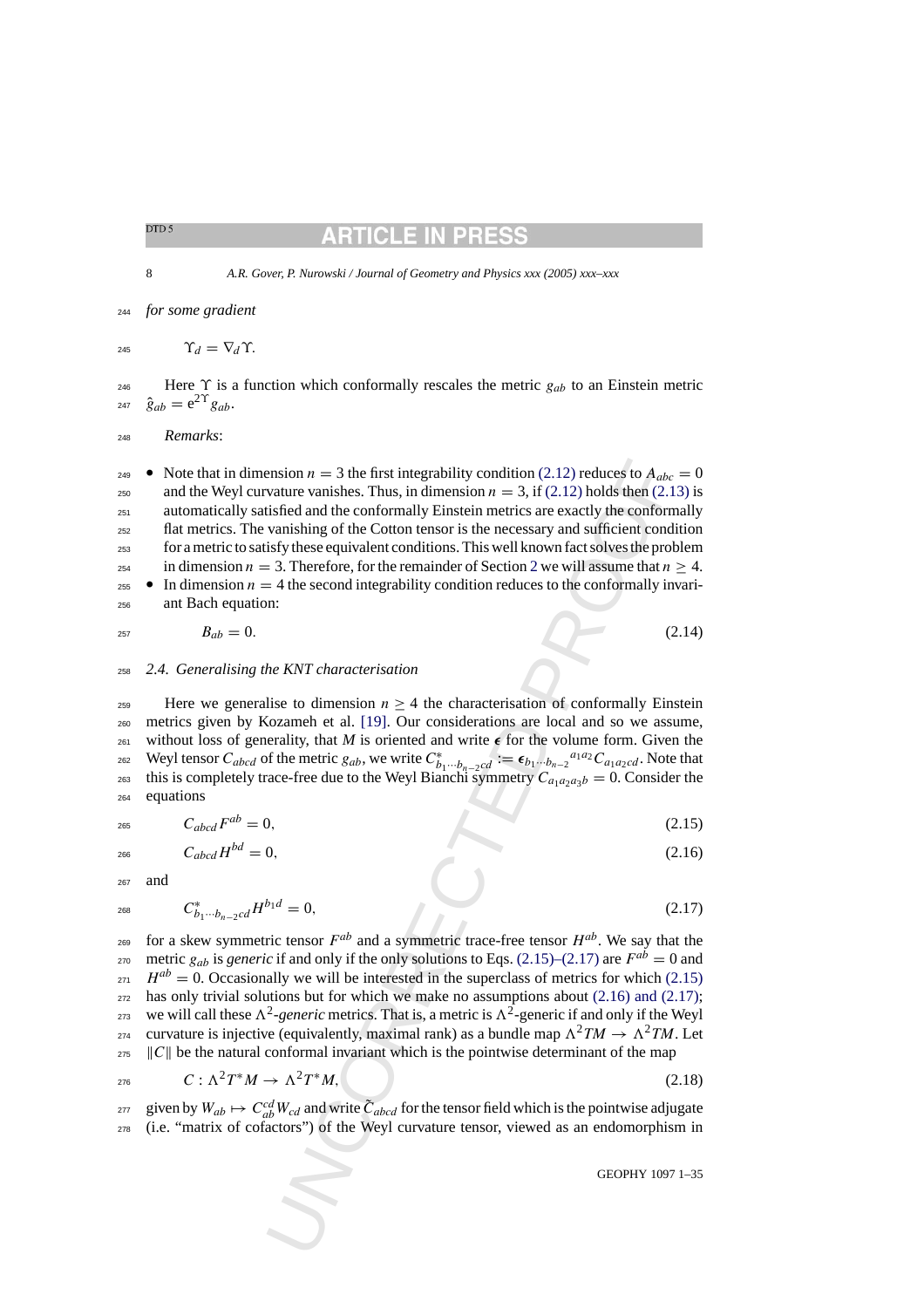# RTICLE IN PR

*A.R. Gover, P. Nurowski / Journal of Geometry and Physics xxx (2005) xxx–xxx* 9

<span id="page-8-0"></span><sup>279</sup> this way. Then

280  $\tilde{C}_{ef}^{ab}C_{ab}^{cd} = \|C\|\delta_{[e}^{[c}\delta_{f]}^{d]}$ 

and if *g* is a  $\Lambda^2$ -generic metric then  $||C||$  is non-vanishing and we have

$$
\|C\|^{-1}\tilde{C}_{ef}^{ab}C_{ab}^{cd} = \delta_{[e}^{[c}\delta_{f]}^{d]}.
$$
\n(2.19)

<sup>283</sup> For later use note that it is easily verified that  $\tilde{C}_{abcd}$  is natural (in fact simply polynomial in <sup>284</sup> the Weyl curvature) and conformally covariant.

<sup>285</sup> For the remainder of this subsection we consider only generic metrics, except where <sup>286</sup> otherwise indicated. In this setting, we will prove that the following two conditions are <sup>287</sup> equivalent:

288 (i) The metric  $g_{ab}$  is conformally Einstein.

 $_{289}$  (ii) There exists a vector field  $K^a$  on *M* such that the following conditions [C] and [B] are <sup>290</sup> satisfied:

$$
{}_{291} \t[C] \tA_{abc} + K^d C_{dabc} = 0, \t[B] \tB_{ab} + (n-4)K^d K^c C_{dabc} = 0.
$$

that it is easily vertified that  $\overline{C}_{abcd}$  is natural (in fact simply polynon<br>
2) and conformally covariant.<br>
decrof this subsection we consider only generic metrics, except ved cherent for this testing, we will prove th <sup>292</sup> Adapting a tradition from the General Relativity literature (originating in [30]), we call a manifold for which the metric  $g_{ab}$  admits  $K^a$  such that condition [C] is satisfied a *conformal* <sup>294</sup> *C-space*. Note that such a metric is *not* necessarily conformal to a metric with vanishing 295 Cotton tensor since in [C] we are not requiring  $K_a$  to be a gradient. (Thus some care is <sup>296</sup> necessary when comparing with [30,19] for example where a space with vanishing Cotton <sup>297</sup> tensor is termed a C-space.) However, in the case of a *generic* metric satisfying condition <sup>298</sup> [C] the field  $K_d$  must be a gradient. To see this take  $\nabla^a$  of equation [C]. This gives

$$
\nabla^a A_{abc} + C_{dabc} \nabla^a K^d + (n-3) K^a K^d C_{adbc} = 0,
$$

300 where, in the last term, we have used identity (2.5) and eliminated  $A_{dbc}$  via [C]. The last <sup>301</sup> term in this expression obviously vanishes identically. On the other hand the first term  $302$  also vanishes, because of identity (2.7). Thus a simple consequence of equation [C] is  $C_{dabc}\nabla^a K^d = 0$ . Thus, since the metric is generic (in fact for this result we only need that  $\lambda^2$ -generic), we can conclude that

$$
{}_{305} \qquad \nabla^{[a} K^{d]} = 0.
$$

306 Therefore, at least locally, there exists a function  $\Upsilon$  such that

$$
K_d = \nabla_d \Upsilon. \tag{2.20}
$$

<sup>308</sup> Thus, we have shown that our conditions [C] and [B] are equivalent to the necessary con-<sup>309</sup> ditions [\(2.12\) and \(2.13\)](#page-6-0) for a metric to be conformally Einstein.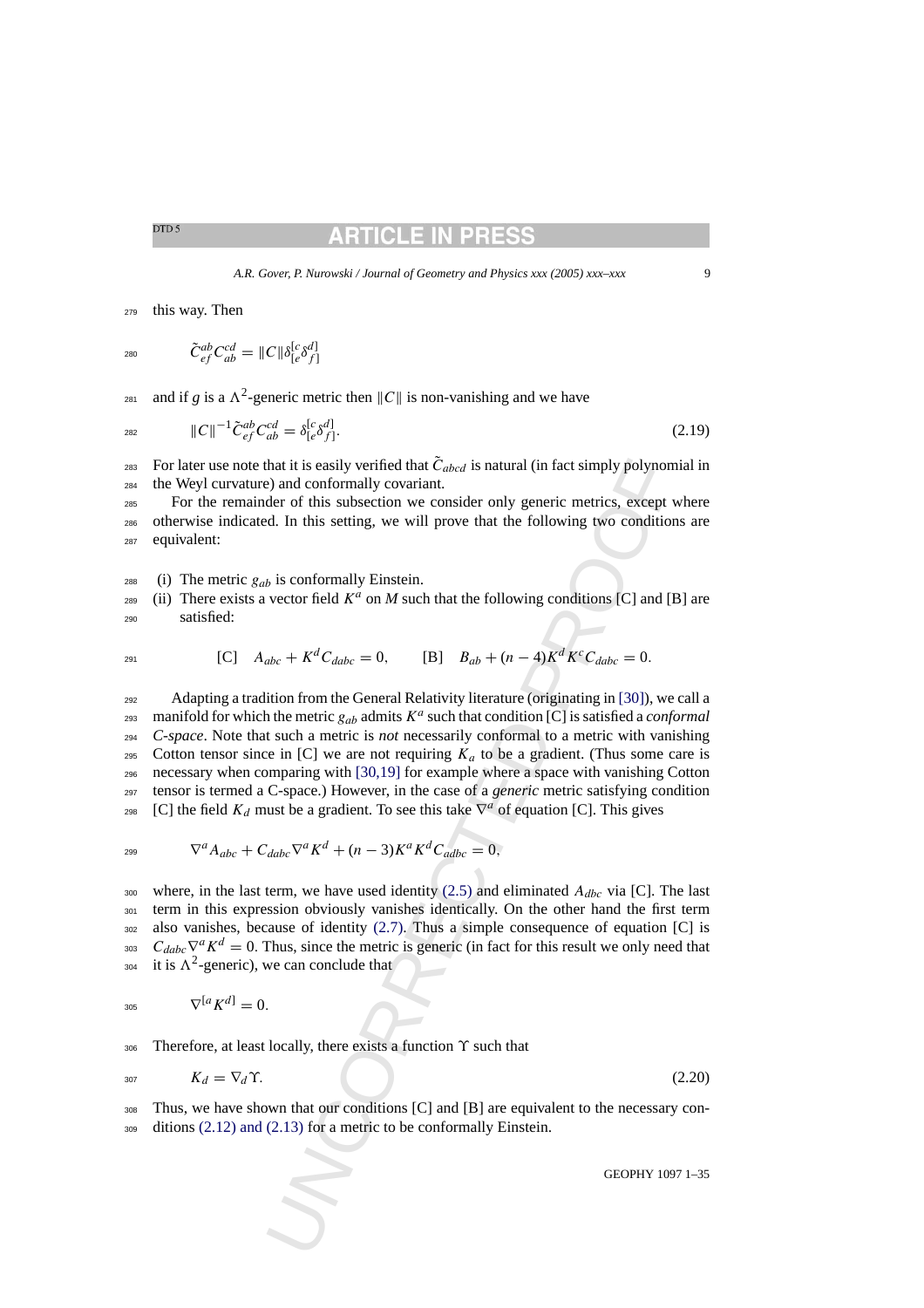**RTICLE IN PR** 

<span id="page-9-0"></span>10 *A.R. Gover, P. Nurowski / Journal of Geometry and Physics xxx (2005) xxx–xxx*

 $_{310}$  To prove the sufficiency we first take  $\nabla^c$  of [C]. This, after using the identity [\(2.5\)](#page-4-0) and  $311$  the definition of the Bach tensor [\(2.2\), t](#page-4-0)akes the form

$$
B_{ab} + \mathsf{P}^{dc} C_{dabc} - C_{dabc} \nabla^c K^d + (n-3) K^d K^c C_{dabc} = 0.
$$

<sup>313</sup> Now, subtracting from this equation our second condition [B] we get

$$
C_{dabc}(\mathsf{P}^{dc} - \nabla^c K^d + K^d K^c) = 0. \tag{2.21}
$$

<sup>315</sup> Next we differentiate equation [C] and skew to obtain

$$
\nabla_{a_1} A_{ca_2a_3} - C_{a_2a_3cd} \nabla_{a_1} K^d - K^d \nabla_{a_1} C_{a_2a_3cd} = 0.
$$

 $317$  Then using [\(2.3\),](#page-4-0) the Weyl Bianchi identity (2.4), and [C] once more we obtain

$$
C_{a_2a_3cd}(\mathsf{P}^d_{a_1}-\nabla_{a_1}K^d+K_{a_1}K^d)=0
$$

319 or equivalently

$$
C_{b_1\cdots b_{n-2}cd}^*(\mathsf{P}^{b_1d}-\nabla^{b_1}K^d+K^{b_1}K^d)=0.
$$
\n(2.22)

But this condition and (2.21) together imply that  $P^{dc} - \nabla^c K^d + K^d K^c$  must be a pure trace,  $322$  due to  $(2.16)$  and  $(2.17)$ . Thus,

$$
P^{dc} - \nabla^c K^d + K^d K^c = \frac{1}{n} T g^{cd}.
$$

This, when compared with our previous result (2.20) on 
$$
K^a
$$
, and with the conformal Einstein equations (2.11), shows that our metric can be scaled to the Einstein metric with the function  $\gamma$  defined by (2.20). This proves the following theorem.

<sup>327</sup> **Theorem 2.2.** *A generic metric* gab *on an n-manifold M is conformally Einstein if and only* <sup>328</sup> *if its Cotton tensor* Aabc *and its Bach tensor* Bab *satisfy*

$$
329\quad
$$

[C] 
$$
A_{abc} + K^d C_{dabc} = 0
$$
, [B]  $B_{ab} + (n-4)K^d K^c C_{dabc} = 0$ 

330 *for some vector field*  $K^a$  on M.

Le equation [C] and skew to obtain<br>  $C_{\alpha_2\alpha_3\alpha'}V_{\alpha_1}K^d - K^d\nabla_{\alpha_1}C_{\alpha_2\alpha_3\alpha'} = 0.$ <br>
we Weyl Bianchi identity (2.4), and [C] once more we obtain<br>  $-\nabla_{\alpha_1}K^d + K_{\alpha_1}K^d = 0$ <br>  $\psi_1x^d - \nabla^{b_1}K^d + K^{b_1}K^d = 0$ <br> 331 We will show below, and in the next section that [C] is conformally invariant and that, <sup>332</sup> while [B] is not conformally invariant, the system [C], [B] is. In particular [B] is conformally <sup>333</sup> invariant for metrics satisfying [C], the conformal C-space metrics. Next note that, although <sup>334</sup> we settled dimension 3 earlier, the above theorem also holds in that case since the Weyl <sup>335</sup> tensor vanishes identically and the Bach tensor is just a divergence of the Cotton tensor.  $1336$  In other dimensions we can easily eliminate the *undetermined* vector field  $K^d$  from this theorem. Indeed, using the tensor  $||C||^{-1}\tilde{C}_{ed}^{bc}$  of (2.19) and applying it on the condition [C] 338 we obtain

$$
\|C\|^{-1}\tilde{C}_{ed}^{bc}A_{abc} + \frac{1}{2}(K_{e}g_{da} - K_{d}g_{ea}) = 0.
$$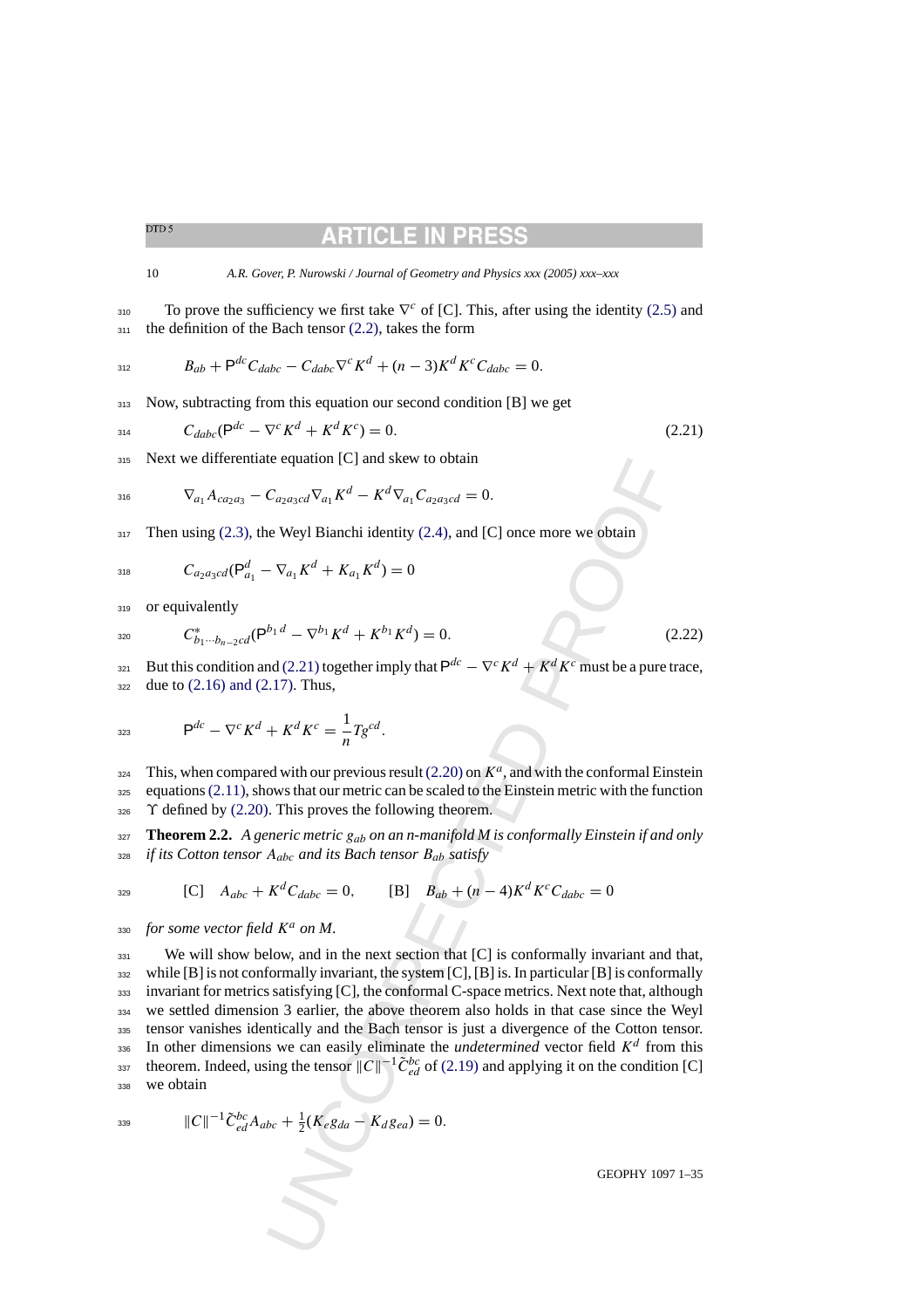# RTICLE IN PRI

*A.R. Gover, P. Nurowski / Journal of Geometry and Physics xxx (2005) xxx–xxx* 11

<span id="page-10-0"></span> $340$  By contracting over the indices  $\{ea\}$ , this gives

$$
K^d = \frac{2}{1-n} ||C||^{-1} \tilde{C}^{dabc} A_{abc}.
$$
\n(2.23)

<sup>342</sup> Inserting (2.23) into the equations [C] and [B] of [Theorem 2.2, w](#page-9-0)e may reformulate the 343 theorem as the observation that a generic metric  $g_{ab}$  on an *n*-manifold *M* (where  $n \ge 4$ ) is 344 conformally Einstein if and only if its Cotton tensor  $A_{abc}$  and its Bach tensor  $B_{ab}$  satisfy

345 
$$
[C'] \quad (1-n)A_{abc} + 2||C||^{-1}C_{dabc}\tilde{C}^{defg}A_{efg} = 0
$$

<sup>346</sup> and

$$
{}_{347} \qquad [B'] \quad (n-1)^2 B_{ab} + 4(n-4) \|C\|^{-2} \tilde{C}^{defg} C_{dabc} \tilde{C}^{chkl} A_{efg} A_{hkl} = 0.
$$

<sup>348</sup> These are equivalent to conditions polynomial in the curvature. Multiplying the left-hand 349 sides of [C'] and [B'] by, respectively,  $||C||$  and  $||C||^2$  we obtain natural (pseudo-)Riemannian <sup>350</sup> invariants which are obstructions to a metric being conformally Einstein,

$$
F_{abc}^1 := (1 - n) \|C\| A_{abc} + 2C_{dabc} \tilde{C}^{defg} A_{efg}
$$

<sup>352</sup> and

$$
F_{ab}^2 = (n-1)^2 \|C\|^2 B_{ab} + 4(n-4)\tilde{C}^{defg} C_{dabc} \tilde{C}^{chkl} A_{efg} A_{hkl}.
$$

<sup>354</sup> By construction the first of these is conformally covariant (see below), the second tensor is conformally covariant for metrics such that  $F_{abc}^1 = 0$ , and we have the following theorem.

**356 Theorem 2.3.** A generic metric g<sub>ab</sub> on an n-manifold M (where  $n \geq 4$ ) is conformally  $E$ *instein if and only if the natural invariants*  $F_{abc}^1$  *and*  $F_{ab}^2$  *both vanish.* 

<sup>358</sup> *Remarks*:

1) $A_{abc} + 2||C||$  $A_{abc} + 2||C||$  $A_{abc} + 2||C||$   $^{n}C_{dabc}C^{n,s}s A_{efg} = 0$ <br>
1) $^{2}B_{ab} + 4(n - 4)||C||^{-2}\zeta^{defg}C_{dabc}\zeta^{chkl}A_{efg}A_{hkl} = 0.$ <br>
and to conditions polynomial in the curvature. Multiplying the left<br>
1)  $|D_{s}$ , respectively,  $||C||$  and  $||C||^{2}$  we obtain  $\bullet$  In dimension  $n = 4$  there exist examples of metrics satisfying the Bach equations [B] and not being conformally Einstein (see e.g. [24]). In higher dimensions it is straightforward to write down generic Riemannian metrics which, at least at a formal level, have vanishing Bach tensor but for which the Cotton tensor is non-vanishing. Thus the integrability condition [B] does not suffice to guarantee the conformally Einstein property of the metric. In Section 4 we discuss an example of special Robinson–Trautman metrics, which satisfy the condition [C] and do not satisfy [B]. (These are generic.) Thus condition [C] alone is not sufficient to guarantee the conformal Einstein property.

<sup>367</sup> • The development above parallels and generalises the tensor treatment in [19] which is <sup>368</sup> based in dimension 4. It should be pointed out however that there are some simplifica- $\sum_{a}$  simplifies to  $9||C||^2B_{ab}$ . It is thus sensible to use the conformally invariant Bach tensor  $B_{ab}$  as a replacement for  $F^2$  in dimension 4. Also  $371$  note, from the development in [19], that the conditions that a metric  $g_{ab}$  be generic may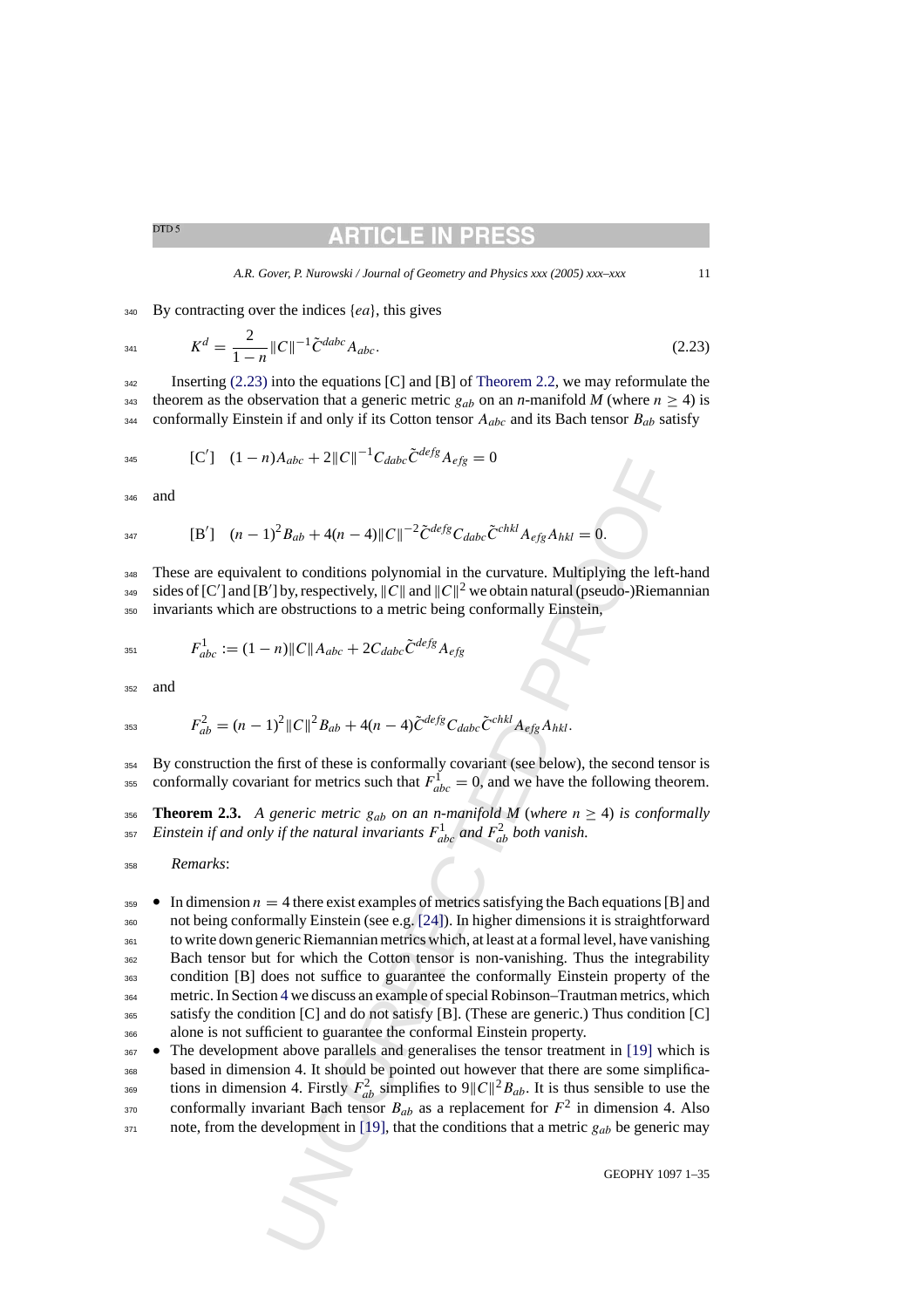<span id="page-11-0"></span>12 *A.R. Gover, P. Nurowski / Journal of Geometry and Physics xxx (2005) xxx–xxx*

<sup>372</sup> be characterised in a particularly simple way in Lorentzian dimension 4. In this case they <sup>373</sup> are equivalent to the non-vanishing of at least one of the following two quantities:

$$
C^3 := C_{abcd} C_{ef}^{cd} C^{efab} \text{ or } * C^3 := *C_{abcd} * C_{ef}^{cd} * C^{efab},
$$

375 where  $*C_{abcd} = C^*_{abcd} = \epsilon_{abef} C^{ef}_{cd}$ .

<sup>376</sup> *2.5. Conformal invariants giving a sharp obstruction*

ariants giving a sharp obstruction<br>the next section that the systems [C] and [B] have a natural and value<br>the next section that the systems [C] and [B] have a natural and value<br>the next section is value, or the equiverent <sup>377</sup> We will show in the next section that the systems [C] and [B] have a natural and valuable geometric interpretation. However its value, or the equivalent obstructions  $F^1$  and  $F^2$ , as a <sup>379</sup> test for conformally Einstein metrics is limited by the requirement that the metric is generic. <sup>380</sup> Many metrics fail to be generic. For example in the setting of dimension 4 Riemannian structures any selfdual metric fails to be generic (and even fails to be  $\Lambda^2$ -generic), since  $382$  any anti-selfdual two form is a solution of [\(2.15\)](#page-7-0); at each point the solution space of (2.15) <sup>383</sup> is at least three-dimensional (see Section 4.3 for an explicit Ricci-flat example of this type). <sup>384</sup> In the remainder of this section we show that there are natural conformal invariants that are 385 more effective, for detecting conformally Einstein metrics, than the pair  $F^1$  and  $F^2$ .

386 Let us say that a (pseudo-)Riemannian manifold is *weakly generic* if, at each point  $x \in M$ , 387 the only solution  $V^d \in T_xM$  to

$$
C_{abcd}V^d = 0 \text{ at } x \in M \tag{2.24}
$$

<sup>389</sup> is  $V^d = 0$ . From [\(2.19\)](#page-8-0) it is immediate that all  $\Lambda^2$ -generic spaces are weakly generic and <sup>390</sup> hence all generic spaces are weakly generic. Via elementary arguments we will observe that 391 on weakly generic manifolds there is a (smooth) tensor field  $\tilde{D}^{ab}{}_{c}{}^{d}$  with the property that

$$
\tilde{D}^{ac}{}_{d}{}^{e}C_{bc}{}^{d}{}_{e}=-\delta^{a}_{b}.
$$

393 • Of course  $\tilde{D}^{ab}{}_c{}^d$  is not uniquely determined by this property. However in many settings there  $394$  is a canonical choice. For example in the case of Riemannian signature *g* is weakly generic <sup>395</sup> if and only if  $L_b^a := C^{acde}C_{bcde}$  is invertible. Let us write  $\tilde{L}_b^a$  for the tensor field which is the 396 pointwise adjugate of  $L_b^a$ .  $\tilde{L}_b^a$  is given by a formula which is a partial contraction polynomial 397 (and homogeneous of degree  $2n - 2$ ) in the Weyl curvature and for any structure we have

$$
z_{98} \qquad \qquad \tilde{L}_b^a L_c^b = \|L\| \delta_c^a,
$$

399 where  $||L||$  denotes the determinant of  $L_b^a$ . Let us define

$$
D^{acde} := -\tilde{L}_b^a C^{bcde}.
$$

<sup>401</sup> Then  $D^{acde}$  is a natural conformal covariant defined on all structures. On weakly generic Rie-402 mannian structures, or pseudo-Riemannian structures where we have  $||L||$  non-vanishing,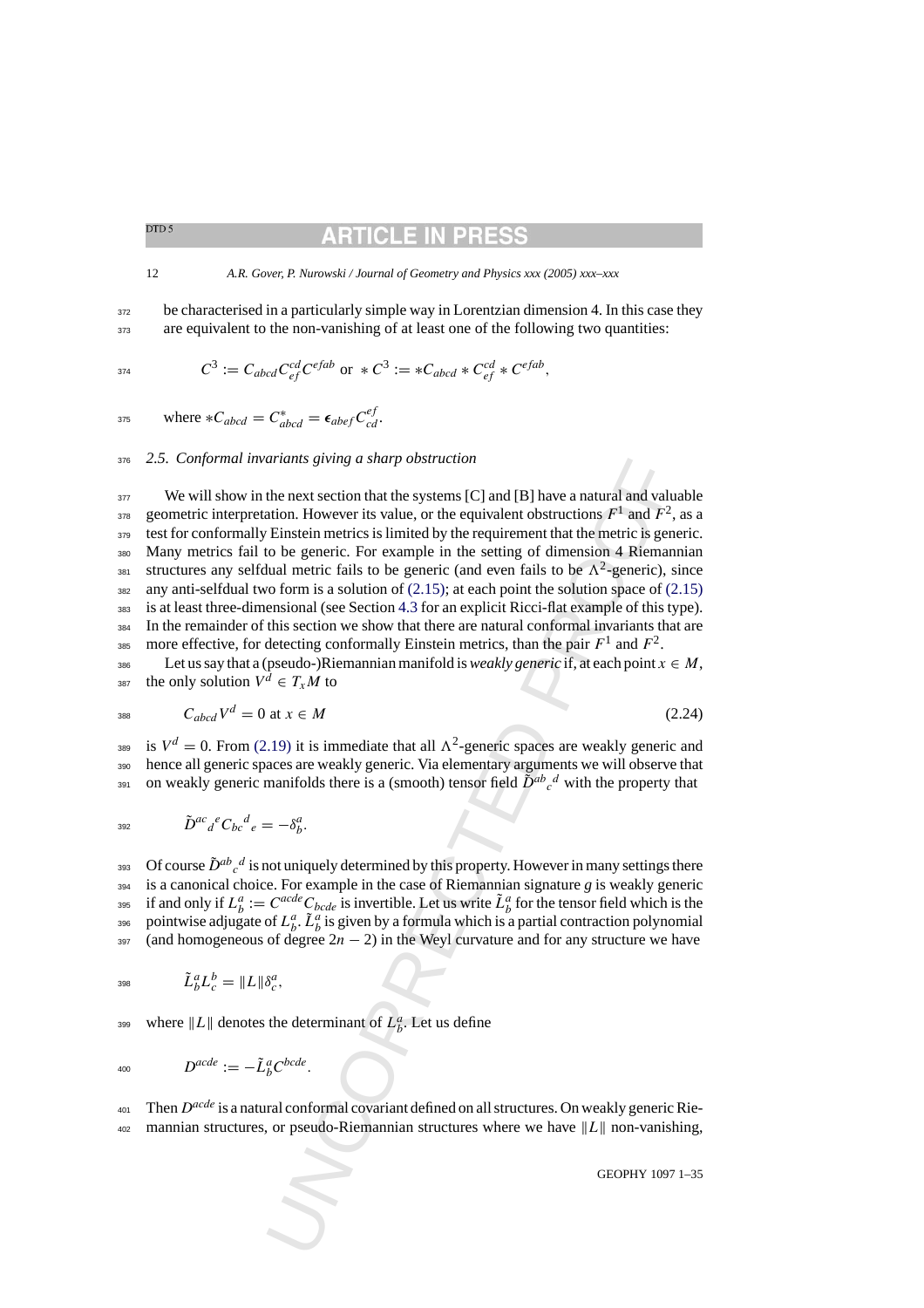# RTICLE IN PRI

*A.R. Gover, P. Nurowski / Journal of Geometry and Physics xxx (2005) xxx–xxx* 13

<span id="page-12-0"></span> $t_{403}$  there is a canonical choice for  $\ddot{D}$ , viz.

$$
^{404}
$$

$$
\tilde{D}^{acde} := \|L\|^{-1} D^{acde} = -\|L\|^{-1} \tilde{L}_b^a C^{bcde}.
$$
\n(2.25)

405 In other signatures we may obtain a smooth  $\tilde{D}^{ac}a^e$  by a similar argument but the <sup>406</sup> construction is no longer canonical. On a manifold *M* with a metric *g* of indefinite signature this goes as follows. Instead of defining *L* as above let  $\bar{L}_b^a := \bar{C}^{acde}C_{bcde}$  where <sup>408</sup>  $\bar{C}^{acde} := \bar{g}^{af} \bar{g}^{ch} \bar{g}^{di} \bar{g}^{ej} C_{fhij}$  with  $\bar{g}^{af}$  the inverse of any fixed *choice* of smooth positive 409 definite metric  $\bar{g}$  on *M*. (Here C<sub>fhij</sub> is the Weyl curvature for the original metric *g*.) Then as <sup>410</sup> above we have that the metric *g* is weakly generic if and only if  $\bar{L}_b^a$  is invertible. Thus, with  $\tilde{L}_b^a$ and  $\|\bar{L}\|$  denoting, respectively, the pointwise adjugate and the determinant of  $\bar{L}_b^a$ , it is clear that by construction  $\tilde{D}^{acde} := -\|\tilde{L}\|^{-1} \tilde{L}_b^a \bar{C}^{bcde}$  is smooth and gives  $\tilde{D}^{ac}{}_a^e C_{bc}{}^d{}_e = -\delta_b^a$ . <sup>413</sup> The last construction argument proves the existence of a smooth  $\tilde{D}$  on indefinite weakly <sup>414</sup> generic manifolds but the construction is not canonical since it depends on the artificial

415 choice of the auxiliary metric  $\bar{g}$ . The main interest is in canonical constructions. Another <sup>416</sup> such construction arises if (in any signature) *g* is  $\Lambda^2$ -generic. Then we may take

$$
\tilde{D}^{acde} := \frac{2}{1-n} ||C||^{-1} \tilde{C}^{acde}
$$
\n(2.26)

*n*.π. (neve U<sub>*m*)</sub> s and weyt-calculate for a congumn metric or a particle of my congumn interacting 5 in *D*<sub>r</sub><sup>nde</sup> : = - |L<sup>T</sup>I-*T*<sub>2</sub>/<sup>2</sup><sub>C</sub>-ta<sub>c</sub> = - |LT<sub>I</sub>-T<sup>1</sup>/<sub>2</sub><sup>7</sup><sub>C</sub> <sup>2</sup><sub>C-ta</sub><sup>2</sup> = - |LT<sub>I</sub><sup>-T</sup>I<sup>T</sup><sub>2</sub><sup>7</sup>C<sub>2</sub> 418 as was done implicitly in the previous section. Recall  $ilde{C}^{ac}{}_{d}{}^{e}$  is conformally invariant and <sup>419</sup> natural. The examples (2.25) and (2.26) are particularly important since they are easily <sup>420</sup> described and apply to any dimension (greater than 3). However in a given dimension there <sup>421</sup> are many other possibilities which lead to formulae of lower polynomial order if we know, <sup>422</sup> or are prepared to insist that, certain invariants are non-vanishing (see [10] for a discussion <sup>423</sup> in the context of  $\Lambda^2$ -generic structures). For example in the setting of dimension 4 and <sup>424</sup> Lorentzian signature,  $\Lambda^2$ -generic implies  $C^3 = C_{ab}^{cd} C_{cd}^{ef} C_{cd}^{ab}$  is non-vanishing and one may <sup>425</sup> take  $\tilde{D}^{acde} = C_{fg}^{de}C^{fgca}/C^3$  cf. [19]. In any case let us fix some choice for  $\tilde{D}$ . Note that since <sup>426</sup> the Weyl curvature  $C_{bc}^{d}$  for a metric *g* is the same as the Weyl tensor for a conformally <sup>427</sup> related metric  $\hat{g}$ , it follows that we can (and will) use the same tensor field  $\tilde{D}^{ab}{}_{c}{}^d$  for all <sup>428</sup> metrics in the conformal class.

<sup>429</sup> For weakly generic manifolds it is straightforward to give a conformally invariant tensor <sup>430</sup> that vanishes if and only if the manifold is conformally Einstein. For the remainder of this <sup>431</sup> section we assume the manifold is weakly generic.

<sup>432</sup> We have observed already that the conformally Einstein manifolds are a subclass of <sup>433</sup> conformal C-spaces. Recall that a conformal C-space is a (pseudo-)Riemannian manifold 434 which admits a 1-form field  $K_a$  which solves the equation [C]:

$$
A_{abc} + K^d C_{dabc} = 0.
$$

<sup>436</sup> If  $K_1^d$  and  $K_2^d$  are both solutions to [C] then, evidently,  $(K_1^d - K_2^d)C_{dabc} = 0$ . Thus, if the <sup>437</sup> manifold is weakly generic,  $K_1^d = K_2^d$ . In fact if  $K_d$  is a solution to [C] then clearly

$$
K_d = \tilde{D}_d^{abc} A_{abc},\tag{2.27}
$$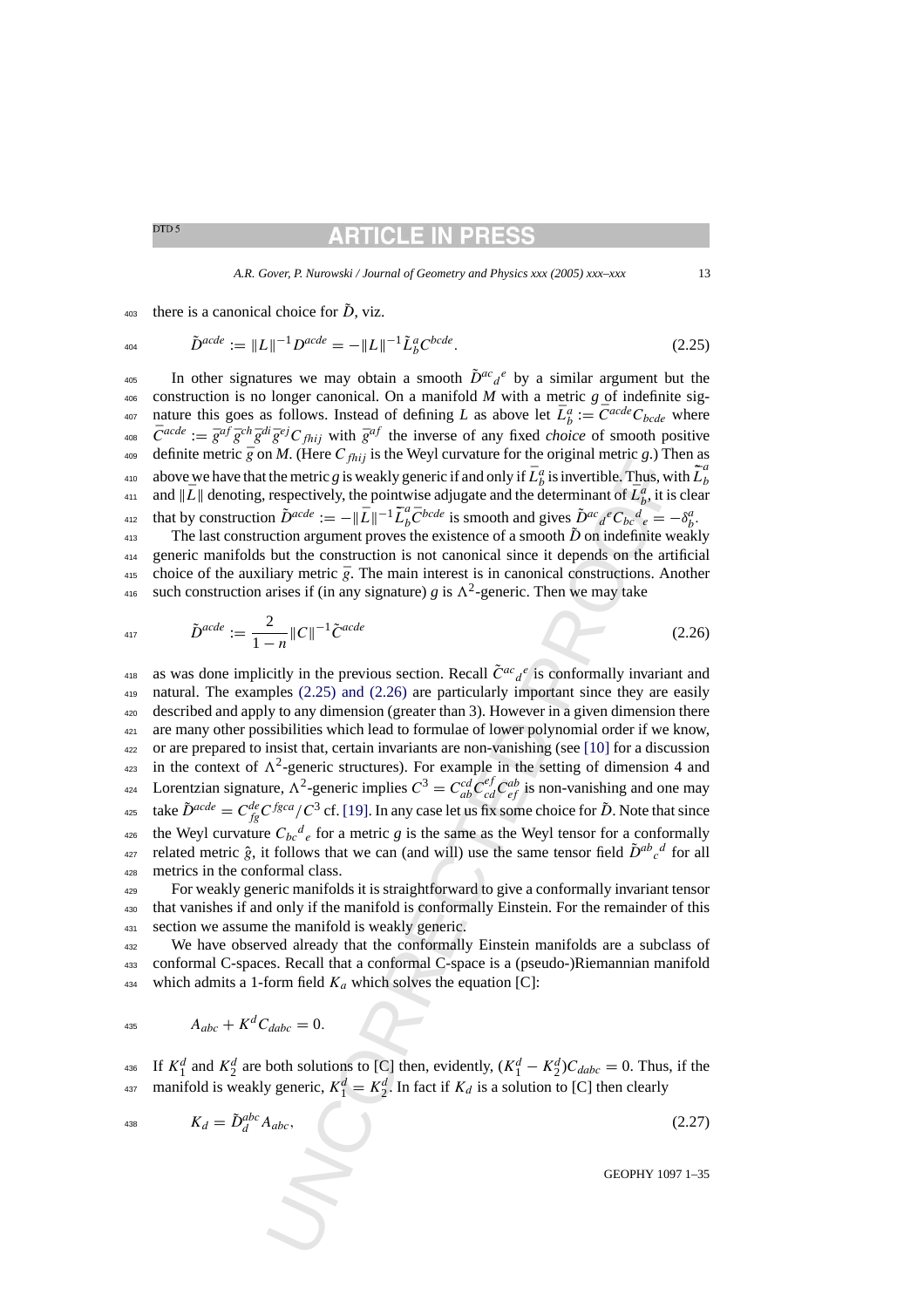**RTICLE IN PRI** 

<span id="page-13-0"></span>

14 *A.R. Gover, P. Nurowski / Journal of Geometry and Physics xxx (2005) xxx–xxx*

439 which also shows that at most one vector field  $K^d$  solves [C] on weakly generic manifolds. From either result, combined with the observations that the Cotton tensor is preserved by constant conformal metric rescalings and that constant conformal rescalings take Einstein metrics to Einstein metrics, gives the following results.

<sup>443</sup> **Proposition 2.4.** *On a manifold with a weakly generic metric g, the equation [C] has at* <sup>444</sup> most one solution for the vector field  $K^d$ .

<sup>445</sup> *Either there are no metrics, conformally related to g, that have vanishing Cotton tensor* <sup>446</sup> *or the space of such metrics is one-dimensional. Either there are no Einstein metrics,* <sup>447</sup> *conformally related to g, or the space of such metrics is one-dimensional.*

<sup>448</sup> If *g* is a metric with vanishing Cotton tensor we will say this is a *C-space scale*.

<sup>449</sup> Now, for an alternative view of conformal C-spaces, we may take (2.27) as the *definition* 450 of  $K_d$ . Note then that from (2.10), a routine calculation shows that  $\hat{A}_{abc} = A_{abc} + \Upsilon^k C_{kabc}$ , as and so (using the conformal invariance of  $\tilde{D}_d^{abc}$ )  $K_d = \tilde{D}_d^{abc} A_{abc}$  has the conformal trans-<sup>452</sup> formation

$$
453 \qquad \qquad \hat{K}_d = K_d - \Upsilon_d,
$$

454 where  $\hat{A}_{abc}$  and  $\hat{K}_d$  are calculated in terms of the metric  $\hat{g} = e^{2\Upsilon}g$  and  $\Upsilon_a = \nabla_a \Upsilon$ . Thus <sup>455</sup>  $A_{abc} + K^{d}C_{dabc}$  is conformally invariant. From Proposition 2.4 and (2.27) this tensor is a <sup>456</sup> *sharp obstruction* to conformal C-spaces in the following sense.

<sup>457</sup> **Proposition 2.5.** *A weakly generic manifold is a conformal C-space if and only if the* <sup>458</sup> *conformal invariant*

$$
A_{abc} + \tilde{D}^{dijk} A_{ijk} C_{dabc}
$$

<sup>460</sup> *vanishes*.

*I* to g, or the space of such metrics is one-dimensional.<br>
vith vanishing Cotton tensor we will say this is a C-space scale.<br>
with vanishing Cotto tensor we will say that is a C-space scale.<br>
mative view of conformal C-s <sup>461</sup> In any case where  $\tilde{D}^{dijk}$  is given by a Riemannian invariant formulae rational in the <sup>462</sup> curvature and its covariant derivatives (e.g. *g* is of Riemannian signature, or that *g* is  $\Lambda^2$ -<sup>463</sup> generic) we can multiply the invariant here by an appropriate polynomial invariant to obtain 464 a natural conformal invariant. Indeed, in the setting of  $\Lambda^2$ -generic metrics, the invariant  $F_{abc}^1$ 465 (from Section [2.4\)](#page-7-0) is an example. Since, on  $\Lambda^2$ -generic manifolds, the vanishing of  $F_{abc}^1$ <sup>466</sup> implies that [\(2.23\)](#page-10-0) is locally a gradient, we have the following theorem.

 $467$  **Theorem 2.6.** *For a*  $\Lambda^2$ -generic Riemannian or pseudo-Riemannian metric g the conformal <sup>468</sup> *covariant*  $F_{abc}^1$ ,

<sup>469</sup>  $(1 - n)\|C\|A_{abc} + 2C_{dabc}\tilde{C}^{defg}A_{efg}$ 

<sup>470</sup> *vanishes if and only if g is conformally related to a Cotton metric* (*i.e. a metric* gˆ *such that its Cotton tensor vanishes,*  $\ddot{A}_{abc} = 0$ .

<sup>472</sup> In the case of Riemannian signature  $\Lambda^2$ -generic metrics we may replace the conformal <sup>473</sup> invariant  $F_{abc}^1$  in the theorem with the conformal invariant,

$$
||L||A_{abc} - C^{efgh}A_{fgh}\tilde{L}_e^d C_{dabc}, \quad n \ge 4.
$$
\n(2.28)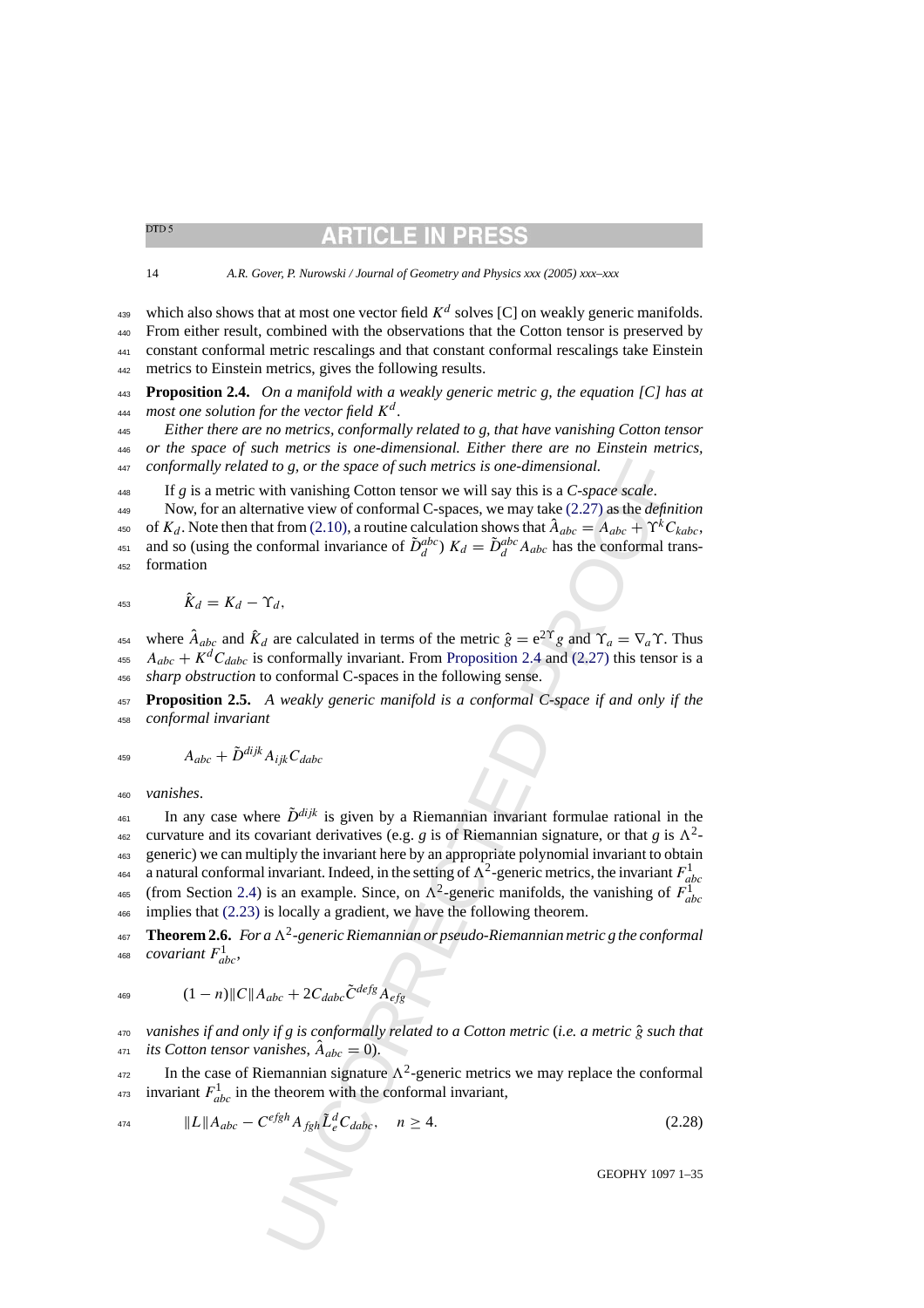# RTICLE IN PR

*A.R. Gover, P. Nurowski / Journal of Geometry and Physics xxx (2005) xxx–xxx* 15

<span id="page-14-0"></span><sup>475</sup> In dimension 4 there is an even simpler invariant. Note that in dimension 4 we have

$$
4C^{abcd}C_{abc} = |C|^2 \delta_e^d,\tag{2.29}
$$

<sup>477</sup> where  $|C|^2 := C^{abcd}C_{abcd}$  and so *L* is a multiple of the identity. Eliminating, from [\(2.28\),](#page-13-0) <sup>478</sup> the factor of  $(|C|^2)^3$  and a numerical scale we obtain the conformal invariant

$$
{}_{479} \t |C|^2 A_{abc} - 4C^{defg} A_{efg} C_{dabc}, \t n = 4,
$$

<sup>480</sup> which again can be used to replace  $F_{abc}^1$  in the theorem for dimension 4  $\Lambda^2$ -generic metrics. <sup>481</sup> We can also characterise conformally Einstein spaces.

<sup>482</sup> **Proposition 2.7.** *A weakly generic metric g is conformally Einstein if and only if the* <sup>483</sup> *conformally invariant tensor*

$$
E_{ab} := Trace-free[\mathsf{P}_{ab} - \nabla_a(\tilde{D}_{bcde}A^{cde}) + \tilde{D}_{aijk}A^{ijk}\tilde{D}_{bcde}A^{cde}]
$$

<sup>485</sup> *vanishes*.

486 **Proof.** The proof that  $E_{ab}$  is conformally invariant is a simple calculation using [\(2.10\)](#page-5-0) and 487 the transformation formula for  $K_d = \tilde{D}_d^{abc} A_{abc}$ .

488 If *g* is conformally Einstein then there is a gradient  $\Upsilon_a$  such that

$$
Trac{}{\text{trace-free}}[\mathsf{P}_{ab} - \nabla_a \Upsilon_b + \Upsilon_a \Upsilon_b] = 0.
$$

490 From Section [2.3](#page-5-0) this implies  $\Upsilon_a$  solves the C-space equation (see (2.12)) and hence, from 491 [\(2.27\),](#page-12-0)  $\Upsilon_a = \tilde{D}_{aijk} A^{ijk}$ , and so  $E_{ab} = 0$ .

492 Conversely suppose that  $E_{ab} = 0$ . Then the skew part of  $E_{ab}$  vanishes and since  $P_{ab}$  and <sup>493</sup>  $\tilde{D}_{aijk}A^{ijk}\tilde{D}_{bcde}A^{cde}$  are symmetric we conclude that  $\tilde{D}_{bcde}A^{cde}$  is closed and hence, locally 494 at least, is a gradient.  $\square$ 

Now suppose  $||L||$  is non-vanishing and take  $\tilde{D}_{abcd}$  to be given as in (2.25). Note that since  $E_{ab}$  is conformally invariant it follows that  $||L||^2 E_{ab}$  is conformally invariant. This expands to

$$
G_{ab} := \text{Trace-free}[\|L\|^2 \mathsf{P}_{ab} - \|L\|\nabla_a(D_{bcde}A^{cde}) + (\nabla_a ||L||)(D_{bcde}A^{cde})
$$
  
+  $D_{aijk}A^{ijk}D_{bcde}A^{cde}].$ 

used to replace  $F_{abc}$  in the theorem for dimension 4  $\Lambda$ <sup>-</sup>-generic means to replace  $F_{abc}$  in the theorem for dimension  $\Lambda$ <sup>-</sup>-generic means aracterise conformally Einstein spaces.<br>
A weakly generic metric g is confor <sup>495</sup> This is natural by construction. Since it is given by a universal polynomial formula which 496 is conformally covariant on structures for which  $||L||$  is non-vanishing, it follows from <sup>497</sup> an elementary polynomial continuation argument that it is conformally covariant on any 498 structure. Note  $||L||$  is a conformal covariant of weight  $-4n$ . Thus we have the following 499 theorem on manifolds of dimension  $n \geq 4$ .

 **Theorem 2.8.** *The natural invariant* Gab *is a conformal covariant of weight* −8n. *A manifold with a weakly generic Riemannian metric g is conformally Einstein if and only if* Gab *vanishes. The same is true on pseudo-Riemannian manifolds where the conformal invariant*  $||L||$  *is non-vanishing.*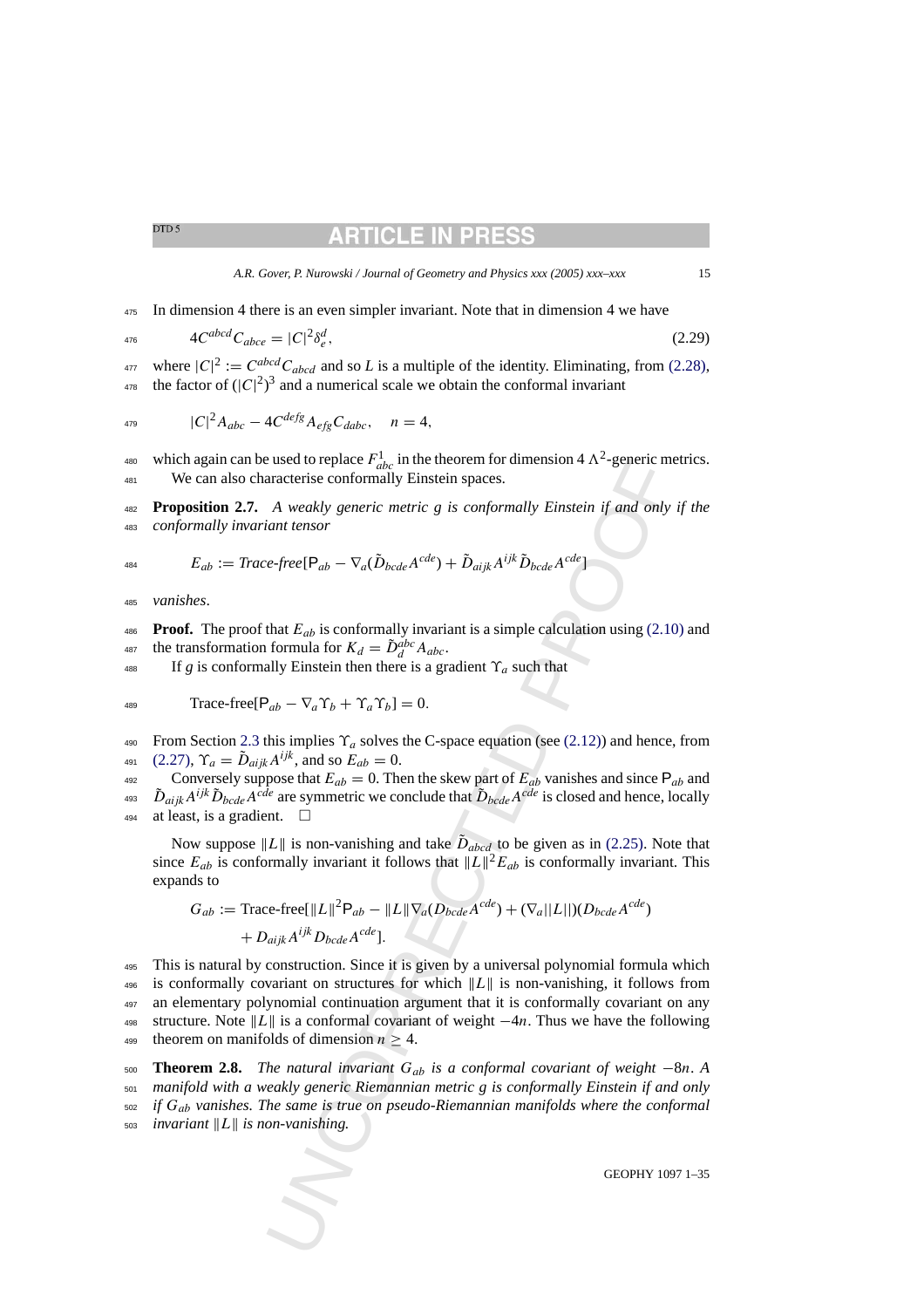# RTICLE IN

<span id="page-15-0"></span>16 *A.R. Gover, P. Nurowski / Journal of Geometry and Physics xxx (2005) xxx–xxx*

 $_{504}$  Recall that in dimension 4 we have the identity [\(2.29\). T](#page-14-0)hus  $\|L\|$  is non-vanishing if and  $_{505}$  only if  $|C|^2$  is non-vanishing and we obtain a considerable simplification. In particular the  $\epsilon_{\rm 506}$  invariant  $G_{ab}$  has an overall factor of  $(|C|^2)^6$  that we may divide out and still have a natu-<sup>507</sup> ral conformal invariant. This corresponds to taking  $(|C|^2)^2 E_{ab}$  with  $\tilde{D}^{abcd} = -\frac{4}{|C|^2} C^{abcd}$ . <sup>508</sup> Hence we have a simplified obstruction as follows.

# **Theorem 2.9.** *The natural invariant*

$$
Trace-free [(|C|^2)^2 \mathsf{P}_{ab} + 4|C|^2 \nabla_a (C_{bcde} A^{cde}) - 4C_{bcde} A^{cde} \nabla_a |C|^2
$$
  
+ 16C<sub>aijk</sub> A<sup>ijk</sup> C<sub>bcde</sub> A<sup>cde</sup>]

<sup>509</sup> *is conformally covariant of weight* −8.

 $\mathcal{A}$  4-manifold with  $|C|^2$  nowhere vanishing is conformally Einstein if and only if this <sup>511</sup> *invariant vanishes.*

 $\sum_{512}$  In the case of Riemannian 4-manifolds, requiring  $|C|^2$  non-vanishing is the same as  $513$  requiring the manifold to be weakly generic. In this setting this is a very mild assumption; 514 note that  $|C|^2 = 0$  at  $p \in M$  if and only if  $C_{abcd} = 0$  at p (and so the manifold is conformally <sup>515</sup> flat at *p*).

 $516$  Note also that if we denote by  $F_{ab}$  the natural invariant in the theorem then on Riemannian  $_{517}$  4 manifolds the (conformally covariant) scalar function  $F_{ab}F^{ab}$  is an equivalent sharp <sup>518</sup> obstruction to the manifold being conformally Einstein.

Now suppose we are in the setting of  $\Lambda^2$ -generic structures (of any fixed signature). Then  $E_{ab}$  is well defined and conformally invariant with  $\tilde{D}_{abcd}$  given by (2.26). Thus again by polynomial continuation we can conclude that the natural invariant obtained by expanding  $||C||^2E_{ab}$ , viz.

$$
\bar{G}_{ab} := \text{Trace-free}[(1 - n)^2 ||C||^2 \mathbf{P}_{ab} - 2(1 - n)||C||\nabla_a(\tilde{C}_{bcde}A^{cde})
$$

$$
+ 2(1 - n)(\nabla_a ||C||)(\tilde{C}_{bcde}A^{cde}) + 4\tilde{C}_{aijk}A^{ijk}\tilde{C}_{bcde}A^{cde}]
$$

is conformally covariant on any structure (i.e. not necessarily  $\Lambda^2$ -generic). Thus we have 520 the following theorem on manifolds of dimension  $n \geq 4$ .

**Theorem 2.10.** *The natural invariant*  $\bar{G}_{ab}$  *is a conformal covariant of weight*  $2n(1 - n)$ *.*  $\bar{z}$  A manifold with a  $\Lambda^2$ -generic metric g is conformally Einstein if and only if  $\bar{G}_{ab}$  vanishes.

 $A^{ijk}C_{bcde}A^{cde}$  $A^{ijk}C_{bcde}A^{cde}$  $A^{ijk}C_{bcde}A^{cde}$ <br>  $B^{ijk}C_{bcde}A^{cde}$ <br>  $B^{ijk}C_{bcde}A^{cde}$ <br>  $B^{ijk}C_{bcde}A^{cde}$ <br>  $B^{ijk}C|A^{jk}$  are exampling is conformally Einstein if and only if<br>  $B^{ijk}C|A^{jk}$  are examplined as, requiring  $|C|^2$  non-vanishing is the same<br>  $tp \in M$ <sup>523</sup> We should point out that there is further scope, in each specific dimension, to obtain  $524$  simplifications and improvements to Theorems 2.8 and 2.10 along the lines of Theorem 2.9. <sup>525</sup> For example in dimension 4 the complete contraction  $C^3 = C_{ab}^{cd} C_{cd}^{ef} C_{ef}^{ab}$ , mentioned earlier,  $526$  is a conformal covariant which is independent of  $|C|^2$  (see e.g. [26]). Thus on pseudoszy Riemannian structures this may be non-vanishing when  $|C|^2 = 0$ . There is the identity

$$
{}_{528} \qquad \qquad 4C_{jb}^{cd}C_{cd}^{ef}C_{ef}^{ib} = \delta^i_{j}C_{ab}^{cd}C_{cd}^{ef}C_{ef}^{ab}
$$

<sup>529</sup> and this may be used to construct a formula for  $\tilde{D}$  (and then  $K_d$  via (2.23)) alternative to  $530$   $(2.25)$  and  $(2.26)$ . (See [19] for this and some other examples.)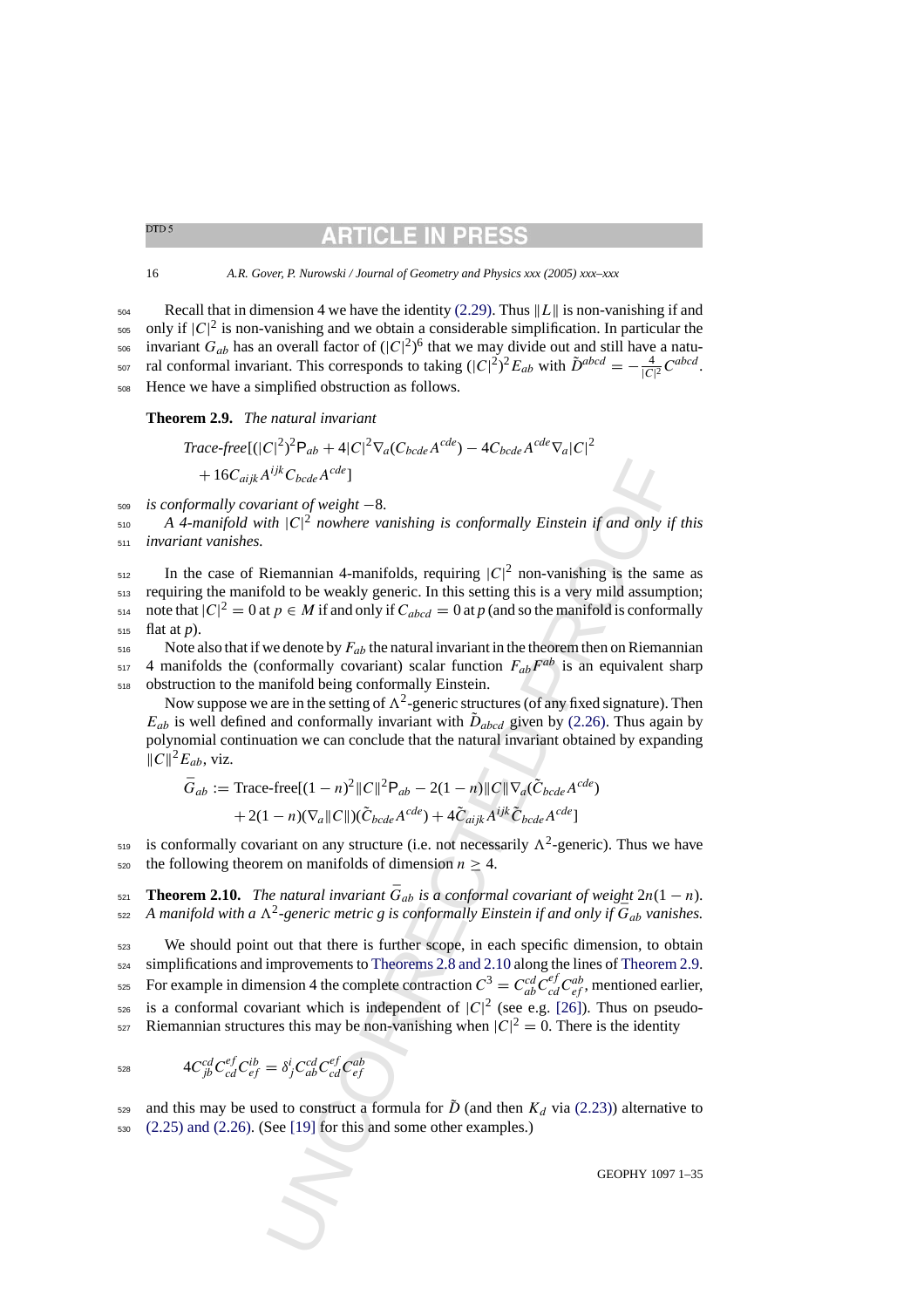# **ARTICLE IN PRESS**

#### *A.R. Gover, P. Nurowski / Journal of Geometry and Physics xxx (2005) xxx–xxx* 17

<span id="page-16-0"></span> Finally note that although generally we need to make some restriction on the class of  $\epsilon_{532}$  metrics to obtain a canonical formula for  $\tilde{D}_{bcde}$  in terms of the curvature, in other circumssa stances it is generally easy to make a choice and give a description of a  $\tilde{D}$ . For example in a non-Riemannian setting one can calculate in a fixed local basis field and artificially nominate a Riemannian signature metric. Using this to contract indices of the Weyl cur- vature (given in the set basis field) one can then use the formula for *L* and then *D*. In this way [Proposition 2.7](#page-14-0) is an effective and practical means of testing for conformally Einstein metrics, among the class weakly generic metrics, even when it does not lead to a natural invariant.

### **3. A geometric derivation and new obstructions**

<sup>541</sup> The derivation of the system of Theorem 2.2 appears ad hoc. We will show that in fact [C] and [B] are two parts (or components) of a single conformal equation that has a simple and clear geometric interpretation. This construction then easily yields new obstructions. This is based on the observation that conformally Einstein manifolds may be characterised as those admitting a parallel section of a certain vector bundle. The vector bundle concerned is the (standard) conformal tractor bundle. This bundle and its canonical conformally invariant connection are associated structures for the normal conformal Cartan connection of [\[9\].](#page-34-0) The initial development of the calculus associated to this bundle dates back to the work of Thomas [\[31\]](#page-34-0) and was reformulated and further developed in a modern setting in [\[2\].](#page-33-0) For a comprehensive treatment exposing the connection to the Cartan bundle and relating the conformal case to the wider setting of parabolic structures see [7,6]. The calculational techniques, conventions and notation used here follow [16,15].

### *3.1. Conformal geometry and tractor calculus*

**erivation and new obstructions**<br>of the system of Theorem 2.2 appears ad hoc. We will show that in fasts (or components) of a single conformal equation that has a simple<br>repretation. This construction then easily yields n We first introduce some of the basic objects of conformal tractor calculus. It is useful here to make a slight change of point of view. Rather than take as our basic geometric structure a Riemannian or pseudo-Riemannian structure we will take as our basic geometry only a conformal structure. This simplifies the formulae involved and their conformal transforma- tions. It is also a conceptually sound move since conformally invariant operators, tensors and functions are exactly the (pseudo-)Riemannian objects that descend to be well defined objects on a conformal manifold. A signature  $(p, q)$  *conformal structure* [g] on a manifold <sup>561</sup> *M*, of dimension  $n \ge 3$ , is an equivalence class of metrics where  $\hat{g} \sim g$  if  $\hat{g} = e^{2\Upsilon}g$  for sse some  $\Upsilon \in \mathcal{E}$ . A conformal structure is equivalent to a ray subbundle Q of  $S^2T^*M$ ; points 563 of Q are pairs  $(g_x, x)$  where  $x \in M$  and  $g_x$  is a metric at x, each section of Q gives a metric *g* on *M* and the metrics from different sections agree up to multiplication by a positive 565 function. The bundle Q is a principal bundle with group  $\mathbb{R}_+$ , and we denote by  $\mathcal{E}[w]$  the 566 vector bundle induced from the representation of  $\mathbb{R}_+$  on  $\mathbb R$  given by  $t \mapsto t^{-w/2}$ . Sections of  $\mathcal{E}[w]$  are called a *conformal densities of weight* w and may be identified with functions on 568 Q that are homogeneous of degree w, i.e.,  $f(s^2g_x, x) = s^w f(g_x, x)$  for any  $s \in \mathbb{R}_+$ . We will 569 often use the same notation  $\mathcal{E}[w]$  for the space of sections of the bundle. Note that for each choice of a metric *g* (i.e., section of Q, which we term a *choice of conformal scale*), we may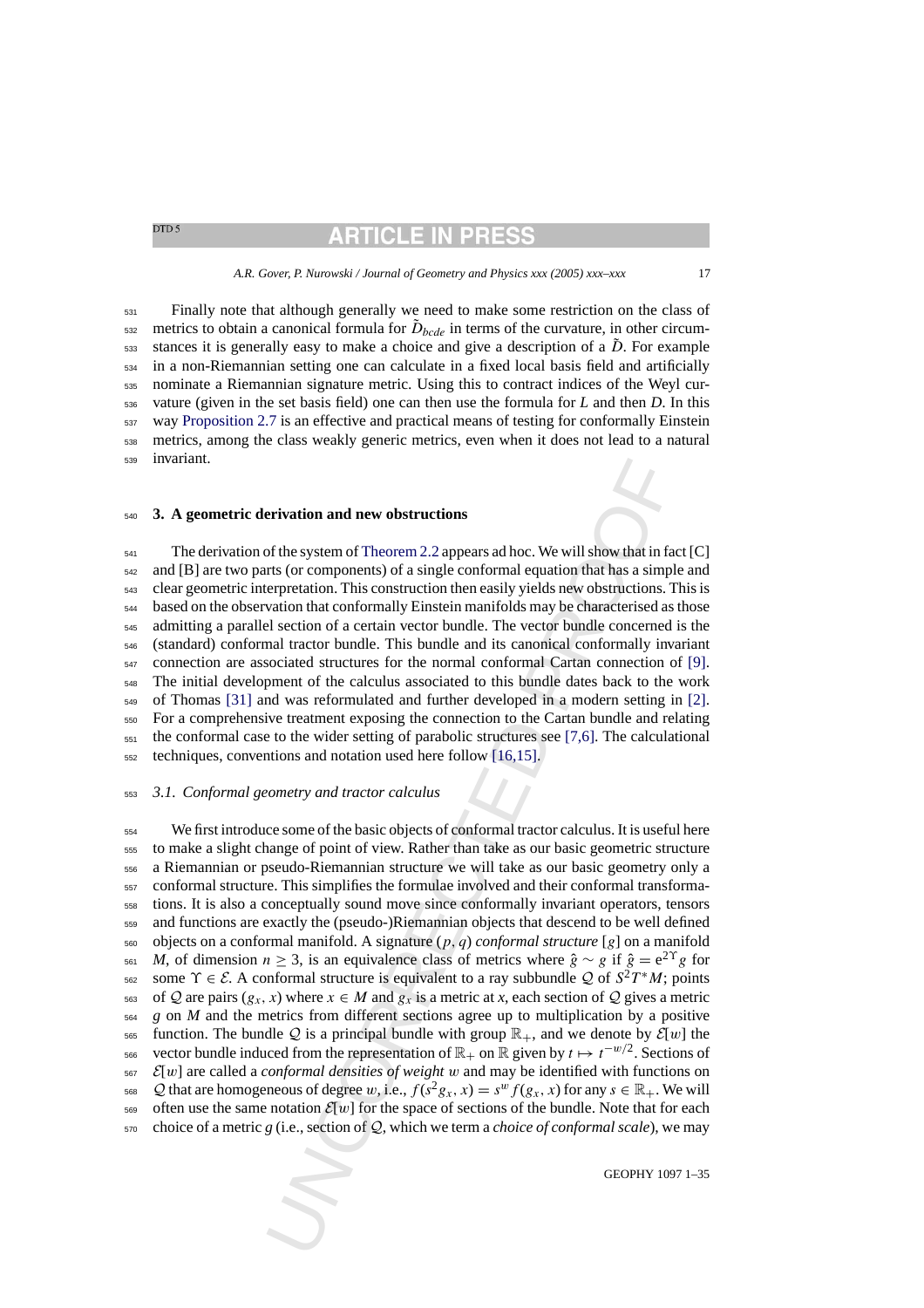**ARTICLE IN PRE** 

<span id="page-17-0"></span>18 *A.R. Gover, P. Nurowski / Journal of Geometry and Physics xxx (2005) xxx–xxx*

571 identify a section  $f \in \mathcal{E}[w]$  with a function  $f_g$  on *M* by  $f_g(x) = f(g_x, x)$ . This function is <sup>572</sup> conformally covariant of weight w in the sense of Section [2,](#page-3-0) since if  $\hat{g} = e^{2\Upsilon}g$ , for some 573  $\Upsilon \in \mathcal{E}$ , then  $f_{\hat{e}}(x) = f(e^{2\Upsilon_x}g_x, x) = e^{w\Upsilon_x}f(g_x, x) = e^{w\Upsilon_x}f_e(x)$ . Conversely conformally  $574$  covariant functions determine homogeneous sections of Q and so densities. In particular,  $575$   $\mathcal{E}[0]$  is canonically identified with  $\mathcal{E}$ .

the actor of  $\mathbb{R}_+$  on the hotes of  $Q$ , and so  $\xi g$  descends fo give am<br>
d class. Thus  $g$  determines and is equivalent to a canonical section<br>formal metric) that we also denote  $g$  (or  $g_{ab}$ ). This in turn determ<br> Note that there is a tautological function *g* on Q taking values in  $S^2T^*M$ . It is the function 577 which assigns to the point  $(g_x, x) \in \mathcal{Q}$  the metric  $g_x$  at x. This is homogeneous of degree 2 s<sub>78</sub> since  $g(s^2g_x, x) = s^2g_x$ . If  $\xi$  is any positive function on Q homogeneous of degree –2 then  $579\quad \xi g$  is independent of the action of  $\mathbb{R}_+$  on the fibres of Q, and so  $\xi g$  descends to give a metric <sup>580</sup> from the conformal class. Thus *g* determines and is equivalent to a canonical section of  $\varepsilon_{ab}$   $\mathcal{E}_{ab}[2]$  (called the conformal metric) that we also denote *g* (or  $g_{ab}$ ). This in turn determines  $\epsilon_{\text{582}}$  a canonical section  $g^{ab}$  (or  $g^{-1}$ ) of  $\mathcal{E}^{ab}[-2]$  with the property that  $g_{ab}g^{bc} = \delta_a^c$  (where  $\delta_a^c$  $\epsilon$ <sub>583</sub> is kronecker delta, i.e., the section of  $\mathcal{E}^c_a$  corresponding to the identity endomorphism of the tangent bundle). In this section the conformal metric (and its inverse  $g^{ab}$ ) will be used to <sup>585</sup> raise and lower indices. This enables us to work with density valued objects. Conformally <sup>586</sup> covariant tensors as in Section 2 correspond one-one with conformally invariant density <sup>587</sup> valued tensors. Each non-vanishing section σ of  $\mathcal{E}[1]$  determines a metric  $g^{\sigma}$  from the <sup>588</sup> conformal class by

$$
g^{\sigma} := \sigma^{-2} g. \tag{3.1}
$$

Conversely if  $g \in [g]$  then there is an up-to-sign unique  $\sigma \in \mathcal{E}[1]$  which solves  $g = \sigma^{-2}g$ , 591 and so  $\sigma$  is termed a choice of conformal scale. Given a choice of conformal scale, we 592 write  $\nabla_a$  for the corresponding Levi–Civita connection. For each choice of metric there is 593 also a canonical connection on  $\mathcal{E}[w]$  determined by the identification of  $\mathcal{E}[w]$  with  $\mathcal{E}$ , as de-<sup>594</sup> scribed above, and the exterior derivative on functions. We will also call this the Levi–Civita 595 connection and thus for tensors with weight, e.g.  $v_a \in \mathcal{E}_a[w]$ , there is a connection given by the Leibniz rule. With these conventions the Laplacian  $\Delta$  is given by  $\Delta = \mathbf{g}^{ab} \nabla_a \nabla_b =$ 597  $\nabla^b \nabla_h$ .

598 We next define the standard tractor bundle over  $(M, [g])$ . It is a vector bundle of rank <sup>599</sup>  $n + 2$  defined, for each  $g \in [g]$ , by  $[\mathcal{E}^A]_g = \mathcal{E}[1] \oplus \mathcal{E}_a[1] \oplus \mathcal{E}[-1]$ . If  $\hat{g} = e^{2\Upsilon}g$ , we identify <sup>600</sup>  $(\alpha, \mu_a, \tau) \in [\mathcal{E}^A]_g$  with  $(\hat{\alpha}, \hat{\mu}_a, \hat{\tau}) \in [\mathcal{E}^A]_{\hat{g}}$  by the transformation

$$
\hat{\mu}_{\alpha 1} \qquad \begin{pmatrix} \hat{\alpha} \\ \hat{\mu}_a \\ \hat{\tau} \end{pmatrix} = \begin{pmatrix} 1 & 0 & 0 \\ \Upsilon_a & \delta_a{}^b & 0 \\ -\frac{1}{2}\Upsilon_c\Upsilon^c - \Upsilon^b & 1 \end{pmatrix} \begin{pmatrix} \alpha \\ \mu_b \\ \tau \end{pmatrix}.
$$
 (3.2)

<sup>602</sup> It is straightforward to verify that these identifications are consistent upon changing to <sup>603</sup> a third metric from the conformal class, and so taking the quotient by this equivalence  $_{604}$  relation defines the *standard tractor bundle*  $\mathcal{E}^{A}$  over the conformal manifold. (Alternatively <sup>605</sup> the standard tractor bundle may be constructed as a canonical quotient of a certain 2-jet <sup>606</sup> bundle or as an associated bundle to the normal conformal Cartan bundle [6].) The bundle <sup>607</sup>  $\mathcal{E}^A$  admits an invariant metric  $h_{AB}$  of signature  $(p+1, q+1)$  and an invariant connection, 608 which we shall also denote by  $\nabla_a$ , preserving  $h_{AB}$ . In a conformal scale *g*, these are given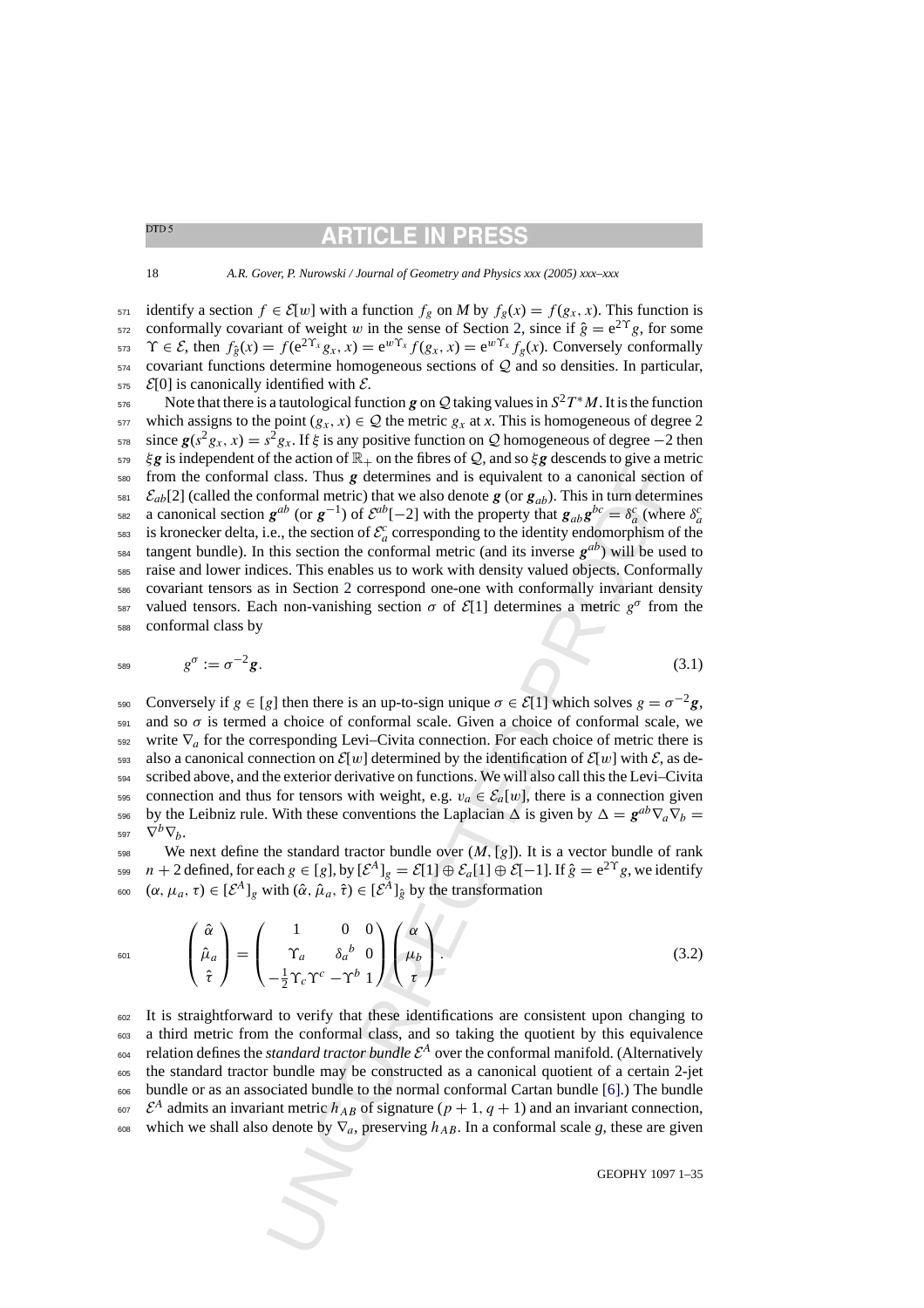# RTICLET

<span id="page-18-0"></span><sup>609</sup> by

$$
h_{AB} = \begin{pmatrix} 0 & 0 & 1 \\ 0 & g_{ab} & 0 \\ 1 & 0 & 0 \end{pmatrix} \quad \text{and} \quad \nabla_a \begin{pmatrix} \alpha \\ \mu_b \\ \tau \end{pmatrix} = \begin{pmatrix} \nabla_a \alpha - \mu_a \\ \nabla_a \mu_b + g_{ab} \tau + P_{ab} \alpha \\ \nabla_a \tau - P_{ab} \mu^b \end{pmatrix}.
$$

611 It is readily verified that both of these are conformally well defined, i.e., independent of the 612 choice of a metric  $g \in [g]$ . Note that  $h_{AB}$  defines a section of  $\mathcal{E}_{AB} = \mathcal{E}_A \otimes \mathcal{E}_B$ , where  $\mathcal{E}_A$  is <sup>613</sup> the dual bundle of  $\mathcal{E}^A$ . Hence we may use  $h_{AB}$  and its inverse  $h^{AB}$  to raise or lower indices <sup>614</sup> of  $\mathcal{E}_A$ ,  $\mathcal{E}^A$  and their tensor products.

 $\epsilon$ <sup>15</sup> In computations, it is often useful to introduce the 'projectors' from  $\mathcal{E}^A$  to the components 616  $\mathcal{E}[1], \mathcal{E}_a[1]$  and  $\mathcal{E}[-1]$  which are determined by a choice of scale. They are respectively de-617 noted by  $X_A \in \mathcal{E}_A[1], Z_{Aa} \in \mathcal{E}_{Aa}[1]$  and  $Y_A \in \mathcal{E}_A[-1]$ , where  $\mathcal{E}_{Aa}[w] = \mathcal{E}_A \otimes \mathcal{E}_a \otimes \mathcal{E}[w]$ , <sup>618</sup> etc. Using the metrics  $h_{AB}$  and  $g_{ab}$  to raise indices, we define  $X^A$ ,  $Z^{Aa}$ ,  $Y^A$ . Then we <sup>619</sup> immediately see that

$$
V_A X^A = 1, \t Z_{Ab} Z_c^A = \mathbf{g}_{bc}
$$

 $621$  and that all other quadratic combinations that contract the tractor index vanish. This is <sup>622</sup> summarised in Fig. 1.

 $623$  It is clear from (3.2) that the first component  $\alpha$  is independent of the choice of a representative *g* and hence  $X^A$  is conformally invariant. For  $Z^{Aa}$  and  $Y^A$ , we have the transformation <sup>625</sup> laws:

$$
\hat{Z}^{Aa} = Z^{Aa} + \Upsilon^a X^A, \qquad \hat{Y}^A = Y^A - \Upsilon_a Z^{Aa} - \frac{1}{2} \Upsilon_a \Upsilon^a X^A. \tag{3.3}
$$

Set. Thence we may use  $h_{AB}$  and its inverse  $h^{XB}$  to raise or lower in<br>
the reaso products.<br>
Thence we may use  $h_{AB}$  and its inverse  $h^{XB}$  to raise or lower in<br>
the station throughout to introduce the 'projectors' <sup>627</sup> Given a choice of conformal scale we have the corresponding Levi–Civita connection <sup>628</sup> on tensor and density bundles. In this setting we can use the coupled Levi–Civita tractor 629 connection to act on sections of the tensor product of a tensor bundle with a tractor bundle. Esso This is defined by the Leibniz rule in the usual way. For example if  $u^bV^c\alpha \in \mathcal{E}^b \otimes \mathcal{E}^c \otimes$  $\mathcal{E}[w] =: \mathcal{E}^{bC}[w]$  then  $\nabla_a u^b V^C \alpha = (\nabla_a u^b) V^C \alpha + u^b (\nabla_a V^C) \alpha + u^b V^C \nabla_a \alpha$ . Here  $\nabla$  means the Levi–Civita connection on  $u^b \in \mathcal{E}^b$  and  $\alpha \in \mathcal{E}[w]$ , while it denotes the tractor connection <sup>633</sup> on  $V^C \in \mathcal{E}^C$ . In particular with this convention we have

$$
\nabla_a X_A = Z_{Aa}, \qquad \nabla_a Z_{Ab} = -\mathsf{P}_{ab} X_A - Y_A \mathsf{g}_{ab}, \qquad \nabla_a Y_A = \mathsf{P}_{ab} Z_A^b. \tag{3.4}
$$

Note that if *V* is a section of  $\mathcal{E}_{A_1\cdots A_\ell}[w]$ , then the coupled Levi–Civita tractor connec-<sup>636</sup> tion on *V* is not conformally invariant but transforms just as the Levi–Civita connection 637 transforms on densities of the same weight:  $\hat{\nabla}_a V = \nabla_a V + w \Upsilon_a V$ .

|                | γ <sup>A</sup> | $Z^{Ac}$           | χА |
|----------------|----------------|--------------------|----|
| Y <sub>A</sub> | Ω              | Ω                  |    |
| $Z_{Ab}$       | 0              | $\delta_{b}^{\ c}$ | ი  |
| $X_A$          |                | O                  | Ω  |

Fig. 1. Tractor inner product.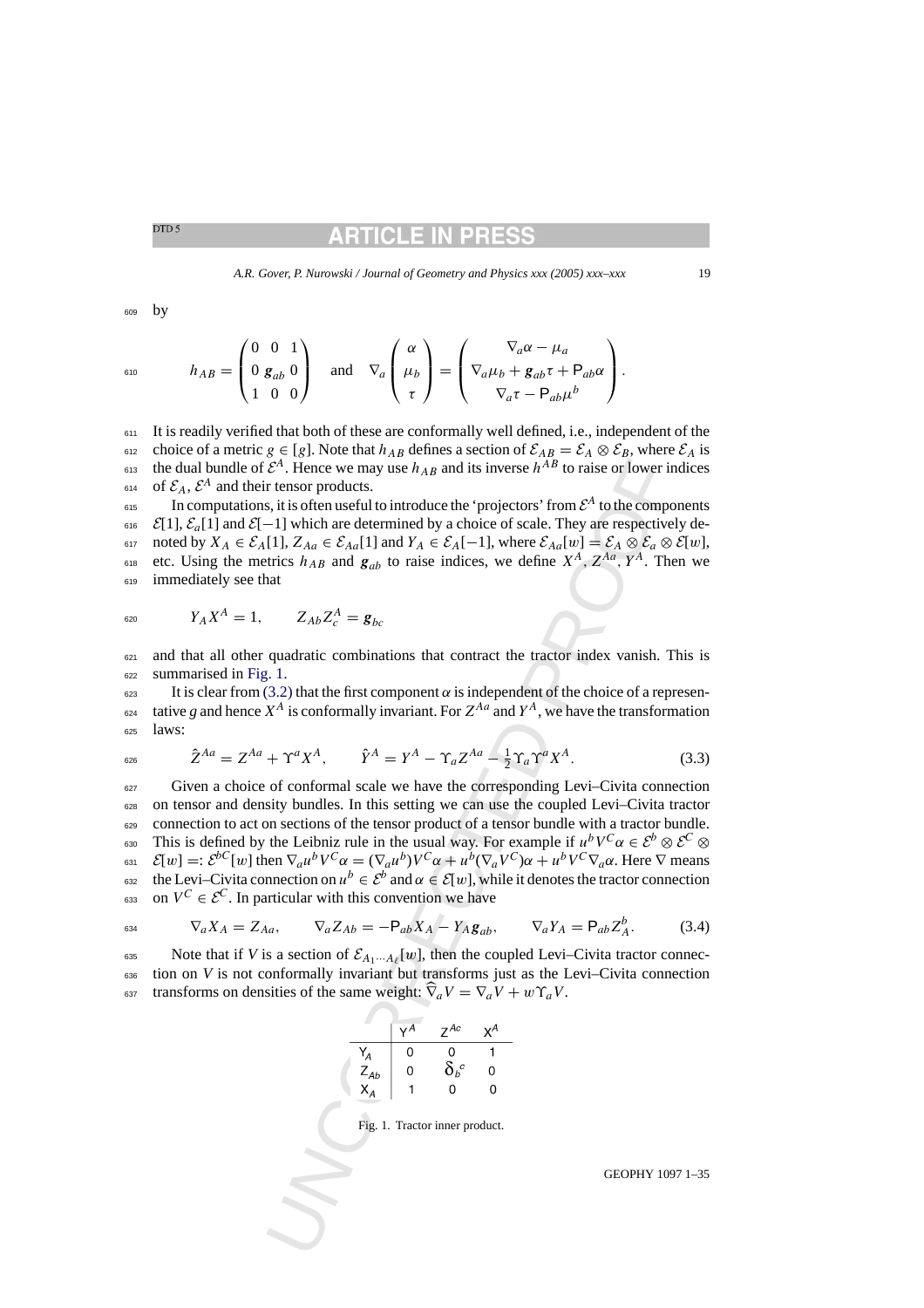#### RTICLE IN PR

<span id="page-19-0"></span>20 *A.R. Gover, P. Nurowski / Journal of Geometry and Physics xxx (2005) xxx–xxx*

# <sup>638</sup> Given a choice of conformal scale, the *tractor-D operator*

$$
\mathfrak{g}_{39} \qquad D_A: \mathcal{E}_{B\cdots E}[w] \to \mathcal{E}_{AB\cdots E}[w-1]
$$

<sup>640</sup> is defined by

$$
D_A V := (n + 2w - 2)wY_A V + (n + 2w - 2)Z_{Aa} \nabla^a V - X_A \square V, \tag{3.5}
$$

<sup>642</sup> where  $\Box V := \Delta V + wP_b^bV$ . This also turns out to be conformally invariant as can be <sup>643</sup> checked directly using the formulae above (or alternatively there are conformally invariant  $644$  constructions of *D*, see e.g. [14]).

 $_{645}$  The curvature  $\Omega$  of the tractor connection is defined by

$$
E_{646} \qquad [\nabla_a, \nabla_b]V^C = \Omega_{ab}{}^C{}_E V^E \qquad (3.6)
$$

647 for  $V^C \in \mathcal{E}^C$ . Using (3.4) and the usual formulae for the curvature of the Levi–Civita <sup>648</sup> connection we calculate (cf. [2])

$$
\Omega_{abCE} = Z_C^c Z_E^e C_{abce} - 2X_{[C} Z_{E]}^e A_{eab}.
$$
\n(3.7)

 $650$  From the tractor curvature we obtain a related higher order conformally invariant curva- $651$  ture quantity by the formula (cf. [14,15])

$$
W_{BC}{}^E{}_F := \frac{3}{n-2} D^A X_{[A} \Omega_{BC]}{}^E{}_F.
$$

<sup>653</sup> It is straightforward to verify that this can be re-expressed as follows:

$$
W_{ABCE} = (n-4)Z_A^a Z_B^b \Omega_{abCE} - 2X_{[A}Z_{B]}^b \nabla^p \Omega_{pbCE}.
$$
\n(3.8)

 This tractor field has an important relationship to the ambient metric of Fefferman and Gra-656 ham. For a conformal manifold of signature  $(p, q)$  the ambient manifold [11] is a signature (p + 1, q + 1) pseudo-Riemannian manifold with Q as an embedded submanifold. Suit- ably homogeneous tensor fields on the ambient manifold upon restriction to Q determine tractor fields on the underlying conformal manifold [8]. In particular, in dimensions other 660 than 4,  $W_{ABCD}$  is the tractor field equivalent to  $(n-4)R|_Q$  where **R** is the curvature of the Fefferman–Graham ambient metric.

# <sup>662</sup> *3.2. Conformally Einstein manifolds*

ing the formulae above (or alternatively there are conformally inva<br>see e.g. [14]).<br>
see e.g. [14]).<br>
of the tractor connection is defined by<br>
g (3.4) and the usual formulae for the curvature of the Levi-[C](#page-34-0)<br>
ulate (cf. [2] <sup>663</sup> Recall that we say a Riemannian or pseudo-Riemannian metric *g* is conformally Einstein <sup>664</sup> if there is a scale ϒ such that the Ricci tensor, or equivalently the Schouten tensor, is pure  $665$  trace. Thus we say that a conformal structure [g] is conformally Einstein if there is a metric 666  $\hat{g}$  in the conformal class (i.e.  $\hat{g} \in [g]$ ) such that the Schouten tensor for  $\hat{g}$  is pure trace. 667 We show here that a conformal manifold  $(M, [g])$  is conformally Einstein if and only if it 668 admits a parallel standard tractor  $\mathbb{I}^A$  which also satisfies the condition that  $X_A \mathbb{I}^A$  is nowhere 669 vanishing. Note that in a sense the "main condition" is that  $\mathbb{I}$  is parallel since the requirement  $\epsilon_{\rm 70}$  that  $X_A \mathbb{I}^A$  is non-vanishing is an open condition. In more detail we have the following result.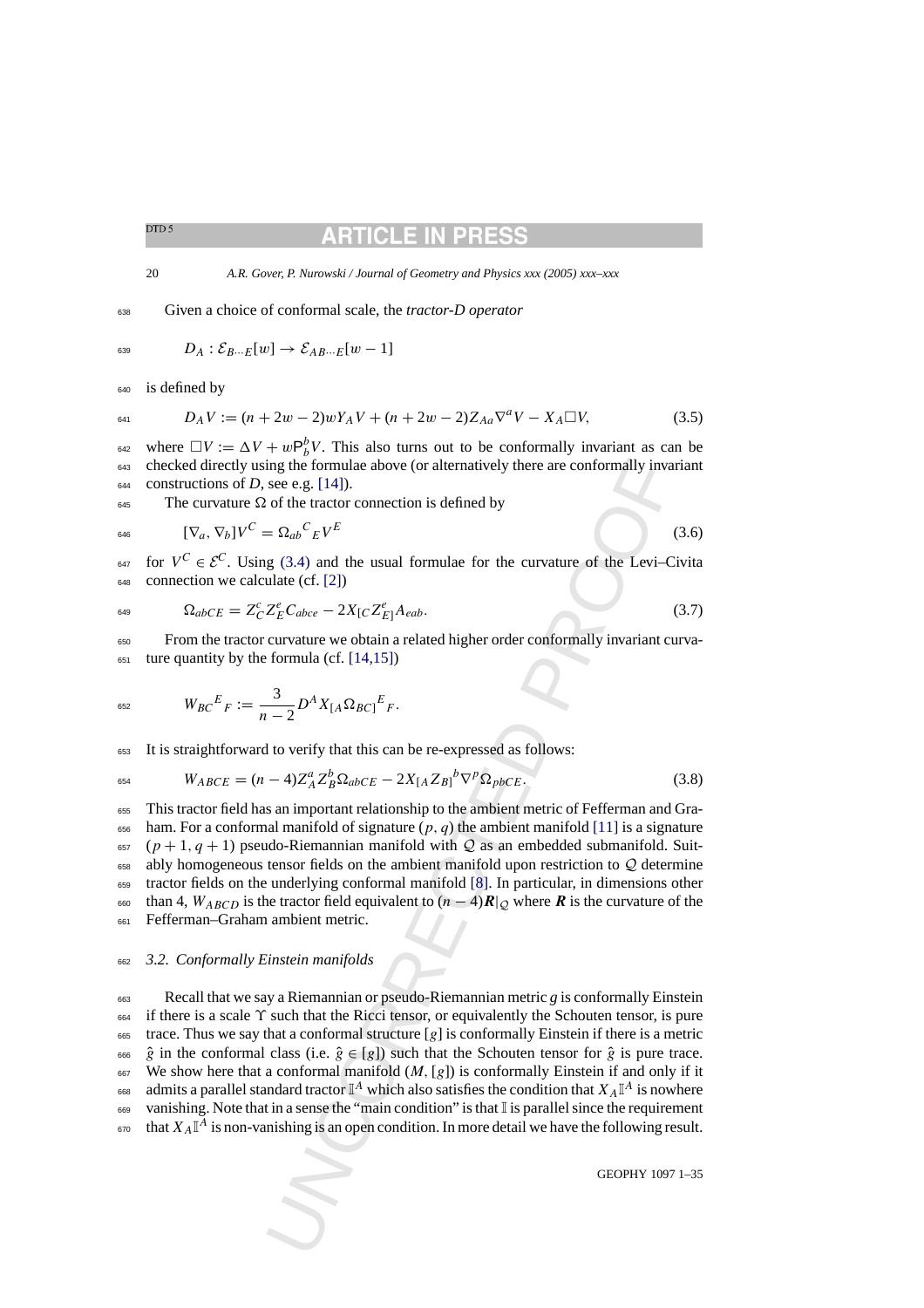# RTICLE IN PRI

*A.R. Gover, P. Nurowski / Journal of Geometry and Physics xxx (2005) xxx–xxx* 21

<span id="page-20-0"></span><sup>671</sup> **Theorem 3.1.** *On a conformal manifold* (M, [g]) *there is a 1–1 correspondence between*  $σ$  *conformal scales*  $σ ∈ E[1]$ , *such that*  $g<sup>σ</sup> = σ<sup>−2</sup> g$  *is Einstein, and parallel standard tractors*  $\sigma$ <sup>3</sup> I with the property that  $X_A \mathbb{I}^A$  is nowhere vanishing. The mapping from Einstein scales to <sup>674</sup> parallel tractors is given by  $\sigma \mapsto \frac{1}{n} D_A \sigma$  while the inverse is  $\mathbb{I}^A \mapsto X_A \mathbb{I}^A$ .

**Proof.** Suppose that  $(M, [g])$  admits a parallel standard tractor  $\mathbb{I}^A$  such that  $\sigma := X_A \mathbb{I}^A$  is 676 nowhere vanishing. Since  $σ ∈ E[1]$  and is non-vanishing it is a conformal scale. Let *g* be the metric from the conformal class determined by σ, that is  $g = g^{\sigma} = \sigma^{-2} g$  as in [\(3.1\). I](#page-17-0)n terms of the tractor bundle splitting determined by this metric  $\mathbb{I}^A$  is given by some triple with σ as the leading entry,  $[\mathbb{I}^A]_g = (\sigma, \mu_a, \tau)$ . From the formula for the invariant connection we <sup>680</sup> have

$$
{}_{681} \qquad 0 = [\nabla_a \mathbb{I}^B]_g = \begin{pmatrix} \nabla_a \sigma - \mu_a \\ \nabla_a \mu_b + \mathbf{g}_{ab} \tau + \mathbf{P}_{ab} \sigma \\ \nabla_a \tau - \mathbf{P}_{ab} \mu^b \end{pmatrix} . \tag{3.9}
$$

682 Thus  $\mu_a = \nabla_a \sigma$ , but  $\nabla_a \sigma = 0$  by the definition of  $\nabla$  in the scale  $\sigma$ . Thus  $\mu_a$  vanishes, <sup>683</sup> and the second tensor equation from (3.9) simplifies to

$$
\mathsf{B}_{ab}\sigma=-\mathbf{g}_{ab}\tau,
$$

ss showing that the metric *g* is Einstein. Note that tracing the display gives  $\tau = -\frac{1}{n}$ **J** $\sigma$ .

value spanning accuration of the formula for the scale  $\sigma$ . They is a set  $\mathbf{E}[\mathbf{x}]\mathbf{E} = (\sigma, \mu_a, \tau)$ . From the formula for the invariant connection of  $\nabla_a \sigma - \mu_a$ <br>  $\nabla_a \tau = \begin{pmatrix} \nabla_a \mu_b + g_{ab} \tau + P_{ab} \sigma \\ \nabla_a \tau - P_{ab} \mu$ Fo prove the converse let us now suppose that  $\sigma$  is a conformal scale so that  $g = \sigma^{-2}g$  $687$  is an Einstein metric. That is, for this metric *g*,  $P_{ab}$  is pure trace. Let us work in this <sup>688</sup> conformal scale. Then we have  $P_{ab} = \frac{1}{n} g_{ab} J$ . Thus  $\nabla^a P_{ab} = (1/n) \nabla_b J$ . On the other hand comparing this to the contracted Bianchi identity  $\nabla^a P_{ab} = \nabla_b J$  we have that  $\nabla_a J = 0$ . 690 Now, we define a tractor field  $\mathbb{I}^A$  by  $\mathbb{I}^A := \frac{1}{n}D^A\sigma$ . Then  $[\mathbb{I}]_{g^\sigma} := (\sigma, 0, -\frac{1}{n}\mathsf{J}\sigma)$ . Consider <sup>691</sup> the tractor connection on this. We have

$$
[\nabla_a \mathbb{I}^B]_g = \begin{pmatrix} \nabla_a \sigma \\ -\frac{1}{n} g_{ab} \mathsf{J} \sigma + \mathsf{P}_{ab} \sigma \\ -\frac{1}{n} (\sigma \nabla_a \mathsf{J} + \mathsf{J} \nabla_a \sigma) \end{pmatrix}.
$$

693 Once again, by the definition of the Levi–Civita connection  $\nabla$  as determined by the scale  $\sigma$ , we have  $\nabla \sigma = 0$ . Since  $P_{ab} = \frac{1}{n} g_{ab} J$  the second entry also vanishes. The last component 695 also vanishes from  $\nabla J = 0$  and  $\nabla \sigma = 0$ . So I is a parallel standard tractor satisfying that 696  $X_A \mathbb{I}^A = \sigma$  is non-vanishing.  $\Box$ 

<sup>697</sup> *Remarks*:

698 • Note that  $h(\mathbb{I}, \mathbb{I})$  is a conformal invariant of density weight 0. In fact from the formulae above, in the Einstein scale,  $h(\mathbb{I}, \mathbb{I}) = -\frac{2}{n}\sigma^2 J$ . Recall that in this section  $J = g^{ab}P_{ab}$  and <sup>700</sup> so has density weight −2 and

$$
\sigma^2 \mathsf{J} = \sigma^2 \mathsf{g}^{ab} \mathsf{P}_{ab} = g^{ab} \mathsf{P}_{ab}.
$$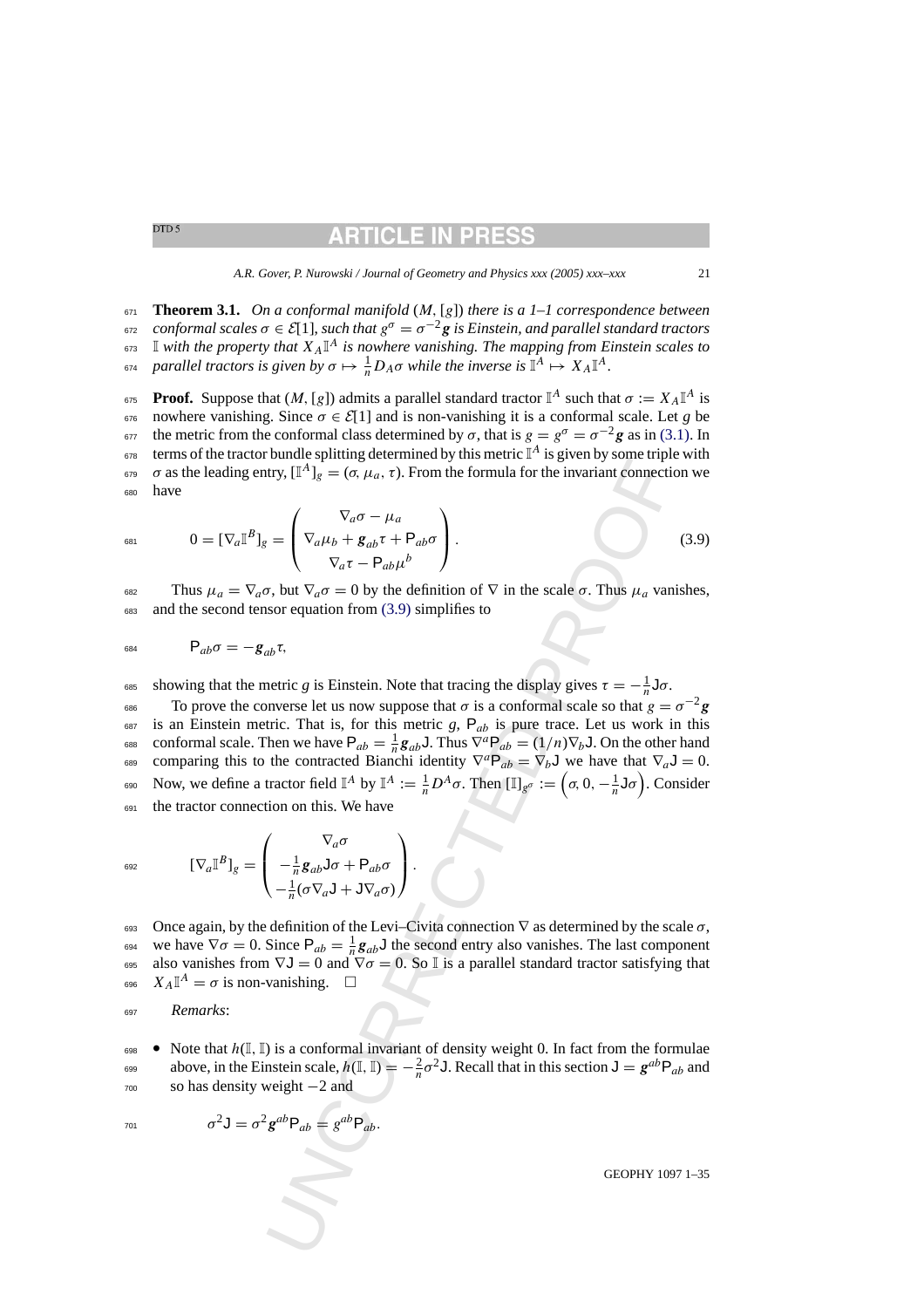# RTICLE IN

### 22 *A.R. Gover, P. Nurowski / Journal of Geometry and Physics xxx (2005) xxx–xxx*

- That is  $-\frac{n}{2}h(\mathbb{I},\mathbb{I})$  is the trace of Schouten tensor using the metric determined by  $\sigma$ . Since  $\nabla$  preserves the tractor metric and I is parallel we recover the (well known) result that  $P_{ab}$  (and its trace) is constant for Einstein metrics.
- <sup>705</sup> Suppose we drop the condition that  $\sigma := X^A \mathbb{I}^a$  is nowhere vanishing. If  $\mathbb{I}^A$  is parallel <sup>706</sup> then from [\(3.9\)](#page-20-0) it follows that  $\mu_a = \nabla_a \sigma$ . Furthermore tracing the middle entry on the right-hand side of [\(3.9\)](#page-20-0) implies that  $\tau = -\frac{1}{n}\Box\sigma$ . Thus if  $\nabla_a \mathbb{I}_B = 0$  at  $p \in M$  then at p we have  $\mathbb{I}_B = \frac{1}{n} D_B \sigma$ . Now clearly  $\frac{1}{n} X^B D_B \sigma = \sigma$  vanishes on a neighbourhood if and only <sup>709</sup> if  $\frac{1}{n}D_B\sigma$  vanishes on the same neighbourhood. So for parallel  $\mathbb{I}^A$ ,  $X_A\mathbb{I}^A$  is non-vanishing  $710$  on an open dense subset of *M*. The points where  $\sigma$  vanishes are scale singularities for  $\tau_{11}$  the metric  $g = \sigma^{-2} g$ .

e subset of *M*. The points where  $\sigma$  vanishes are scale singularitie<br>  $\epsilon$  subset of *M*. The points where  $\sigma$  vanishes are scale singularitie<br>
between parallel tractors and conformally Einstein metrics, while<br>
between • The relationship between parallel tractors and conformally Einstein metrics, while im- plicit in [\[2\],](#page-33-0) was probably first observed and treated in some detail by Gauduchon in [\[13\]](#page-34-0) (and we thank Claude LeBrun for drawing our attention to Gauduchon's results in this area). On dimension 4 spin manifolds it is straightforward to show that the standard tractor bundle is isomorphic to the second exterior power of Penrose's [27] local twistor bundle. Under this isomorphism I may be identified with the *infinity twistor* (defined for spacetimes). The relationship to conformal Einstein manifolds is well known [22[,12\]](#page-34-0) in that setting.

- $720 \bullet$  We should also point out that the theorem above can alternatively be deduced, via some <sup>721</sup> elementary arguments but without any calculation, from the construction of the tractor <sup>722</sup> connection as in [2].
- <sup>723</sup> Next we make some elementary observations concerning parallel tractors.

<sup>724</sup> **Lemma 3.2.** *On a conformal manifold let Nbe a parallel section of the standard tractor* <sup>725</sup> *bundle* T. *Then:*

<sup>726</sup>  $\Omega_{bc}{}^D{}_E N^E = 0$  and  $W_{BCDE} N^E = 0$ .

**Proof.** By assumption we have  $\nabla_a N^D = 0$ . Thus  $\Omega_{bc}{}^D{}_E N^E = [\nabla_b, \nabla_c] N^D = 0$  and the <sup>728</sup> first result is established.

Next  $W_{A_1A_2}{}^D{}_E N^E = \frac{3}{n-2} (D^{A_0} X_{A_0} Z_{A_1}{}^b Z_{A_2}{}^c \Omega_{bc}{}^D{}_E) N^E$ , where, as usual, sequentially labelled indices e.g.  $A_0$ ,  $A_1$ ,  $A_2$  are implicitly skewed over. Now the quantity  $X_{A_0}Z_{A_1}{}^bZ_{A_2}{}^c\Omega_{bc}{}^D{}_E$  has (density) weight  $-1$ , so from the formula (3.5) for *D*, we have

$$
(D^{A_0} X_{A_0} Z_{A_1}{}^b Z_{A_2}{}^c \Omega_{bc}{}^D{}_E) N^E = (4 - n) Y^{A_0} X_{A_0} Z_{A_1}{}^b Z_{A_2}{}^c \Omega_{bc}{}^D{}_E N^E
$$
  
+ 
$$
(n - 4)(Z^{A_0 a} \nabla_a X_{A_0} Z_{A_1}{}^b Z_{A_2}{}^c \Omega_{bc}{}^D{}_E) N^E
$$
  
- 
$$
(X^{A_0} \Delta X_{A_0} Z_{A_1}{}^b Z_{A_2}{}^c \Omega_{bc}{}^D{}_E) N^E
$$
  
+ 
$$
J X^{A_0} X_{A_0} Z_{A_1}{}^b Z_{A_2}{}^c \Omega_{bc}{}^D{}_E N^E,
$$

where  $\nabla$  and  $\Delta$  act on everything to their right within the parentheses. The first and last <sup>730</sup> terms on the right-hand side vanish from the previous result. (In fact for last term we could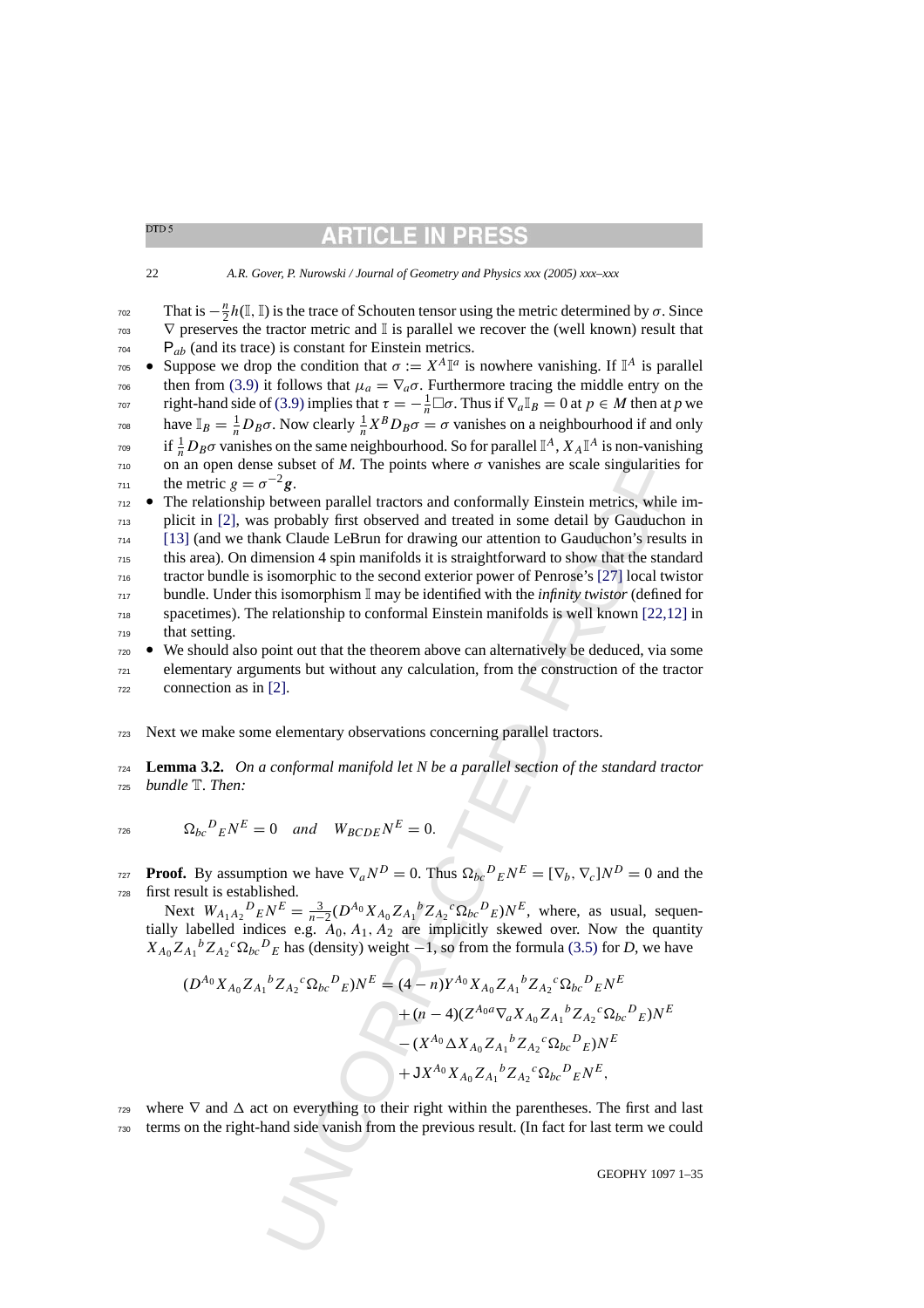# RTICLE IN

#### *A.R. Gover, P. Nurowski / Journal of Geometry and Physics xxx (2005) xxx–xxx* 23

<span id="page-22-0"></span><sup>731</sup> also use that  $X^{A_0} X_{A_0} Z_{A_1}{}^b Z_{A_2}{}^c = 0$ .) Next observe that, since  $\nabla N = 0$ , we have

$$
(Z^{A_0 a} \nabla_a X_{A_0} Z_{A_1}{}^b Z_{A_2}{}^c \Omega_{bc}{}^D{}_E) N^E = Z^{A_0 a} \nabla_a (X_{A_0} Z_{A_1}{}^b Z_{A_2}{}^c \Omega_{bc}{}^D{}_E N^E) = 0,
$$

<sup>733</sup> where we have again used the earlier result,  $\Omega_{bc}{}^{D}{}_{E}N^{E} = 0$ . Similarly

$$
(X^{A_0} \Delta X_{A_0} Z_{A_1}{}^b Z_{A_2}{}^c \Omega_{bc}{}^D{}_E)N^E = X^{A_0} \Delta (X_{A_0} Z_{A_1}{}^b Z_{A_2}{}^c \Omega_{bc}{}^D{}_E N^E) = 0. \quad \Box
$$

ma it follows immediately that on conformally Einstein manifold<br>
if Theorem 3.1, satisfas  $\Omega_{bc}v_E T^E = 0$  and  $W_{bcODE} T^E = 0$  in general<br>
for Theorem 3.1, satisfas  $\Omega_{bc}v_E T^E = 0$  and  $W_{bcODE} T^E = 0$ . In general<br>
a.t, note From the lemma it follows immediately that on conformally Einstein manifolds the <sup>736</sup> parallel tractor I, of Theorem 3.1, satisfies  $\Omega_{bc}{}^D{}_E\mathbb{I}^E=0$  and  $W_{BCDE}\mathbb{I}^E=0.$  In general the converse is also true. More accurately we have the result given in the following theorem. Before we state that, note that since the Weyl curvature is conformally invariant it follows that Eqs.  $(2.15)-(2.17)$  are conformally invariant. Thus if any metric from a conformal class is generic then all metrics from the class are generic and we will describe the conformal class as generic.

**Theorem 3.3.** A generic conformal manifold of dimension  $n \neq 4$  is conformally Einstein *if and only if there exists a tractor field*  $\mathbb{I}^A$  ∈  $\mathcal{E}^A$  *such that*  $X_A\mathbb{I}^A$  *is non-vanishing and* 

$$
W_{BCDE}\mathbb{I}^E=0.
$$

 $_{745}$  A generic conformal manifold of dimension  $n = 4$  is conformally Einstein if and only if *there exists a tractor field*  $I^A \in \mathcal{E}^A$  *such that*  $X_A I^A$  *is non-vanishing,* 

$$
R_{bc}{}^D{}_E \mathbb{I}^E = 0 \quad and \quad W_{BCDE} \mathbb{I}^E = 0.
$$

<sup>748</sup> **Proof.** We have shown that on a conformally Einstein manifold there is a (parallel) standard <sup>749</sup> tractor field satisfying

 $_{750}$  (i)  $X_A \mathbb{I}^A$  nowhere vanishing, 751 (ii)  $\Omega_{bc}{}^{D}{}_{E} \mathbb{I}^{E} = 0$ ,  $V_{BCDF}$ <sup>[E</sup> = 0.]

<sup>753</sup> It remains to prove the relevant converse statements. First we observe that given (i), (ii) <sup>754</sup> is exactly the conformal C-space equation. From above we have that

$$
\tau_{55} \qquad \Omega_{abcE} = Z^c_C Z^e_E C_{abce} - X_C Z^e_E A_{eab} + X_E Z^e_C A_{eab}.
$$

<sup>756</sup> A general tractor  $\mathbb{I}^A \in \mathcal{E}^A$  may be expanded to

$$
\mathbb{I}^E = Y^E \sigma + Z^{Ed} \mu_d + X^E \tau,
$$

<sup>758</sup> where  $\sigma = X_A \mathbb{I}^A$  and we assume this is non-vanishing. Hence

$$
\Omega_{abCE} \mathbb{I}^E = \sigma Z^c_C A_{cab} + Z^c_C \mu^d C_{abcd} - X_C \mu^d A_{dab}.
$$
\n(3.10)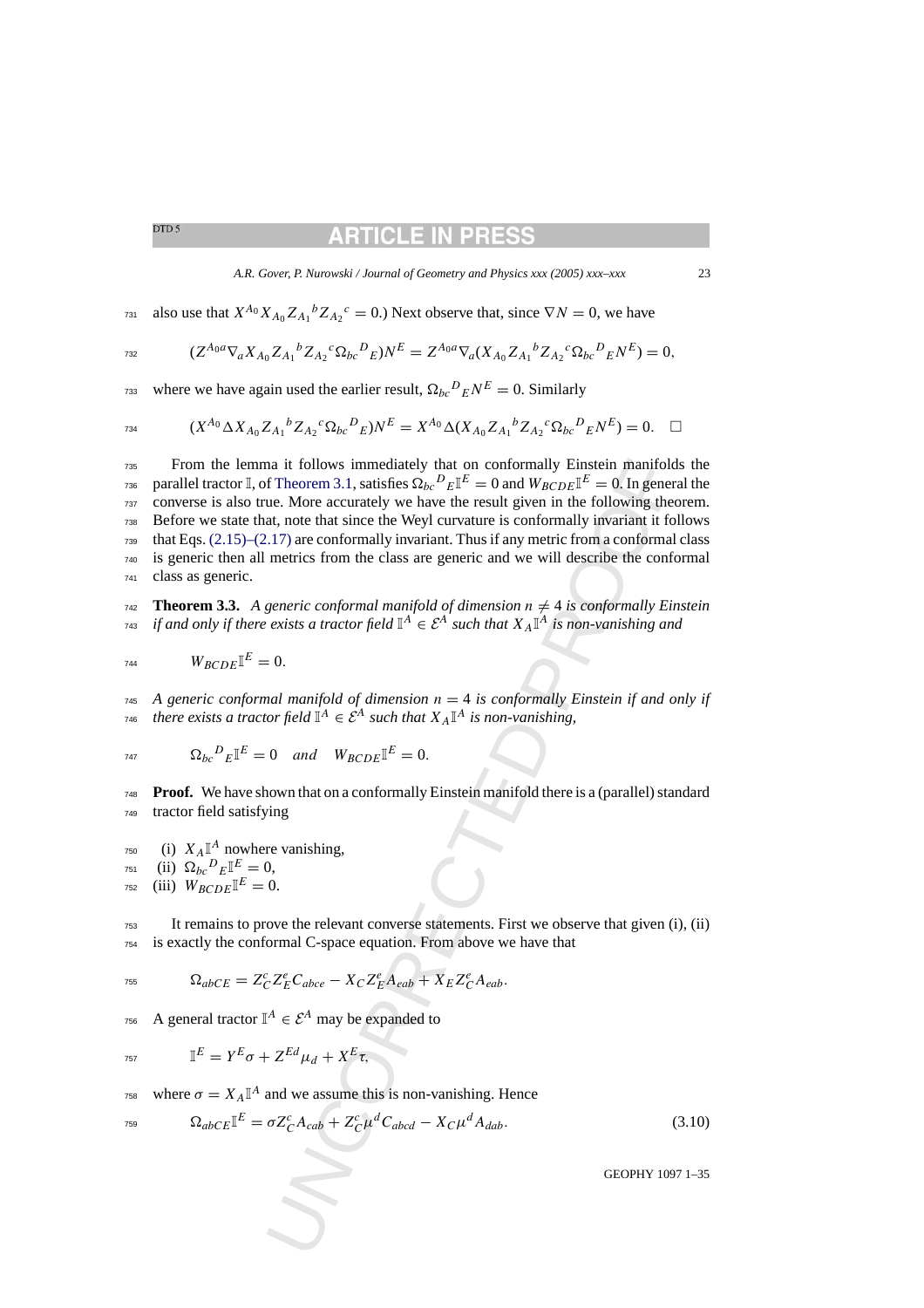<span id="page-23-0"></span>24 *A.R. Gover, P. Nurowski / Journal of Geometry and Physics xxx (2005) xxx–xxx*

 $\frac{760}{100}$  Setting this to zero, as required by (ii), implies that the coefficient of  $Z_c^c$  must vanish, i.e., <sup>761</sup>  $\sigma A_{cab} + \mu^d C_{abcd} = 0$ , or

 $A_{cab} + K^d C_{dcab} = 0, \quad K^d := -\sigma^{-1} \mu^d,$ (3.11)

<sup>763</sup> which is exactly the conformal C-space equation [C] as in [Theorem 2.2.](#page-9-0) Contracting this  $\pi$ <sup>c</sup> (or  $K^c$ ) annihilates the second term and so

$$
765 \qquad \qquad \mu^d A_{dab} = 0,
$$

 $766$  whence the coefficient of  $X_C$  in (3.10) vanishes as a consequence of the earlier equation <sup>767</sup> and it is shown that (with (i))  $\Omega_{abcE}I^E = 0$  is exactly the conformal C-space equation. <sup>768</sup> Now recall

$$
W_{BCDE} = (n-4)Z_B^b Z_C^c \Omega_{bcDE} - 2X_{[B} Z_{C]}^c \nabla^a \Omega_{acDE},
$$

 $\alpha_{170}$  and so, in dimensions other 4,  $W_{BCDE}$   $\mathbb{I}^E = 0$  implies  $\Omega_{bcDE}$   $\mathbb{I}^E = 0$  (and hence the conformal C-space equation). From the display we see that  $W_{BCDE}$   $\mathbb{I}^E = 0$  also implies that  $I^{\text{E}}\nabla^a\Omega_{acDE} = 0$  or equivalently  $\sigma^{-1}\mathbb{I}^E\nabla^a\Omega_{acDE} = 0$ . Once again using the formulae for <sup>773</sup> the tractor connection we obtain

$$
\nabla^a \Omega_{acDE} = (n-4) Z_D^d Z_E^e A_{cde} - X_D Z_E^e B_{ec} + X_E Z_D^e B_{ec}, \qquad (3.12)
$$

<sup>775</sup> where  $B_{ec}$  is the Bach tensor. Hence  $\sigma^{-1} \mathbb{I}^E \nabla^a \Omega_{acDE} = 0$  expands to

$$
- (n-4)Z_D^d K^e A_{cde} + X_D K^e B_{ec} + Z_D^d B_{dc} = 0.
$$

From the coefficient of  $Z_D^d$  we have

$$
B_{dc} - (n-4)K^e A_{cde} = 0
$$

 $779$  which, with the conformal C-space equation (and since  $\overline{B}$  is symmetric), gives

$$
B_{cd} + (n-4)K^{e}K^{a}C_{acde} = 0
$$
\n(3.13)

ient of  $X_C$  in (3.10) vanishes as a consequence of the earlier equal (vitih (ii)  $\Omega_{abcCE} \mathbb{I}^E = 0$  is exactly the conformal C-space equation<br>  $-4)Z_B^b Z_C^c \Omega_{bcDE} = 2X_{[B}Z_C^c \mathbb{I}^E = 0$  implies  $\Omega_{bcDE} \mathbb{I}^E = 0$  (and  $781$  which is exactly the second equation [B] of Theorem 2.2. If this holds then it follows at <sup>782</sup> once that  $K^cB_{cb} = 0$  and so in the expansion of  $\sigma^{-1}\mathbb{I}^E\nabla^a\Omega_{acDE} = 0$  the coefficient of  $X_D$ <sup>783</sup> vanishes without further restriction. Thus we have shown that in dimensions other than 4 <sup>784</sup> the single conformally invariant tractor equation  $W_{BCDE}I^{E} = 0$  is equivalent to the two <sup>785</sup> equations [C] and [B]. In dimension 4 it is clear from (3.8) that  $W_{BCDE}I^E = 0$  is equivalent <sup>786</sup> to  $I^E \nabla^a \Omega_{acDE} = 0$  and this with  $I^E \Omega_{acDE} = 0$  gives the pair of equations [B] and [C]. In  $787$  either case then the theorem here now follows immediately from Theorem 2.2.  $\Box$ 

<sup>788</sup> *Remarks*:

 $789$  • Note that conditions (i), (ii) and (iii), as in the theorem, do not imply that I is parallel.  $790$  On the other hand the theorem shows that if there exists a standard tractor I satisfying these conditions then (on generic manifolds) also there exists a parallel standard tractor  $\mathbb{I}'$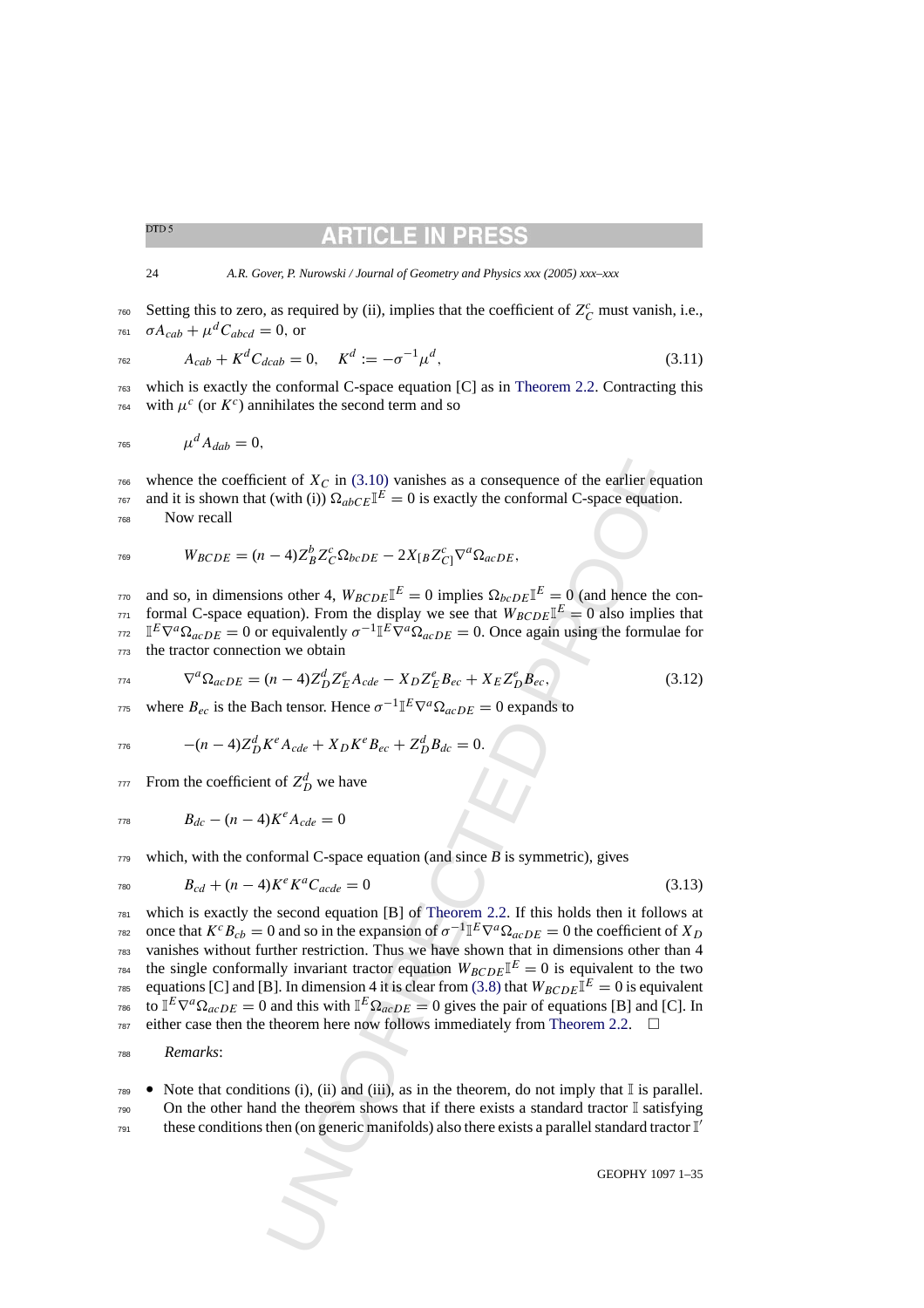<sup>792</sup> satisfying these conditions. Calculating in an Einstein scale, it follows from the conformal  $S_{\text{P33}}$  C-space equation that one has  $Z_A^a \mathbb{I}^A = Z_A^a \mathbb{I}^A = 0$ . Hence that  $\mathbb{I}' = f \mathbb{I} + \rho X$  for some  $\gamma$ <sup>34</sup> section  $\rho$  of  $\mathcal{E}[-1]$  and non-vanishing function *f*.

- **•** Recall that in Section [3.1](#page-16-0) we pointed out that in dimensions other than 4,  $W_{ABCD}$  is the  $\tau_{96}$  tractor field equivalent [\[8\]](#page-34-0) to  $(n-4)R|\varphi$  where *R* is the curvature of the Fefferman– Graham ambient metric. Thus, in these dimensions, the condition  $W_{ABCD} \mathbb{I}^D = 0$  is <sup>798</sup> equivalent to the existence of a suitably homogeneous and generic ambient tangent  $799$  vector field along  $Q$  in the ambient manifold which annihilates the ambient curvature.
- We had already observed in Section 2.5 that  $A_{abc} + K^d C_{dabc}$  is conformally invariant if we assume that  $K_d$  has the conformal transformation law  $\hat{K}_a = K_a - \Upsilon_a$  (where <sup>802</sup>  $\hat{g} = e^{2\Upsilon}g$ . From the proof above we see this transformation formula fits naturally into <sup>803</sup> the tractor picture and arises from  $(3.2)$  since  $K_a$  is a density multiple of the middle 804 component of a tractor field according to  $(3.11)$ .

### <sup>805</sup> *3.3. Sharp obstructions via tractors*

observed in Section 2.5 bita  $\Lambda_{abc} + K^* \cdot \omega_{abc}$  is conformally inw<br>
cohoserved in Section 2.5 bita  $\Lambda_{abc} + K^* \cdot \omega_{abc}$  is conformal transformation have  $\hat{K}_a = K_a - \Upsilon_a$  ( $\Upsilon_a$ )<br>
then the proof above we see this transforma <sup>806</sup> [Theorem 3.3](#page-22-0) gives a simple interpretation of Theorem 2.2 in terms of tractor bundles. <sup>807</sup> In the proof of this above, this connection was made by recovering the familiar tensor 808 equations from Section 2. Here we first observe that entire derivation of [Theorem 2.2](#page-9-0) and 809 its proof reduces to a few key lines if we work in the tractor picture. This then leads to a 810 stronger theorem as below.

811 We summarise the background first. From Theorem 3.1 we know that the existence of a 812 conformal Einstein structure is equivalent to the existence of a parallel tractor I (at points BE 813 where  $X_A \mathbb{I}^A \neq 0$ . This immediately implies that the tractor curvature  $\Omega_{abcD}$  satisfies

$$
B_{14} \qquad [\tilde{C}] \quad \mathbb{I}^D \Omega_{abCD} = 0, \qquad [\tilde{B}] \quad \mathbb{I}^D \nabla^a \Omega_{abCD} = 0.
$$

 $_{815}$  We have labelled these  $[\tilde{C}]$  and  $[\tilde{B}]$  since (as shown in the proof above) the first equation is 816 equivalent to the earlier [C] and, given this, the second equation is equivalent to the earlier 817 equation [B]. The conformal invariance of the systems [C] and [B] is now immediate in all  $\delta^{88}$  dimensions from the observation that the conformal transformation of  $\nabla^a \Omega_{abCD}$  is

$$
\widehat{\nabla^a \Omega_{abCD}} = \nabla^a \Omega_{abCD} + (n-4) \Upsilon^a \Omega_{abCD},\tag{3.14}
$$

and whence the conformal transformation of the left-hand side of equation  $[\tilde{B}]$  is

$$
\mathbb{I}^D \widehat{\nabla^a \Omega_{ab}} CD = \mathbb{I}^D \nabla^a \Omega_{ab} CD + (n-4) \Upsilon^a \mathbb{I}^D \Omega_{ab} CD,
$$

where  $\hat{g} = e^{2\Upsilon}g$ ; from this it is immediate that [B] is invariant on metrics that solve [C]. We should point out that in dimension 4 it follows immediately from (3.12) that  $\mathbb{I}^D\nabla^a\Omega_{abCD} =$ 824 0  $\Leftrightarrow \nabla^a \Omega_{abCD} = 0 \Leftrightarrow B_{ab} = 0.$ 

Now we are interested in the converse. We will show that if the displayed equations  $[\tilde{C}]$ and  $[\tilde{B}]$  hold for some tractor  $\mathbb{I}$ , satisfying that  $X_A \mathbb{I}^A$  is non-vanishing, then the structure is 827 conformally Einstein. Here is an alternative proof of Theorem 3.3 (and hence an alternative proof of [Theorem 2.2\).](#page-9-0) Equation [C] implies that  $\nabla_{a_1}(\Omega_{a_2a_3CD}\mathbb{I}^D) = 0$ , where as usual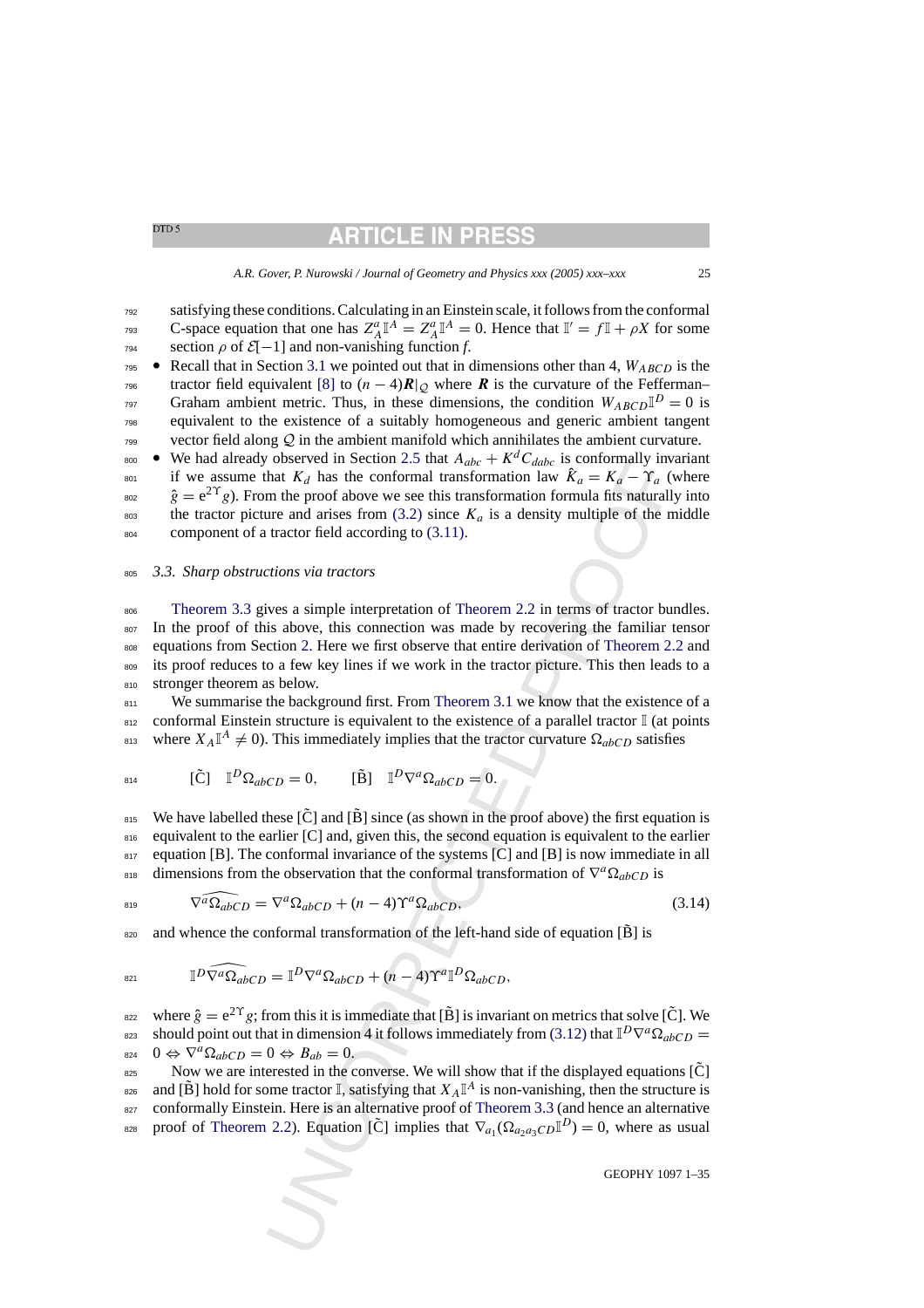# RTICLE IN PR

#### <span id="page-25-0"></span>26 *A.R. Gover, P. Nurowski / Journal of Geometry and Physics xxx (2005) xxx–xxx*

829 sequentially labelled indices are skewed over. From the Bianchi identity for the tractor 830 curvature,  $\nabla_{a_1} \Omega_{a_2 a_3 CD} = 0$ , it follows that

$$
\Omega_{a_2 a_3 C D} \nabla_{a_1} \mathbb{I}^D = 0. \tag{3.15}
$$

832 Now equation  $[\tilde{C}]$  implies  $[C]$ , viz.  $A_{cab} + K^d C_{dcab} = 0$ . As we saw earlier this (using that <sup>833</sup> the metric is  $\Lambda^2$ -generic) implies that  $K_a$  is a gradient and that there is a conformal scale 834 such that the Cotton tensor  $A_{cab}$  vanishes. In this special C-space scale (see Section [2.5\)](#page-11-0) it is <sup>835</sup> clear that  $K_a$  is also zero and (3.15) simplifies (using [\(3.9\) and \(3.7\)\) t](#page-20-0)o  $P_{a_1}{}^d C_{a_2 a_3 c d} Z_c^c = 0$ 836 or equivalently

$$
C_{b_1\cdots b_{n-2}cd}^* \mathsf{P}^{b_1d} = 0. \tag{3.16}
$$

838 Note that if  $C^*$  is suitably generic this already implies that the metric that gives the special <sup>839</sup> C-space scale is Einstein.

 $P^{nd} = 0$ .<br>
(c)<br>
intably generic this already implies that the metric that gives the spatien.<br>
insteln.<br>
suse [B]. The argument is similar to the above. Equation [C] im<br>
Thus using [B] we have<br>  $\rho = 0$ .<br>
and (3.16) imply 840 Using only the weaker assumption that the manifold is generic in the sense of Section  $_{841}$  [2.4](#page-7-0) we must also use [B]. The argument is similar to the above. Equation [C] implies <sup>842</sup>  $\nabla^a(\mathbb{I}^D \Omega_{abCD}) = 0$ . Thus using [B ] we have

$$
B43 \qquad (\nabla^a \mathbb{I}^D) \Omega_{abCD} = 0.
$$

<sup>844</sup> In the special C-space scale this expands to  $P^{ad}C_{abcd}Z_C^c = 0$ , which is equivalent to

$$
P^{ad}C_{abcd} = 0. \tag{3.17}
$$

846 Clearly Eqs.  $(3.17)$  and  $(3.16)$  imply that P is pure trace on generic manifolds and so the <sup>847</sup> theorem is proved. In fact these Eqs. (3.17) and (3.16) are respectively Eqs. [\(2.21\) and \(2.22\)](#page-9-0) 848 both written in the C-space scale.

 $_{849}$  The construction of the systems [B] and [C] immediately suggests alternative systems. <sup>850</sup> In particular we have the following results which only requires the manifold to be weakly <sup>851</sup> generic.

<sup>852</sup> **Theorem 3.4.** *A weakly generic conformal manifold is conformally Einstein if and only if* <sup>853</sup> *there exists a non-vanishing tractor field*  $\mathbb{I}^A \in \mathcal{E}^A$  *such that* 

$$
{}_{854} \qquad [\tilde{C}] \quad \mathbb{I}^E \Omega_{bcDE} = 0, \qquad [\tilde{D}] \quad \mathbb{I}^E \nabla_a \Omega_{bcDE} = 0.
$$

*The systems* [C] ˜ *and* [ <sup>855</sup> D] ˜ *are conformally invariant.*

**Proof.** Note that from (2.9), and the invariance of the tractor connection, we have

$$
\mathbb{I}^E \widehat{\nabla_a \Omega_{bc} D_E} = \mathbb{I}^E \nabla_a \Omega_{bcDE} - 2 \Upsilon_a \mathbb{I}^E \Omega_{bcDE} - \Upsilon_b \mathbb{I}^E \Omega_{acDE} - \Upsilon_c \mathbb{I}^E \Omega_{baDE}
$$

$$
+ \mathbf{g}_{ab} \Upsilon^k \mathbb{I}^E \Omega_{kcDE} + \mathbf{g}_{ac} \Upsilon^k \mathbb{I}^E \Omega_{bkDE},
$$

where  $\hat{g} = e^{2\Upsilon}g$ , and so [D ] is conformally invariant if the conformally invariant equation  $_{857}$  [C] is satisfied; the systems  $\overline{[C]}$  and  $\overline{[D]}$  are conformally invariant.

<sup>858</sup> If the manifold is conformally Einstein then there is a parallel tractor  $\mathbb{I}^E$ . We have boserved earlier that this satisfies  $[\tilde{C}]$ . Differentiating  $[\tilde{C}]$  and then using once again that  $\mathbb{I}^E$  $\frac{1}{100}$  is parallel shows that  $\overline{[D]}$  is satisfied.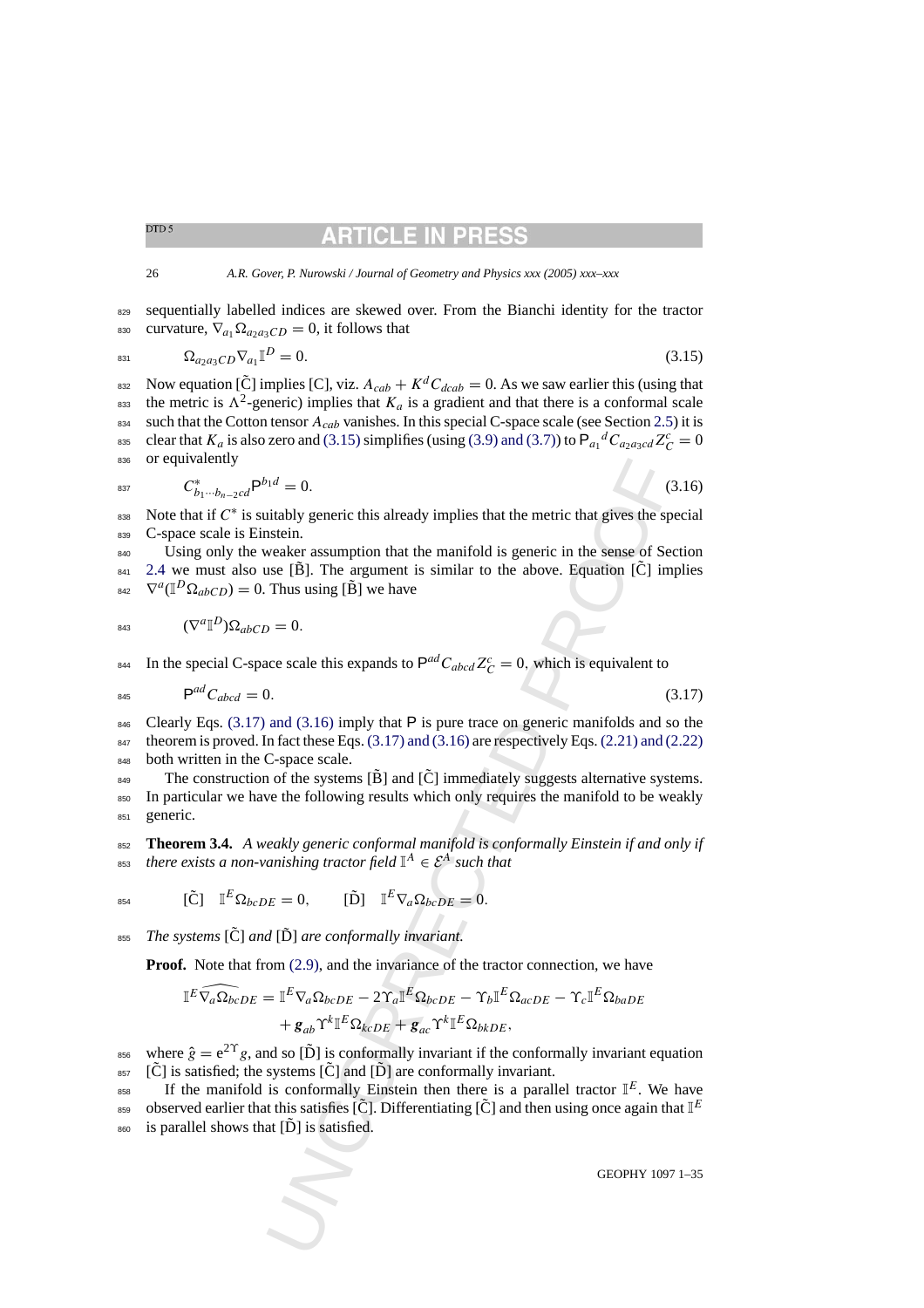*A.R. Gover, P. Nurowski / Journal of Geometry and Physics xxx (2005) xxx–xxx* 27

861 Now we assume that  $[\tilde{C}]$  and  $[\tilde{D}]$  hold. If  $I^E = Y^E \sigma + Z^{Ed} \mu_d + X^E \tau$ , then  $\Omega_{abc} I^E$  is given by [\(3.10\). S](#page-22-0)uppose that  $X_A \mathbb{I}^A = \sigma$  vanishes at some point *x*. Then from [\(3.10\)](#page-22-0) we have <sup>863</sup>  $\mu$ <sup>d</sup>C<sub>abcd</sub> = 0 at *x* (and  $\mu$ <sup>d</sup> A<sub>dab</sub> = 0 at *x*) and so, since the conformal class is weakly generic,  $\mu^{d}(x) = 0$ . Thus  $I_{E}^{E} = \tau X^{E}$ , at *x*, and [D̆] gives  $X^{E} \nabla_{a} \Omega_{bcDE} = 0$  at *x*. But,  $\nabla_{a} X^{E} = Z_{a}^{E}$ ass and from [\(3.7\)](#page-19-0)  $X^E \Omega_{bcDE} = 0$ , and so  $Z^d_D C_{bcda} - X_D A_{abc} = Z^E_a \Omega_{bcDE} = 0$  at *x*. But this <sup>866</sup> means  $C_{bcda}(x) = 0$  which contradicts the assumption that the conformal class is weakly <sup>867</sup> generic. So  $X_A \mathbb{I}^A$  is non-vanishing.

 $_{868}$  Now, differentiating [ $\tilde{C}$ ] and then using [ $\tilde{D}$ ] we obtain

$$
{}_{^{869}} \qquad \qquad \Omega_{bcDE}\nabla_a\mathbb{I}^E=0.
$$

870 But, since the manifold is weakly generic,  $\Omega_{bcDE}$  must have rank at least *n* as a map  $\delta^{B71}$   $\Omega_{bcDE}$  :  $\mathcal{E}^{bcD} \to \mathcal{E}_E$ . Also, from (3.7) and [C],  $X^E$  and  $\mathbb{I}^E$  are orthogonal to the range. So <sup>872</sup> the display implies that

$$
\nabla_a \mathbb{I}^E = \alpha_a \mathbb{I}^E + \beta_a X^E,
$$

= 0.<br>
explored is weakly generic,  $\Omega_{bcDE}$  must have rank at least *n* as a<br>
explored is weakly generic,  $\Omega_{bcDE}$  must have rank at least *n* as a<br>
s that<br>
the explored in (3.7) and [C],  $X^E$  and  $\mathbb{I}^E$  are orthogona  $f_{\text{B74}}$  for some 1-forms  $\alpha_a$  and  $\beta_a$ . (An alternative explanation is to note, as earlier, that if  $U^E$  is <sup>875</sup> not a multiple of  $X^E$  and  $\Omega_{bcDE}U^E = 0$  then from (3.7) it follows that  $U^E$  determines a  $\sigma$  non-trivial solution of the equation [C]. Since  $\mathbb{I}^E$  also determines such a solution it follows at once from [Proposition 2.4](#page-13-0) that  $U^E = \alpha \mathbb{I} + \beta X^E$ .) Differentiating again and alternating 878 we obtain

$$
\mathbf{S}_{ba}{}^E \mathbf{D} \mathbf{I}^D = 2\mathbf{I}^E \nabla_{[b} \alpha_{a]} + 2\alpha_{[a} \alpha_{b]} \mathbf{I}^E + 2\alpha_{[a} \beta_{b]} X^E + 2X^E \nabla_{[b} \beta_{a]} + 2\beta_{[a} Z^E_{b]}.
$$

<sup>880</sup> The left-hand side vanishes by assumption and of course  $\alpha_{a\alpha} \alpha_{b\alpha} \mathbb{I}^E = 0$ . Contracting  $X_E$ <sup>881</sup> into the remaining terms brings us to

$$
{}_{882} \qquad \qquad 0 = 2\sigma \nabla_{[a} \alpha_{b]}
$$

and so  $\alpha$  is closed. Locally then  $\alpha_a = \nabla_a f$  for some function f and so  $\tilde{\mathbb{I}}^E := e^{-f} \mathbb{I}^E$  satisfies

$$
\nabla_a \tilde{\mathbb{I}}^E = \tilde{\beta}_a X^E \tag{3.18}
$$

<sup>885</sup> for some 1-form  $\tilde{\beta}_a$ . Expanding  $\tilde{\mathbb{I}}^E$ :  $\tilde{\mathbb{I}}^E = Y^E \tilde{\sigma} + Z^{Ed} \tilde{\mu}_d + X^E \tilde{\tau}$  we have  $X_E \tilde{\mathbb{I}}^e = \tilde{\sigma}$  (which  $886$  is non-vanishing) and, from  $(3.18)$ , the equations

$$
\nabla_a \tilde{\sigma} - \tilde{\mu}_a = 0, \qquad \nabla_a \tilde{\mu}_b + g_{ab} \tilde{\tau} + P_{ab} \tilde{\sigma} = 0
$$

ess cf. [\(3.9\). S](#page-20-0)o for the metric  $g := \tilde{\sigma}^{-2}g$  we have  $\tilde{\mu}_a = \nabla_a \tilde{\sigma} = 0$  and  $P_{ab} + g_{ab} \tilde{\tau}/\tilde{\sigma} = 0$ . That is the metric *g* is Einstein (and  $\frac{1}{n}D_A\tilde{\sigma}$  is parallel).  $\square$ 

890 We have the following consequence of the theorem above.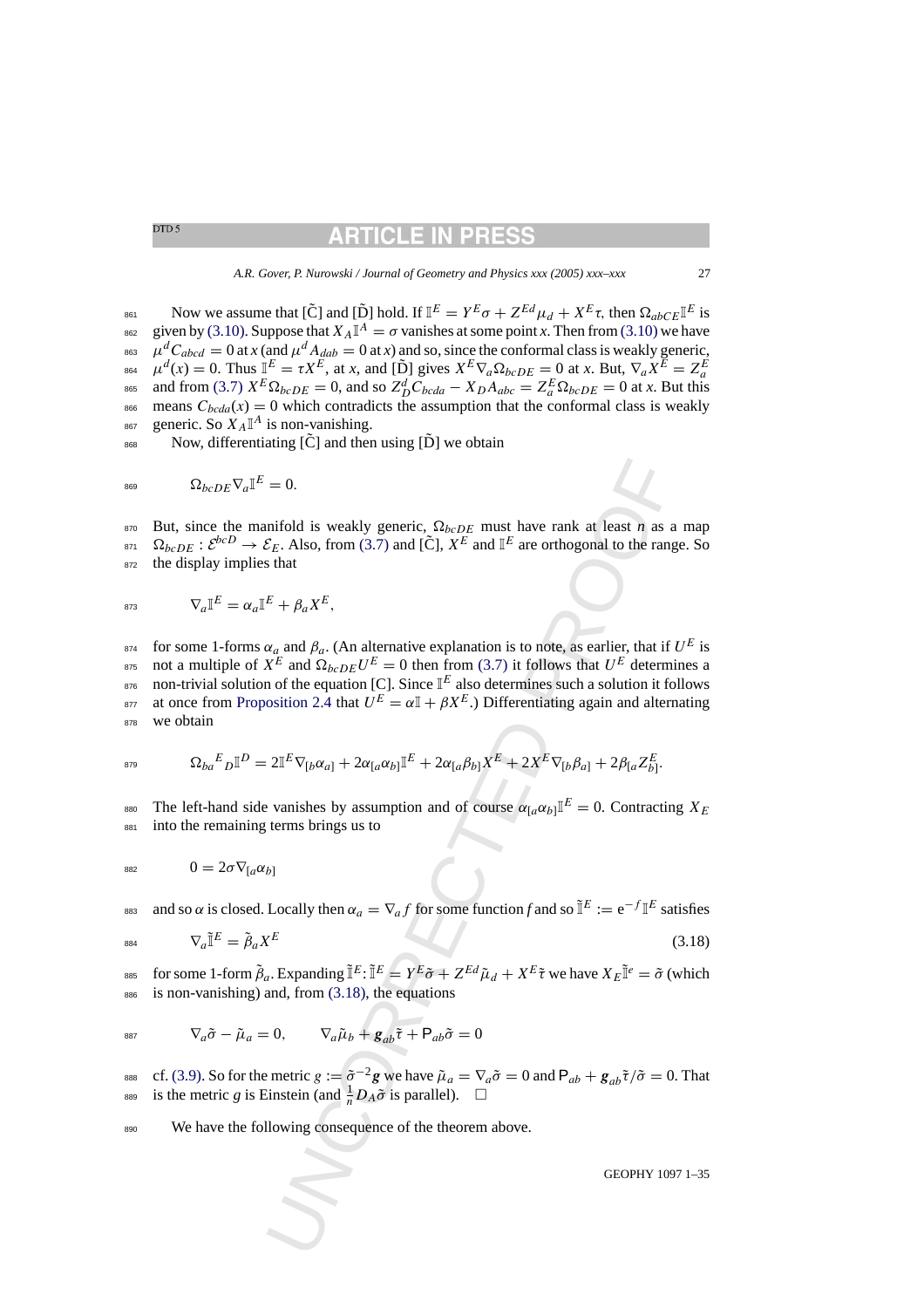<span id="page-27-0"></span>28 *A.R. Gover, P. Nurowski / Journal of Geometry and Physics xxx (2005) xxx–xxx*

<sup>891</sup> **Corollary 3.5.** *A weakly generic pseudo-Riemannian or Riemannian metric g on an n-*<sup>892</sup> *manifold is conformally Einstein if and only if the natural invariants*

$$
\mathbf{Q}_{abKD_1}\cdots \mathbf{Q}_{cdLD_s}\nabla_e\mathbf{Q}_{fgPD_{s+1}}\cdots \nabla_h\mathbf{Q}_{k\ell QD_{n+2}},
$$

<sup>894</sup> *for*  $s = 0, 1, \ldots, n + 1$ , *all vanish. Here the sequentially labelled indices*  $D_1, \ldots, D_{n+2}$ <sup>895</sup> *are completely skewed over.*

896 **Proof.** The theorem can clearly be rephrased to state that *g* is conformally Einstein if and <sup>897</sup> only if the map

$$
\text{898} \qquad (\Omega_{bcDE}, \nabla_a \Omega_{bcDE}) : \mathcal{E}^{bcD} \oplus \mathcal{E}^{abcD} \to \mathcal{E}_E \tag{3.19}
$$

899 given by

$$
V^{bcD}, W^{abcD}) \mapsto V^{bcD} \Omega_{bcDE} + W^{abcD} \nabla_a \Omega_{bcDE}
$$

 fails to have maximal rank at every point of *M*. But by elementary linear algebra this 902 happens if and only if the induced alternating multi-linear map to  $\Lambda^{n+2}(\mathcal{E}^E)$  vanishes. This is equivalent to the claim in the Corollary, since for any metric the tractor curvature satisfies  $\Omega_{bcDE}X^E = 0.$   $\Box$ 

<sup>905</sup> If *M* is oriented (which locally we can assume with no loss of generality) then it is 906 straightforward to show that there is a canonical skew  $(n + 2)$ -tractor consistent with the <sup>907</sup> tractor metric and the orientation. Let us denote this by  $\epsilon^{C_1 \cdots C_{n+2}}$ . Using this, we could <sup>908</sup> equally rephrase the Corollary in terms of the invariants

$$
\epsilon^{D_1D_2\cdots D_sD_{s+1}\cdots D_{n+1}D_{n+2}}\Omega_{abKD_1}\cdots \Omega_{cdLD_s}\nabla_e\Omega_{fgPD_{s+1}}\cdots \nabla_h\Omega_{k\ell QD_{n+2}},
$$

910 for  $s = 0, 1, \ldots, n + 1$ . These all vanish if and only if the metric is conformally Einstein.

 The natural invariants in the lemma are given by mixed tensor-tractor fields, rather pure 912 tensors. However by expanding  $\Omega_{abcD}$  and  $\nabla_a \Omega_{bcDE}$  using (3.7) and (3.4) it is straight- forward to obtain an equivalent set of tensorial obstructions from these. The system of obstructions so obtained is rather unwieldy and could be awkward to apply in practise. Nevertheless this gives a system of invariants, which works equally for all signatures.

n can clearly be rephrased to state that *g* is conformally Einstein if<br>  $\partial_{bc}DE$ ):  $\mathcal{E}^{bcD} \oplus \mathcal{E}^{abcD} \rightarrow \mathcal{E}_E$  (3)<br>  $\partial_{bc}DE + W^{abcD}\nabla_a\Omega_{bcDE}$  (3)<br>  $\partial_{bc}DE + W^{abcD}\nabla_a\Omega_{bcDE}$ <br>
mal rank at every point of *M*. But by e <sup>916</sup> As a final remark in this section we note that coming to Proposition 2.7 via the tractor 917 picture is also very easy. If we want to test whether a scale  $\sigma \in \mathcal{E}[1]$  is an Einstein scale 918 we define  $\mathbb{I}_B := \frac{1}{n}D_B\sigma$  as in Theorem 3.1 and consider  $\nabla_a \mathbb{I}_B$ . Calculating in terms of an arbitrary metric *g* from the conformal class we get  $\nabla_a \mathbb{I}_B = Z_B^b \sigma E_{ab}$ , modulo terms involving 920  $X_B$ , where  $E_{ab}$  = Trace-free(P<sub>ab</sub> –  $\nabla_a K_b + K_a K_b$ ) and  $\overline{K}_a := -\sigma^{-1} \nabla_a \sigma$ . Since  $\sigma$  can <sup>921</sup> only be an Einstein scale if  $\Omega_{bc}{}^D{}_E \mathbb{I}^E = 0$  we obtain the conformal C-space equation for  $\alpha_{922}$  K<sub>a</sub> and we are led to the conclusion that the Riemannian invariant of the proposition is <sup>923</sup> conformally invariant and also the conclusion that it must vanish on conformal Einstein <sup>924</sup> manifolds.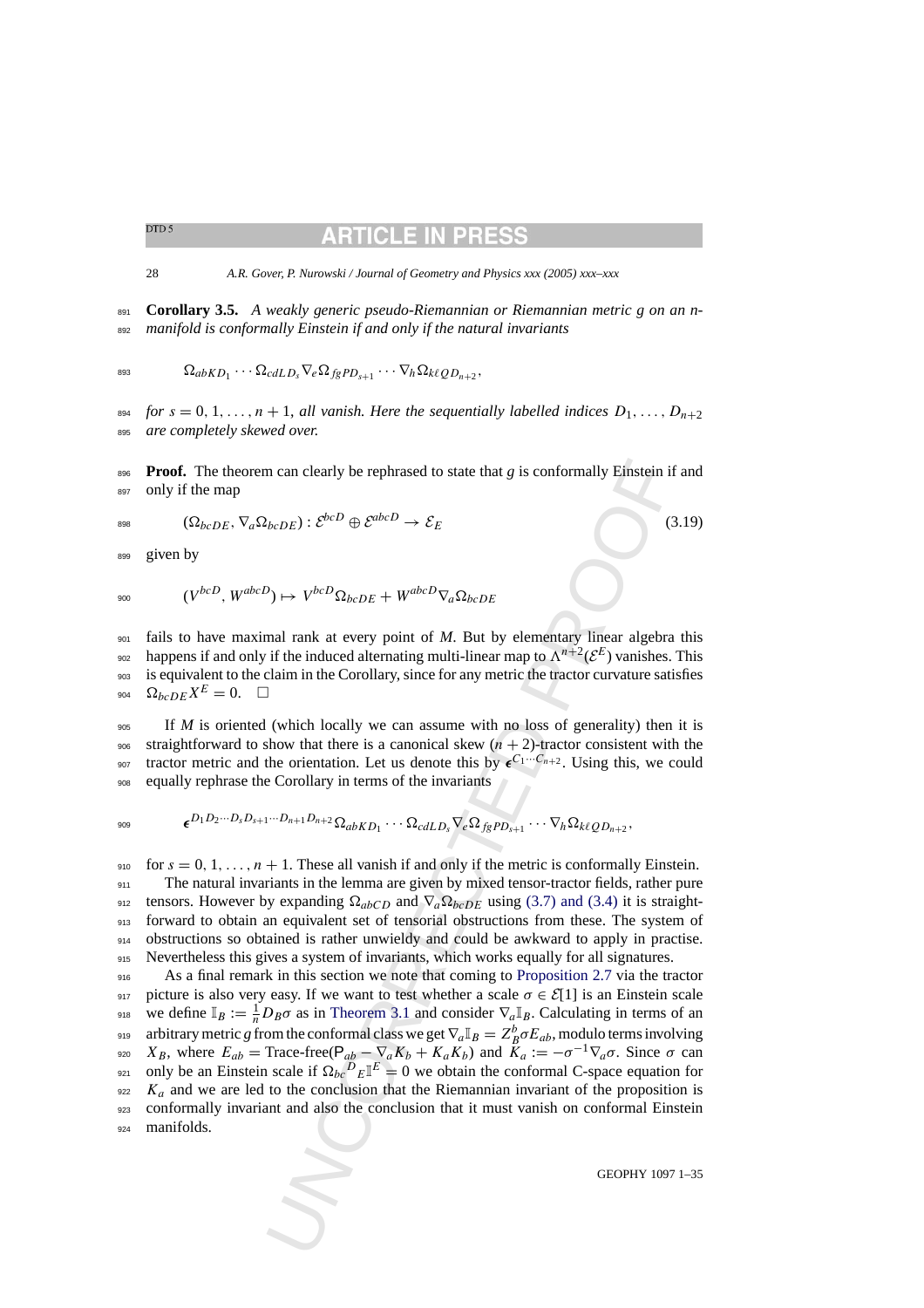### <span id="page-28-0"></span><sup>925</sup> **4. Examples**

<sup>926</sup> Here we shed light on the various notions of generic metrics, mainly by way of examples. 927 First let us note that each of these is an open condition on the moduli space of possible <sup>928</sup> curvatures. Thus in this sense "almost all" metrics are generic (and hence  $\Lambda^2$ -generic and weakly generic). The many components of the Weyl curvature  $C_{abcd}$  arise from a  $\Lambda^2$ -generic 930 metric unless they lie on the closed variety determined by the one condition  $||C|| = 0$  where, 931 recall,  $||C||$  is the determinant of the map [\(2.18\). T](#page-7-0)he metrics which fail to be weakly generic 932 correspond to a closed subspace contained in the  $||C|| = 0$  variety. In the Riemannian case this subvariety is given by  $||L|| = 0$ , where recall  $||L||$  is the determinant of  $C^{acde}C_{bcde}$  and 934 we show below that in dimension 4 the containment is proper.

<sup>935</sup> Another aim in this final section is to establish the independence of the conditions [C] 936 and [B] from Section 2.4. We assume that  $n \geq 4$  throughout this section.

# <sup>937</sup> *4.1. Simple n-dimensional Robinson–Trautman metrics*

sosed subspace contained in the  $||C|| = 0$  variety. In the Netermannia of  $C^{odd}C_{bc}$ <br>sosed subspace contained in the  $||C|| = 0$  variety. In the Neterminant of  $C^{odd}C_{bc}$ <br>at in dimension 4 the containment is proper.<br>this final  $238$  Let *Q* be an (*n* − 2)-dimensional space of constant curvature *κ* and denote by  $x<sup>i</sup>$ ,  $i = 1, 2, \ldots, n - 2$ , standard stereographic coordinates on *Q*. We take  $M = \mathbb{R}^2 \times Q$ , with <sup>940</sup> coordinates  $(r, u, x^i)$ , where  $(r, u)$  are coordinates along the  $\mathbb{R}^2$ , and equip *M* with a subclass <sup>941</sup> of Robinson–Trautman [28] metrics *g* by

942 
$$
g = 2 du[dr + h(r) du] + r^2 \frac{g_{ij} dx^i dx^j}{(1 + \frac{\kappa}{4} g_{kl} x^k x^l)^2}.
$$
 (4.1)

943 Here  $g_{ij} = \text{diag}(\epsilon_1, \epsilon_2, \ldots, \epsilon_{n-2}), \epsilon_i = \pm 1, \kappa = 1, 0, -1$  and  $h = h(r)$  is an arbitrary, suffi-<sup>944</sup> ciently smooth real function of variable *r*. In the following we describe conformal properties  $945$  of the metrics  $(4.1)$ .

 $\mathcal{P}_{q46}$  To calculate the Weyl tensor we introduce the null-orthonormal coframe  $(\theta^a)$  = 947  $(\theta^+, \theta^-, \theta^i)$  by

948 
$$
\theta^+ = du
$$
,  $\theta^- = dr + h du$ ,  $\theta^i = r \frac{dx^i}{1 + \frac{\kappa}{4} g_{kl} x^k x^l}$ . (4.2)

<sup>949</sup> In this coframe the metric takes the form  $g = g_{ab}\theta^a\theta^b$  where

$$
g_{ab} = \begin{pmatrix} 0 & 1 \\ 1 & 0 \\ g_{ij} \end{pmatrix} . \tag{4.3}
$$

We lower and raise the indices by means of the matrix  $g_{ab}$  and its inverse  $g^{ab}$ . The Levi– <sup>952</sup> Civita connection 1-forms

$$
\Gamma_{ab} = \Gamma_{abc} \theta^c
$$

<sup>954</sup> are uniquely determined by

$$
d\theta^{a} + \Gamma^{a}_{b} \wedge \theta^{b} = 0 \quad \text{and} \quad dg_{ab} - \Gamma_{ab} - \Gamma_{ba} = 0. \tag{4.4}
$$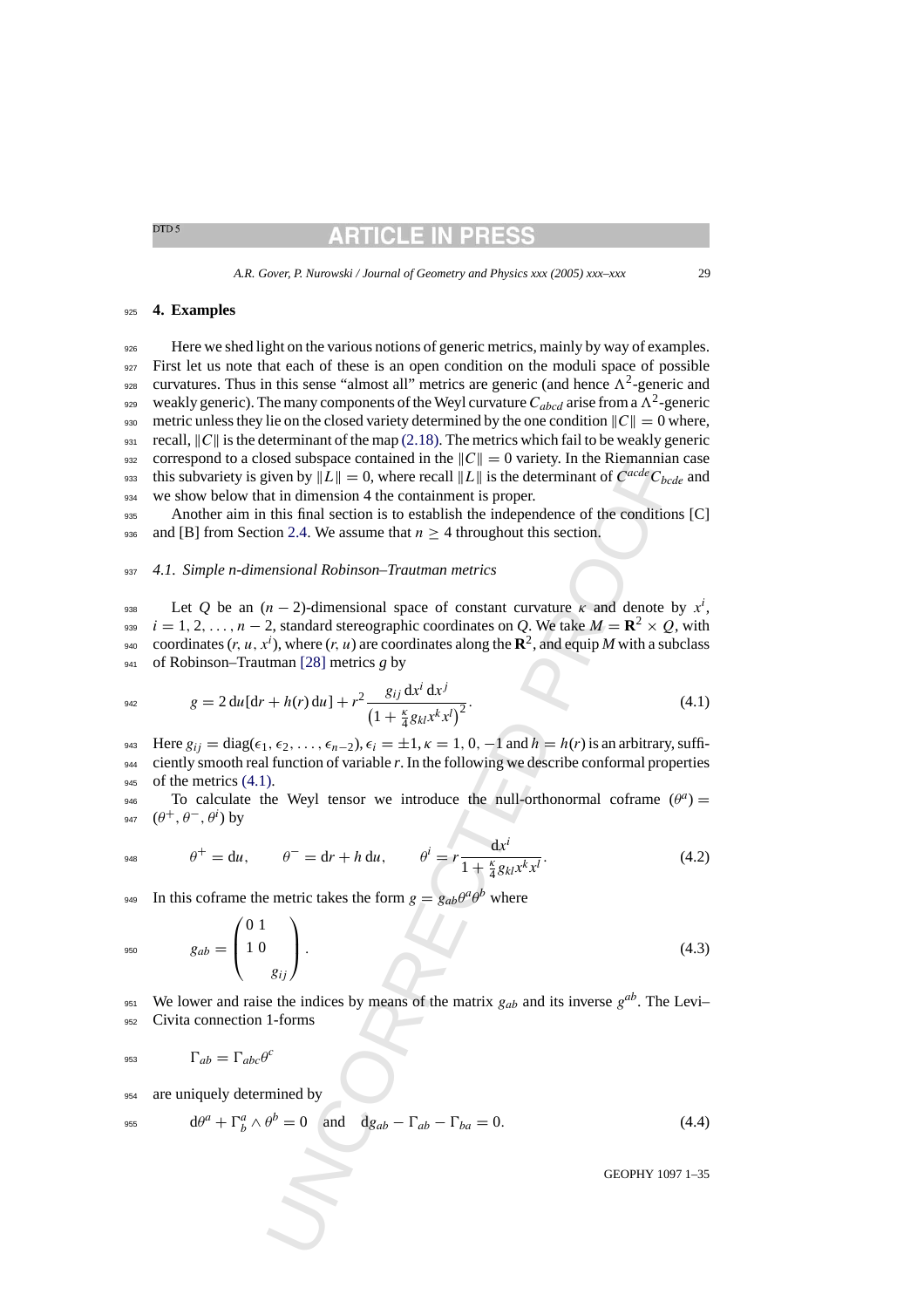#### ARTICLE IN PR

30 *A.R. Gover, P. Nurowski / Journal of Geometry and Physics xxx (2005) xxx–xxx*

Explicitly, we find that, the connection 1-forms are

$$
\Gamma_{ij} = \frac{\kappa}{2r}(x_i \theta_j - x_j \theta_i), \qquad \Gamma_{-j} = -\frac{1}{r} \theta_j, \qquad \Gamma_{+j} = \frac{h}{r} \theta^j, \qquad \Gamma_{+-} = h' \theta^+, \tag{4.5}
$$

956 where  $h' = \frac{dh}{dr}$ . (Observe that, due to the constancy of the matrix elements of  $g_{ab}$ , the matrix 957  $\Gamma_{ab}$  is skew,  $\Gamma_{ab} = -\Gamma_{ba}$ .) The curvature 2-forms

$$
^{958}
$$

$$
\Omega_{ab} = \frac{1}{2} R_{abcd} \theta^c \wedge \theta^d = d\Gamma_{ab} + \Gamma_a^c \wedge \Gamma_{cb}
$$

are

$$
\Omega_{ij} = \frac{\kappa + 2h}{r^2} \theta_i \wedge \theta_j, \qquad \Omega_{-j} = \frac{h'}{r} \theta^+ \wedge \theta_j, \qquad \Omega_{+j} = \frac{h'}{r} \theta^- \wedge \theta_j,
$$
\n
$$
\Omega_{+-} = h'' \theta^- \wedge \theta^+, \qquad (4.6)
$$

959 with the remaining components determined by symmetry. The non-vanishing components <sup>960</sup> of the Ricci tensor

$$
R_{ab} = R_{acb}^c
$$

962 and the Ricci scalar

$$
R = g^{ab} R_{ab}
$$

are

$$
\Omega_{ab} = \frac{1}{2} R_{abcd} \theta^c \wedge \theta^d = d\Gamma_{ab} + \Gamma_a^c \wedge \Gamma_{cb}
$$
  
\n
$$
\Omega_{ij} = \frac{\kappa + 2h}{r^2} \theta_i \wedge \theta_j, \qquad \Omega_{-j} = \frac{h'}{r} \theta^+ \wedge \theta_j, \qquad \Omega_{+j} = \frac{h'}{r} \theta^- \wedge \theta_j, \tag{4.6}
$$
  
\n
$$
\Omega_{+-} = h'' \theta^- \wedge \theta^+, \qquad (4.6)
$$
  
\n
$$
\Omega_{++} = h'' \theta^- \wedge \theta^+, \qquad (4.6)
$$
  
\n
$$
\Omega_{+j} = \frac{\kappa}{r} \theta^- \wedge \theta_j, \qquad (4.6)
$$
  
\n
$$
\Omega_{++} = \theta^a \theta^- \wedge \theta^+
$$
  
\n
$$
\text{Reicici tensor}
$$
  
\n
$$
R_{ab} = R_{acb}^c
$$
  
\n
$$
R_{ij} = \left[ (n-3) \frac{\kappa + 2h}{r^2} + \frac{2h'}{r} \right] g_{ij}, \qquad R_{+-} = (n-2) \frac{h'}{r} + h'', \qquad (4.7)
$$
  
\n
$$
R = (n-2) \left[ (n-3) \frac{\kappa + 2h}{r^2} + \frac{4h'}{r} \right] + 2h''.
$$
  
\nThis we conclude that metrics (4.1) are Einstein,  
\n
$$
R_{ab} = \Lambda g_{ab}, \qquad (4.8)
$$
  
\nonly if  
\n
$$
h(r) = -\frac{\kappa}{2} + \frac{m}{r^{n-3}} + \frac{\Lambda}{2(n-1)} r^2,
$$
  
\n
$$
m \text{ and } \Lambda \text{ are constants. These metrics form the well known } n\text{-dimensional}
$$
  
\n
$$
\text{the cosmological constant. (The space is turned de Sitter if } \Lambda > 0 \text{ and anti-de Sitter}
$$
  
\n
$$
\text{coDPHY 1097 1-35}
$$
  
\n
$$
\text{coDPHY 1097 1-35}
$$

<sup>964</sup> From this we conclude that metrics (4.1) are Einstein,

$$
R_{ab} = \Lambda g_{ab},
$$

<sup>966</sup> if and only if

$$
h(r) = -\frac{\kappa}{2} + \frac{m}{r^{n-3}} + \frac{\Lambda}{2(n-1)}r^2,
$$
\n(4.8)

 $_{968}$  where *m* and  $\Lambda$  are constants. These metrics form the well known *n*-dimensional <sup>969</sup> Schwarzschild-(anti-)de Sitter 2-parameter class in which *m* is interpreted as the mass and 970  $\Lambda$  as the cosmological constant. (The space is termed de Sitter if  $\Lambda > 0$  and anti-de Sitter 971 is  $\Lambda < 0$ .) Thus, we have the following proposition.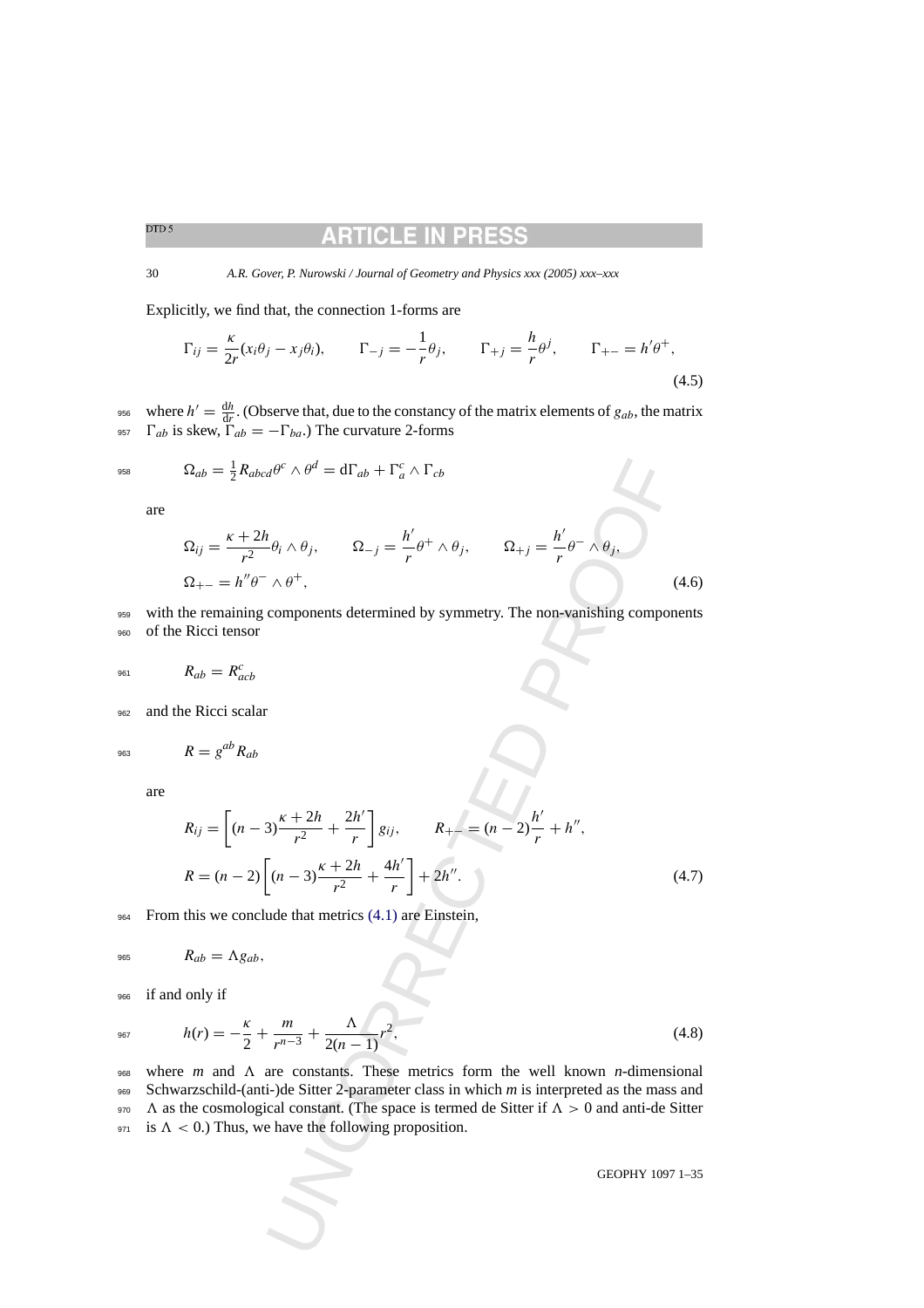# RTICLE IN

*A.R. Gover, P. Nurowski / Journal of Geometry and Physics xxx (2005) xxx–xxx* 31

<sup>972</sup> **Proposition 4.1.** *The only Einstein metrics among the Robinson–Trautman metrics*

$$
g = 2 du[dr + h(r) du] + r^{2} \frac{g_{ij} dx^{i} dx^{j}}{\left(1 + \frac{\kappa}{4} g_{kl} x^{k} x^{l}\right)^{2}}
$$

<sup>974</sup> *are the Schwarzschild-(anti-)de Sitter metrics, for which*

$$
h(r) = -\frac{\kappa}{2} + \frac{m}{r^{n-3}} + \frac{\Lambda}{2(n-1)}r^2.
$$

The Weyl tensor of metrics (4.1) has the following non-vanishing components:

$$
C_{ijkl} = 2\Psi(g_{ki}g_{jl} - g_{kj}g_{il}), \t C_{-i+k} = (3-n)\Psi g_{ik},
$$
  
\n
$$
C_{+-+-} = (3-n)(n-2)\Psi,
$$
\t(4.9)

<sup>976</sup> where

$$
\Psi = \frac{1}{(n-1)(n-2)} \left[ \frac{\kappa + 2h}{r^2} - \frac{2h'}{r} + h'' \right],
$$

978 and the further non-vanishing components determined from these by the Weyl symmetries. 979 Now, we consider the equation

$$
C_{abcd}F^{cd} = 0 \tag{4.10}
$$

for the antisymmetric tensor  $F_{ab}$ . We easily find that

$$
C_{ijab}F^{ab} = 4\Psi F_{ij}, \qquad C_{i+ab}F^{ab} = (3-n)\Psi g_{ik}F^{k-},
$$
  

$$
C_{i-ab}F^{ab} = (3-n)\Psi g_{ik}F^{k+}, \qquad C_{+-ab}F^{ab} = 2(3-n)(n-2)\Psi F^{+-}.
$$

981 Thus, if  $\Psi \neq 0$ , Eq. (4.10) has unique solution  $F_{ab} = 0$ . We pass to the equation

$$
C_{abcd}H^{bd}=0\tag{4.11}
$$

983 for a symmetric and trace-free tensor  $H_{ab}$ . In the null-orthonormal coframe (4.2) the trace-<sup>984</sup> free condition reads

$$
H + 2H_{+-} = 0, \text{ where } H = g^{ik} H_{ik}.
$$
 (4.12)

Comparing this with

$$
h(r) = -\frac{\gamma}{2} + \frac{m}{r^{n-3}} + \frac{1}{2(n-1)}r^2.
$$
  
\nwe Weyl tensor of metrics (4.1) has the following non-vanishing components:  
\n
$$
C_{ijkl} = 2\Psi(g_{kig}g_i - g_{kj}g_{il}), \qquad C_{-i+k} = (3 - n)\Psi g_{ik},
$$
  
\n
$$
\Psi = \frac{1}{(n-1)(n-2)} \left[ \frac{\kappa + 2h}{r^2} - \frac{2h'}{r} + h'' \right],
$$
  
\nne further non-vanishing components determined from these by the Weyl symmetries.  
\nwe consider the equation  
\n
$$
C_{abcd}F^{cd} = 0
$$
\n(4.10)  
\nentisymmetric tensor  $F_{ab}$ . We easily find that  
\n
$$
C_{ijab}F^{ab} = 4\Psi F_{ij}, \qquad C_{i+ab}F^{ab} = (3 - n)\Psi g_{ik}F^{k-},
$$
  
\n
$$
C_{i-ab}F^{ab} = (3 - n)\Psi g_{ik}F^{k+}, \qquad C_{+-ab}F^{ab} = 2(3 - n)(n-2)\Psi F^{+-}.
$$
  
\nif  $\Psi \neq 0$ , Eq. (4.10) has unique solution  $F_{ab} = 0$ . We pass to the equation  
\n
$$
C_{abcd}H^{bd} = 0
$$
\n(4.11)  
\nsymmetric and trace-free tensor  $H_{ab}$ . In the null-orthonormal coframe (4.2) the trace-  
\ncondition reads  
\n $H + 2H_{+-} = 0$ , where  $H = g^{ik}H_{ik}$ .  
\n
$$
C_{ibkd}H^{bd} = 2\Psi[g_{ik}(H + (3 - n)H_{-+}) - H_{ik}], \qquad C_{ib-d}H^{bd} = (n-3)\Psi g_{ik}H^{+k},
$$
  
\n
$$
C_{ib+d}H^{bd} = (n-3)\Psi g_{ik}H^{-k}, \qquad C_{-b-d}H^{bd} = (n-2)(n-3)\Psi H^{++},
$$
  
\n
$$
C_{ib+d}H^{bd} = (n-2)(n-3)\Psi H^{--}
$$
  
\nas that the only solution of (4.11) is  $H_{ab} = 0$ . Thus we have the following proposition.  
\nGEOPHY 1097 1-3

986 proves that the only solution of (4.11) is  $H_{ab} = 0$ . Thus we have the following proposition.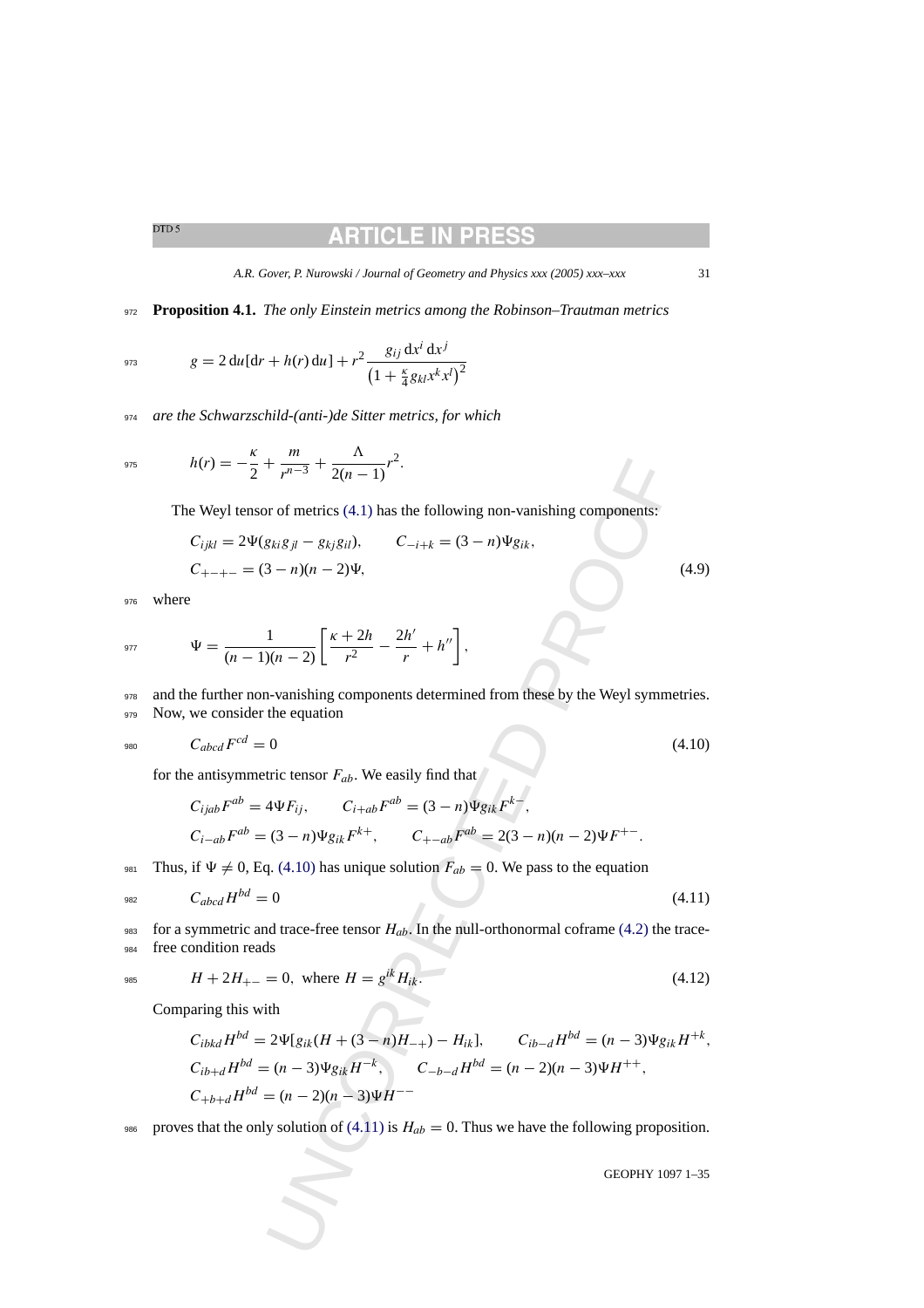32 *A.R. Gover, P. Nurowski / Journal of Geometry and Physics xxx (2005) xxx–xxx*

<sup>987</sup> **Proposition 4.2.** *If*

$$
\Psi = \frac{1}{(n-1)(n-2)} \left[ \frac{\kappa + 2h}{r^2} - \frac{2h'}{r} + h'' \right] \neq 0
$$

<sup>989</sup> *the Robinson–Trautman metrics*

$$
g = 2 du[dr + h(r) du] + r^{2} \frac{g_{ij} dx^{i} dx^{j}}{(1 + \frac{\kappa}{4} g_{kl} x^{k} x^{l})^{2}}
$$

<sup>991</sup> *are generic.*

992 By a straightforward calculation we obtain the following proposition.

**Proposition 4.3.** *Each Robinson–Trautman metric for which*  $\Psi \neq 0$ *, satisfies the conformal* <sup>994</sup> *C-space condition [C] with a vector field* Ka *given by*

$$
K_a = \nabla_a \log[r^{(1-n)/(n-3)} \Psi^{1/(3-n)}]. \tag{4.13}
$$

<sup>996</sup> From this and [Propositions 2.4 and 4.2](#page-13-0) it follows that the Robinson–Trautman metrics 997 for which  $\Psi \neq 0$  are conformal to Einstein metrics if and only if

998 
$$
P_{ab} - \nabla_a K_b + K_a K_b - \frac{1}{n} (P - \nabla^c K_c + K^c K_c) g_{ab} = 0
$$

 $(1 + \frac{5}{4} g_{B1} x^k x^4)^2$  $(1 + \frac{5}{4} g_{B1} x^k x^4)^2$  $(1 + \frac{5}{4} g_{B1} x^k x^4)^2$ <br>
ward calculation we obtain the following proposition.<br>
cach Robinson-Trautman metric for which  $\Psi \neq 0$ , satisfies the confocal<br>
CC  $|U^{(1-n)/(n-3)}\psi^{1/(3-n)}|$ .<br>
( $V^{(1-n)/(n-3)}\psi^{1/(3-n)}|$ .<br>
(roposition 999 with  $K_a$  given by (4.13). (Note that, by the uniqueness asserted in Proposition 2.4, this is 1000 equivalent to requiring  $E_{ab} = 0$  with  $E_{ab}$  as in Proposition 2.7.) Inserting  $R_{ab}$  and  $K_a$  into <sup>1001</sup> this equation one finds that the metric (4.1) is conformal to an Einstein metric if and only 1002 if the function  $h = h(r)$  is given by

$$
h(r) = -\frac{\kappa}{2} + \frac{m}{r^{n-3}} + \frac{\Lambda}{2(n-1)}r^2.
$$

<sup>1004</sup> This means that among the considered Robinson–Trautman metrics the only metrics which <sup>1005</sup> are conformal to Einstein metrics are those belonging to the 2-parameter Schwarzschild-de <sup>1006</sup> Sitter family. So we have the following conclusions. The Robinson–Trautman metrics[\(4.1\):](#page-28-0)

- <sup>1007</sup> are all generic,
- <sup>1008</sup> all satisfy conformal C-space condition, [C]
- <sup>1009</sup> in general do not satisfy the Bach condition, [B].

<sup>1010</sup> In fact from the conformal invariance of the systems [C] and [B] (see Section 3.2) and the <sup>1011</sup> condition of being generic, the same conclusions hold for all metrics conformally related <sup>1012</sup> to Robinson–Trautman metrics.

<sup>1013</sup> This, when along with four-dimensional examples of metrics satisfying the Bach con-<sup>1014</sup> ditions [B] and not being conformal to Einstein [1,24], proves independence of the two <sup>1015</sup> conditions [C] and [B].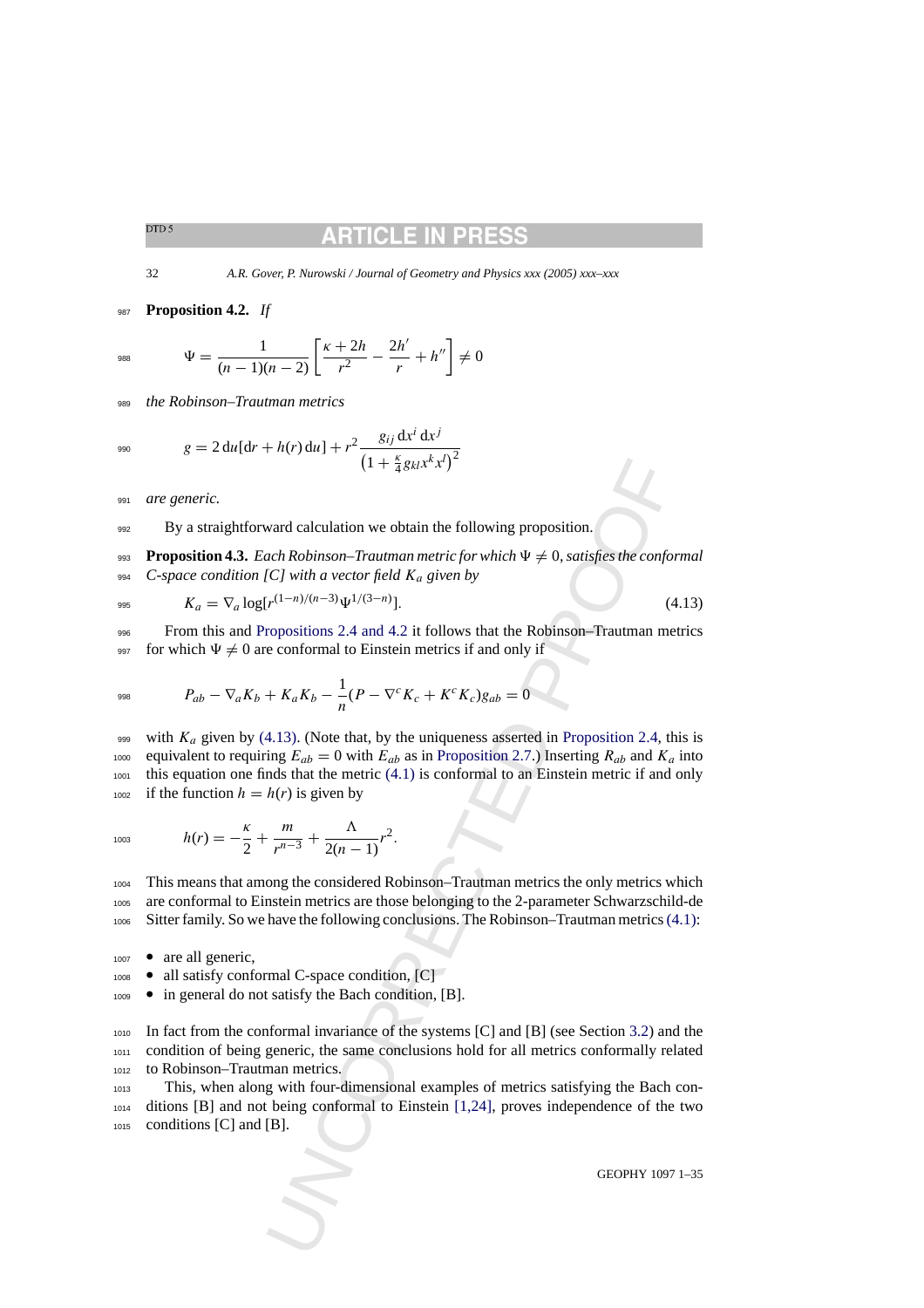# RTICLE IN

### <sup>1016</sup> *4.2. n-Dimensional pp-waves*

<sup>1017</sup> We noted in Section [2.5](#page-11-0) that there are weakly generic metrics that fail to be  $\Lambda^2$ -generic, and hence fail to be generic. Metrics *g* with non-vanishing Weyl curvature, and such that there are two distinct Einstein metrics in the conformal class of *g*, fail to be weakly generic. This observation, which dates back to Brinkman [\[5\], f](#page-33-0)ollows easily from the C-space equa- tion. Explicit examples of Brinkman's metrics, thus the metrics with non-vanishing Weyl curvature but not weakly generic, are pp-waves. They can be described as follows.

<sup>1023</sup> Consider the *n*-dimensional metric (pp-wave)

$$
{}_{1024} \t g = 2 du [dr + h(x^i, u) du] + g_{ij} dx^i dx^j,
$$

1025 where  $g_{ij}$  are the components of a constant non-degenerate  $(n - 2) \times (n - 2)$  matrix. This, <sup>1026</sup> in the coframe

 $\theta^+ = du, \qquad \theta^- = dr + h du, \qquad \theta^i = dx^i.$ 

<sup>1028</sup> has curvature forms

$$
\Omega_{i+} = -h_{,ik}\theta^k \wedge \theta^+, \qquad \Omega_{ij} = \Omega_{i-} = \Omega_{+-} = 0.
$$

1030 So the Ricci scalar vanishes,  $R = 0$ , and the only non-vanishing components of the Ricci <sup>1031</sup> and the Weyl tensors are

$$
R_{++}=-2g^{ij}h_{,ij},\qquad C_{i+j+}=\frac{2}{n-2}[g_{ij}g^{kl}h_{,kl}-(n-2)h_{,ij}],
$$

<sup>1033</sup> apart from the components determined by these via symmetries. Thus, this metric is Einstein <sup>1034</sup> if and only if the function  $h = h(x^i, u)$  is harmonic in the  $x^i$  variables,

1035  $g^{ij}h_{ij} = 0,$ 

<sup>1036</sup> in which case it is also Ricci flat. Whether this is satisfied or not it is clear that the vector <sup>1037</sup> field

$$
K = f\partial_r,\tag{4.14}
$$

<sup>1039</sup> where *f* is any non-vanishing function, satisfies

$$
C_{abcd}K^d = 0. \t\t(4.15)
$$

dimensional metric (pp-wave)<br>  $+ h(x^i, u) du] + g_{ij} dx^j dx^j$ ,<br>
omponents of a constant non-degenerate  $(n - 2) \times (n - 2)$  matrix.<br>  $\theta^- = dr + h du$ ,  $\theta^i = dx^i$ ,<br>
as<br>  $te^k \wedge \theta^+$ ,  $\Omega_{ij} = \Omega_{i-} = \Omega_{+-} = 0$ .<br>
or vanishes,  $R = 0$ , and the onl <sup>1041</sup> Thus, the pp-wave metric is not weakly generic. It is worth noting that if the trace-free part <sup>1042</sup> of the matrix  $h_{ij}$  is invertible the vector (4.14) is the most general solution of Eq. (4.15). <sup>1043</sup> However, if it is not invertible, there are more vectors *K* which satisfy (4.15).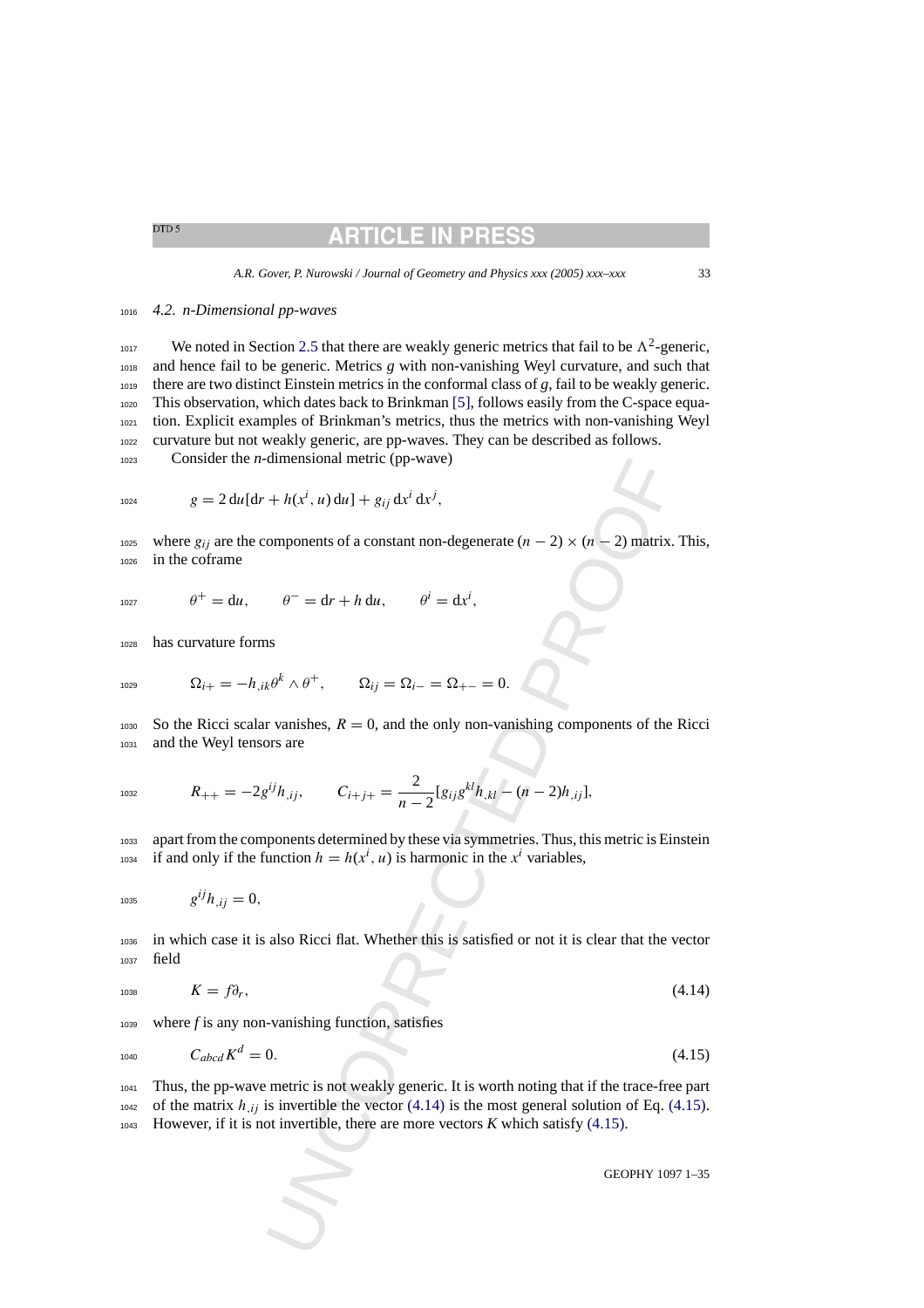# RTICLE IN PRI

<span id="page-33-0"></span>34 *A.R. Gover, P. Nurowski / Journal of Geometry and Physics xxx (2005) xxx–xxx*

### <sup>1044</sup> *4.3. Four-dimensional hyperK ¨ahler metrics*

*ω*), *ω*), *ω*<sub>**R**, associated with *l*, *l*, *A*, *k*, are each parallel we have *R*(ω) = *C*(ω), *w*), *ω*, *C*). The other hand from Ricci flatness we have *R*(*x*) = *C*(ω), woor, also considered as and endomorphis</sub> Another interesting class of metrics that are weakly generic but not  $\Lambda^2$ -generic or generic 1046 can be found in the complex setting. Consider a four-dimensional non-flat hyperKähler  $1047$  manifold. This admits three Kähler structures I, J, K such that they satisfy quaternionic  $1048$  identities, e.g.  $IJ + JI = 0$ ,  $K = IJ$  and, as a consequence, is Ricci flat. We claim that <sup>1049</sup> all such manifolds are weakly generic, but not  $\Lambda^2$ -generic [\[23\].](#page-34-0) To see this, first consider the Riemann tensor viewed as an endomorphism  $R(.) : \Lambda^2 T^* M \to \Lambda^2 T^* M$ . Since the 1051 fundamental forms  $\omega_I$ ,  $\omega_J$ ,  $\omega_K$ , associated with I, J, K, are each parallel we have  $R(\omega_I)$  = 1052  $R(\omega_J) = R(\omega_K) = 0$ . On the other hand from Ricci flatness we have  $R(.) = C(.)$ , where 1053 C(.) is the Weyl tensor, also considered as and endomorphism  $C(.) : \Lambda^2 T^*M \to \Lambda^2 T^*M$ . Hence also  $C(\omega_I) = C(\omega_J) = C(\omega_K) = 0$ , which means that the metric is not  $\Lambda^2$ -generic. os On the other hand if there existed a vector field *V* such that  $C_{abcd}V^d = 0$  then, be-<sup>1056</sup> cause of the invariance property of *C* with respect of the structures *I*, *J*, *K* also  $C_{abcd}(IV)^d$ , 1057  $C_{abcd}(JV)^d$  and  $C_{abcd}(KV)^d$  would vanish. Since on a hyperKähler 4-manifold a quadruple <sup>1058</sup> (V, IV, JV, KV) associated with any non-vanishing vector *V* constitutes a basis of vectors, 1059 at every point, we conclude that in such a case  $C_{abcd}$  (and therefore the Riemann tensor) <sup>1060</sup> vanishes. Thus, at any point *x* where the Weyl curvature is not zero we can conclude that <sup>1061</sup>  $V = 0$  is the only solution to  $C_{abcd}V^d = 0$ .

<sup>1062</sup> Thus we have the following proposition.

<sup>1063</sup> **Proposition 4.4.** *Every non-flat four-dimensional hyperK ¨ahler manifold is weakly generic*  $b$ <sub>1064</sub> *but not*  $\Lambda^2$ -generic.

<sup>1065</sup> For a local explicit example of this type see e.g. [25].

### <sup>1066</sup> **Acknowledgements**

<sup>1067</sup> This research was supported by the Royal Society of New Zealand (Marsden Grant 02- <sup>1068</sup> UOA-108), the New Zealand Institute for Mathematics and its Applications, and the KBN <sup>1069</sup> grant 2 P03B 12724.

### <sup>1070</sup> **References**

- <sup>1071</sup> [1] T.N. Bailey, M.G. Eastwood, Self-dual manifolds need not be locally conformal to Einstein, in: L.J. Mason, <sup>1072</sup> L.P. Hughston, P.Z. Kobak (Eds.), Further Advances in Twistor Theory, vol. II: Integrable Systems, Conformal <sup>1073</sup> Geometry and Gravitation, Longman, Essex, 1995.
- <sup>1074</sup> [2] T.N. Bailey, M.G. Eastwood, A.R. Gover, Thomas's structure bundle for conformal, projective and related <sup>1075</sup> structures, Rocky Mountain J. Math. 24 (1994) 1191–1217.
- <sup>1076</sup> [3] R.J. Baston, L.J. Mason, Conformal gravity, the Einstein equations and spaces of complex null geodesics <sup>1077</sup> class, Quant. Grav. 4 (1987) 815–826.
- <sup>1078</sup> [4] H.W. Brinkman, Riemann spaces conformal to Einstein spaces, Math. Ann. 91 (1924) 269–278.
- <sup>1079</sup> [5] H.W. Brinkman, Einstein spaces which are mapped conformally on each other, Math. Ann. 94 (1925) 119– <sup>1080</sup> 145.